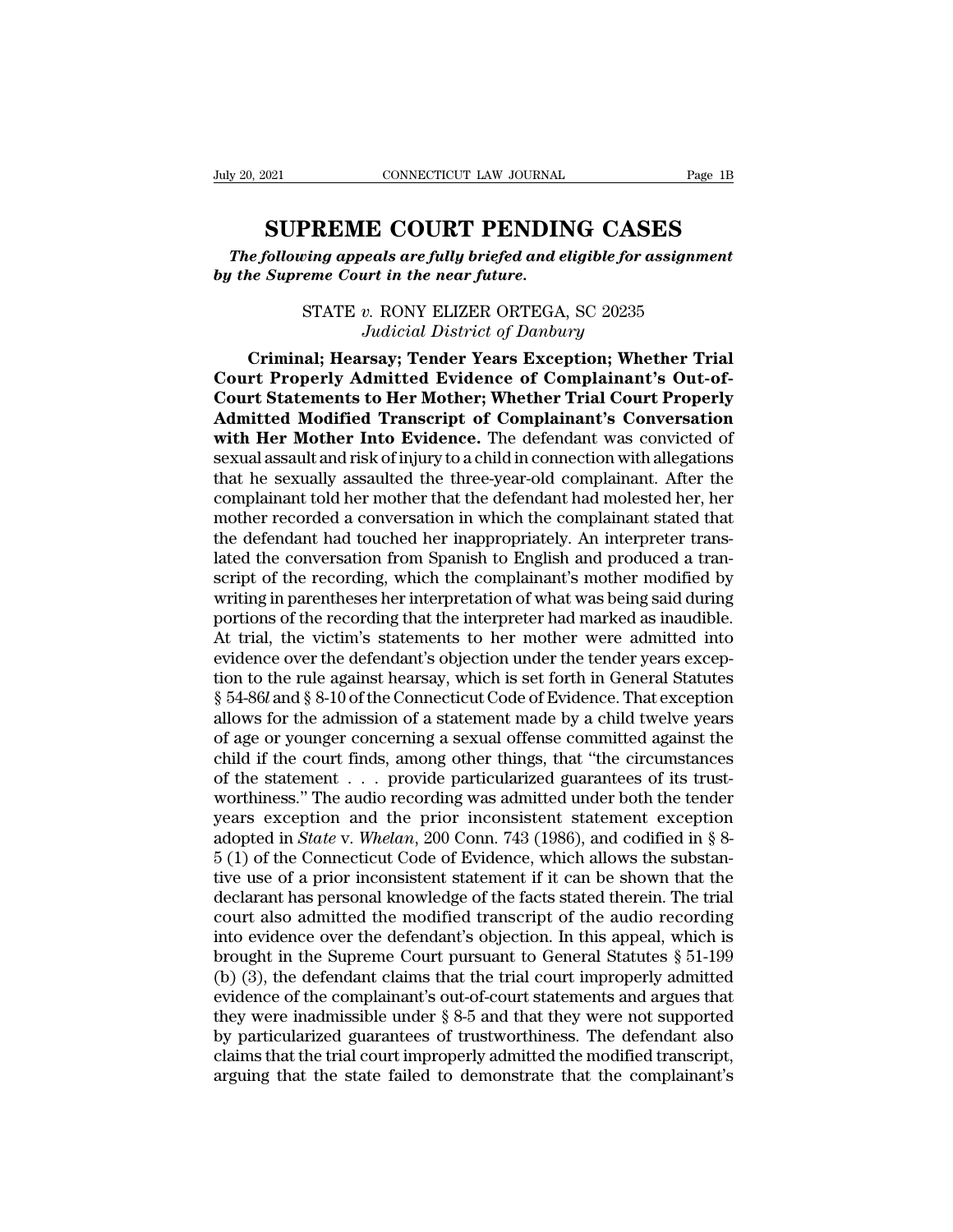Page 2B<br>
CONNECTICUT LAW JOURNAL July 20, 2021<br>
mother was qualified to act as an independent translator and that the<br>
evidence amounted to her opinion as to what she heard in the record-<br>
ing Additionally, the defendant c Page 2B<br>
connecticut LAW JOURNAL<br>
July 20, 2021<br>
mother was qualified to act as an independent translator and that the<br>
evidence amounted to her opinion as to what she heard in the record-<br>
ing. Additionally, the defendant Page 2B CONNECTICUT LAW JOURNAL July 20, 2021<br>mother was qualified to act as an independent translator and that the<br>evidence amounted to her opinion as to what she heard in the record-<br>ing. Additionally, the defendant clai Page 2B<br>
constitution Law Journal July 20, 2021<br>
mother was qualified to act as an independent translator and that the<br>
evidence amounted to her opinion as to what she heard in the record-<br>
ing. Additionally, the defendant mother was qualified to act as an independent translator and that the evidence amounted to her opinion as to what she heard in the recording. Additionally, the defendant claims that the trial court violated his constitutio mother was qualified to act as an independent translator and that the evidence amounted to her opinion as to what she heard in the recording. Additionally, the defendant claims that the trial court violated his constitutio authenticated.'' idence amounted to her opinion as to what she heard in the record-<br>g. Additionally, the defendant claims that the trial court violated his<br>nstitutional rights to present a defense and to a fair trial by denying<br>s request f ing. Additionally, the defendant claims that the trial court violated his constitutional rights to present a defense and to a fair trial by denying his request for a continuance, which he argues that he sought "to have Spa constitutional right<br>his request for a co<br>Spanish translator:<br>authenticated."<br>**The Practice B**<br>coverage by came<br>case above.

or Book Section 70-9 (a) presumption in favor<br>
cameras and electronic media does not apply to<br>
STATE *v*. BERNARD PELUSO, SC 20303<br> *Judicial District of Waterbury* **Frame Section 70-9 (a) presumption in faith and electronic media does not apply<br>** *Judicial District of Waterbury***<br>
<b>Judicial District of Waterbury**<br> **Lether Trial Court Abused Its Discre** 

**CRIMIT: The CRIMAGE SET OF STATE U. BERNARD PELUSO, SC 20303**<br> *Criminal*; Whether Trial Court Abused Its Discretion in<br>
ling That State Demonstrated "Good Cause" to Amend Infor-<br>
Line of the State Trial Under Practice Bo **FIATE v. BERNARD PELUSO, SC 20303**<br> *Hadicial District of Waterbury*<br> **Criminal; Whether Trial Court Abused Its Discretion in**<br> **Finding That State Demonstrated ''Good Cause'' to Amend Infor-**<br> **Mation after Start of Tria matter of Waterbury**<br> **matter of Waterbury**<br> **mation after Start of Trial Court Abused Its Discretion in<br>
<b>Finding That State Demonstrated "Good Cause" to Amend Information after Start of Trial under Practice Book § 36-18** STATE v. BERNARD PELUSO, SC 20303<br>*Judicial District of Waterbury*<br>**Criminal; Whether Trial Court Abused Its Discretion in**<br>**Finding That State Demonstrated "Good Cause" to Amend Infor-<br>mation after Start of Trial under Pr** STATE v. BERNARD PELUSO, SC 20303<br>*Judicial District of Waterbury*<br>**Criminal; Whether Trial Court Abused Its Discretion in**<br>**Finding That State Demonstrated "Good Cause" to Amend Infor-**<br>mation after Start of Trial under P Judicial District of Waterbury<br>Criminal; Whether Trial Court Abused Its Discretion in<br>Finding That State Demonstrated "Good Cause" to Amend Infor-<br>mation after Start of Trial under Practice Book § 36-18; Whether<br>Defendant Criminal; Whether Trial Court Abused Its Discretion in<br>Finding That State Demonstrated "Good Cause" to Amend Infor-<br>mation after Start of Trial under Practice Book § 36-18; Whether<br>Defendant Failed to Demonstrate That Amen Finding That State Demonstrated "Good Cause" to Amend Information after Start of Trial under Practice Book § 36-18; Whether Defendant Failed to Demonstrate That Amendment Prejudiced His Substantive Rights under Practice B mation after Start of Trial under Practice Book § 36-18; Whether<br>Defendant Failed to Demonstrate That Amendment Prejudiced<br>His Substantive Rights under Practice Book § 36-18. The defend-<br>ant was charged with sexual assaul **Defendant Failed to Demonstrate That Amendment Prejudiced**<br>**His Substantive Rights under Practice Book § 36-18.** The defendant was charged with sexual assault in the first degree, sexual assault<br>in the fourth degree, and **His Substantive Rights under Practice Book § 36-18.** The defendant was charged with sexual assault in the first degree, sexual assault in the fourth degree, and risk of injury to a child in connection with three separate ant was charged with sexual assault in the first degree, sexual assault<br>in the fourth degree, and risk of injury to a child in connection with<br>three separate incidents involving the defendant and the minor victim,<br>whose fa in the fourth degree, and risk of injury to a child in connection with<br>three separate incidents involving the defendant and the minor victim,<br>whose family lived in the same condominium complex as the defendant<br>at all rele three separate incidents involving the defendant and the minor victim,<br>whose family lived in the same condominium complex as the defendant<br>at all relevant times. The long form information alleged that the inci-<br>dents had o whose family lived in the same condominium complex as the defendant<br>at all relevant times. The long form information alleged that the inci-<br>dents had occurred in 2010 or 2011. During trial, however, the victim<br>testified th at all relevant times. The long form information alleged that the incidents had occurred in 2010 or 2011. During trial, however, the victim<br>testified that the incidents occurred in 2008 or 2009. The defendant<br>filed a motio dents had occurred in 2010 or 2011. During trial, however, the victim<br>testified that the incidents occurred in 2008 or 2009. The defendant<br>filed a motion for a judgment of acquittal the next day, while the state<br>filed a mo testified that the incidents occurred in 2008 or 2009. The defendant<br>filed a motion for a judgment of acquittal the next day, while the state<br>filed a motion to amend its information to allege that the charged<br>offenses occu filed a motion for a judgment of acquittal the next day, while the state<br>filed a motion to amend its information to allege that the charged<br>offenses occurred in 2008 or 2009. The trial court granted the state's<br>motion and filed a motion to amend its information to allege that the charged<br>offenses occurred in 2008 or 2009. The trial court granted the state's<br>motion and denied the defendant's motion. The case was tried to a<br>jury, which found offenses occurred in 2008 or 2009. The trial court granted the state's<br>motion and denied the defendant's motion. The case was tried to a<br>jury, which found the defendant guilty as charged. The defendant<br>appealed from the ju motion and denied the defendant's motion. The case was tried to a<br>jury, which found the defendant guilty as charged. The defendant<br>appealed from the judgment of conviction to the Appellate Court (187<br>Conn. App. 498). The d jury, which found the defendant guilty as charged. The defendant appealed from the judgment of conviction to the Appellate Court (187 Conn. App. 498). The defendant claimed that the trial court improperly granted the state appealed from the judgment of conviction to the Appellate Court (187<br>Conn. App. 498). The defendant claimed that the trial court improperly<br>granted the state's motion to amend the information, arguing in support<br>thereof th Conn. App. 498). The defendant claimed that the trial court improperly<br>granted the state's motion to amend the information, arguing in support<br>thereof that the state lacked good cause to do so and that the amend-<br>ment prej granted the state's motion to amend the information, arguing in support<br>thereof that the state lacked good cause to do so and that the amend-<br>ment prejudiced his substantive rights. The Appellate Court disagreed<br>and affirm thereof that the state lacked good cause to do so and that the amendment prejudiced his substantive rights. The Appellate Court disagreed and affirmed the judgment of conviction. It observed that the state's amendment of t ment prejudiced his substantive rights. The Appellate Court disagreed<br>and affirmed the judgment of conviction. It observed that the state's<br>amendment of the information was governed by Practice Book § 36-<br>18, which provid and affirmed the judgment of conviction. It observed that the state's amendment of the information was governed by Practice Book  $\S$  36-18, which provides in relevant part: "After the commencement of the trial for good ca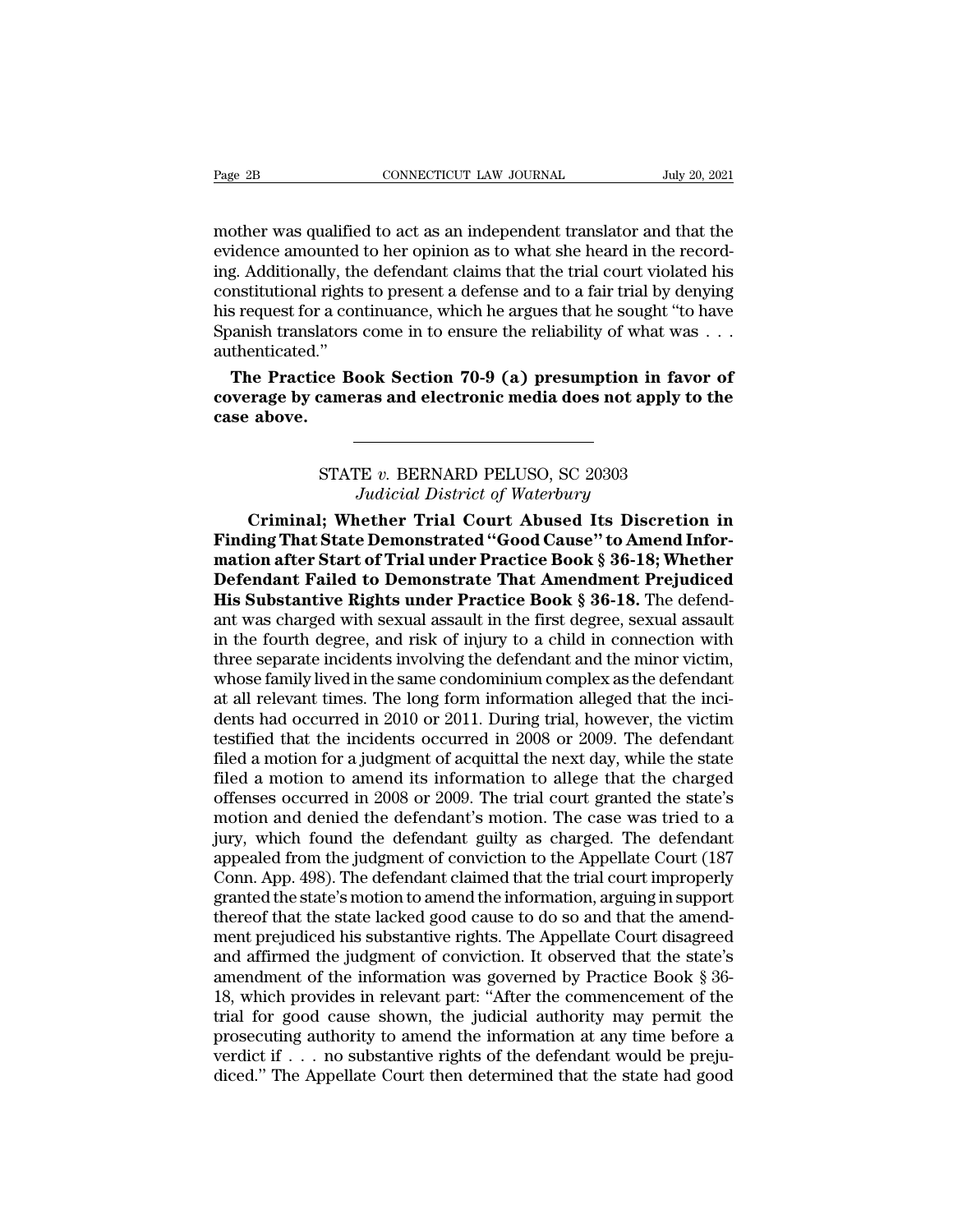CONNECTICUT LAW JOURNAL Page 3B<br>
cause to amend the information in light of the unique challenges atten-<br>
dant to prosecuting child sexual assault cases, the victim's age, and<br>
the length of time between the incidents at i dant to prosecuting child sexual assault cases, the victim's age, and the length of time between the incidents at issue and the prosecution of the case. The Appellate Court further determined that the defendant's The length of time between the information in light of the unique challenges attendant to prosecuting child sexual assault cases, the victim's age, and the length of time between the incidents at issue and the prosecution Fully 20, 2021<br>
CONNECTICUT LAW JOURNAL<br>
Cause to amend the information in light of the unique challenges attendant to prosecuting child sexual assault cases, the victim's age, and<br>
the length of time between the incidents cause to amend the information in light of the unique challenges atten-<br>dant to prosecuting child sexual assault cases, the victim's age, and<br>the length of time between the incidents at issue and the prosecution of<br>the cas cause to amend the information in light of the unique challenges atten-<br>dant to prosecuting child sexual assault cases, the victim's age, and<br>the length of time between the incidents at issue and the prosecution of<br>the cas cause to amend the information in light of the unique challenges atten-<br>dant to prosecuting child sexual assault cases, the victim's age, and<br>the length of time between the incidents at issue and the prosecution of<br>the cas dant to prosecuting child sexual assault cases, the victim's age, and<br>the length of time between the incidents at issue and the prosecution of<br>the case. The Appellate Court further determined that the defendant's<br>substanti the length of time between the incidents at issue and the prosecution of<br>the case. The Appellate Court further determined that the defendant's<br>substantive rights were not prejudiced by the amendment of the infor-<br>mation. I the case. The Appellate Court further determined that the defendant's substantive rights were not prejudiced by the amendment of the information. It rejected the defendant's argument that his entire defense was predicated substantive rights were not prejudiced by the amendment of the information. It rejected the defendant's argument that his entire defense was predicated on claiming that he did not live in the condominium complex at the tim mation. It rejected the defendant's argument that his entire defense<br>was predicated on claiming that he did not live in the condominium<br>complex at the time alleged in the information and concluded that the<br>amendment did no was predicated on claiming that he did not live in the condominium<br>complex at the time alleged in the information and concluded that the<br>amendment did not deprive the defendant of adequate notice where<br>the victim had state complex at the time alleged in the information and concluded that the amendment did not deprive the defendant of adequate notice where the victim had stated that the incidents had occurred when she spent time with the defe amendment did not deprive the defendant of adequate notice where<br>the victim had stated that the incidents had occurred when she spent<br>time with the defendant in the condominium complex while he lived<br>there and where the de the victim had stated that the incidents had occurred when she spent<br>time with the defendant in the condominium complex while he lived<br>there and where the defendant had acknowledged that some aspects<br>of the charged offense time with the defendant in the condominium complex while he lived<br>there and where the defendant had acknowledged that some aspects<br>of the charged offenses had occurred but disputed the allegations<br>asserted therein. In this there and where the defendant had acknowledged that some aspects<br>of the charged offenses had occurred but disputed the allegations<br>asserted therein. In this certified appeal by the defendant, the Supreme<br>Court will decide of the charged offenses had<br>asserted therein. In this certific<br>Court will decide whether the<br>the trial court did not abuse it<br>demonstrated "good cause" to<br>defendant failed to demonstra<br>to his substantive rights.<br>**The Pract** serted therein. In this certified appeal by the defendant, the Supreme<br>burt will decide whether the Appellate Court properly held (1) that<br>e trial court did not abuse its discretion in finding that the state had<br>monstrated Court will decide whether the Appellate Court properly held (1) that<br>the trial court did not abuse its discretion in finding that the state had<br>demonstrated "good cause" to amend the information and (2) that the<br>defendant the trial court did i<br>demonstrated "good<br>defendant failed to<br>to his substantive<br>**The Practice B**<br>coverage by came<br>case above.

Exercice Book Section 70-9 (a) presumption in favor only cameras and electronic media does not apply to the exercise of the contract of Fairfield contract of Fairfield contract of Fairfield contract of Fairfield contract o **Judicial 70-9 (a) presumption in 1<br>
<b>Judicial District of Fairfield**<br> **Judicial District of Fairfield**<br> **Judicial District of Fairfield**<br> **Judicial District of Fairfield**<br> **Judicial Court Properly Conclude** 

**CRIMITY: CONTROVER AND ALTER SET AND ALTER SETARD ALTER STATE v. BERNARD A. BRANDON, SC 20371<br>
FIATE v. BERNARD A. BRANDON, SC 20371<br>** *Judicial District of Fairfield***<br>
<b>Criminal; Whether Trial Court Properly Concluded Tha EXECUTE: THE PRONOM SETATE PERIMARD A. BRANDON, SC 20371<br>** *Miranda* **Varnings Were Not Required During Defendant's First<br>
Police Interview Because He Was Not In Custody; Whether<br>
Pofondant's Statements Made During Subseque Police Interview Because Henry STATE v. BERNARD A. BRANDON, SC 20371**<br> *Pudicial District of Fairfield*<br> **Police Interview Because He Was Not In Custody; Whether**<br> **Defendant's Statements Made During Subsequent Interviews STATE v. BERNARD A. BRANDON, SC 20371**<br> *Judicial District of Fairfield*<br> **Criminal; Whether Trial Court Properly Concluded That**<br> *Miranda* Warnings Were Not Required During Defendant's First<br>
Police Interview Because He STATE *v.* BERNARD A. BRANDON, SC 20371<br>*Judicial District of Fairfield*<br>**Criminal; Whether Trial Court Properly Concluded That**<br>*Miranda* Warnings Were Not Required During Defendant's First<br>Police Interview Because He Was *Illegality Criminal;* Whether Trial Court Properly Concluded That<br> *Miranda* Warnings Were Not Required During Defendant's First<br>
Police Interview Because He Was Not In Custody; Whether<br>
Defendant's Statements Made During Criminal; Whether Trial Court Properly Concluded That<br>
Miranda Warnings Were Not Required During Defendant's First<br>
Police Interview Because He Was Not In Custody; Whether<br>
Defendant's Statements Made During Subsequent Int Miranda Warnings Were Not Required During Defendant's First<br>Police Interview Because He Was Not In Custody; Whether<br>Defendant's Statements Made During Subsequent Interviews<br>Should Have Been Suppressed Because They Were Tai Police Interview Because He Was Not In Custody; Whether<br>Defendant's Statements Made During Subsequent Interviews<br>Should Have Been Suppressed Because They Were Tainted by<br>Illegality of First Interview. The victim, Jovani Pa Defendant's Statements Made During Subsequent Interviews<br>Should Have Been Suppressed Because They Were Tainted by<br>Illegality of First Interview. The victim, Jovani Patton, was shot<br>and killed on a street in Bridgeport. The **Should Have Been Suppressed Because They Were Tainted by Illegality of First Interview.** The victim, Jovani Patton, was shot and killed on a street in Bridgeport. The police examined the call log of the victim's cell phon **Illegality of First Interview.** The victim, Jovani Patton, was shot and killed on a street in Bridgeport. The police examined the call log of the victim's cell phone and discovered that he had placed calls to the defendan and killed on a street in Bridgeport. The police examined the call log<br>of the victim's cell phone and discovered that he had placed calls to<br>the defendant's cell phone shortly before the time of the shooting.<br>Over the next of the victim's cell phone and discovered that he had placed calls to<br>the defendant's cell phone shortly before the time of the shooting.<br>Over the next few days, two police investigators conducted three<br>recorded interviews the defendant's cell phone shortly before the time of the shooting.<br>Over the next few days, two police investigators conducted three<br>recorded interviews of the defendant. During the first interview, which<br>took place at the Over the next few days, two police investigators conducted three<br>recorded interviews of the defendant. During the first interview, which<br>took place at the Bridgeport probation office after the conclusion of<br>the defendant's recorded interviews of the defendant. During the first interview, which<br>took place at the Bridgeport probation office after the conclusion of<br>the defendant's probation appointment, the investigators did not advise<br>the defe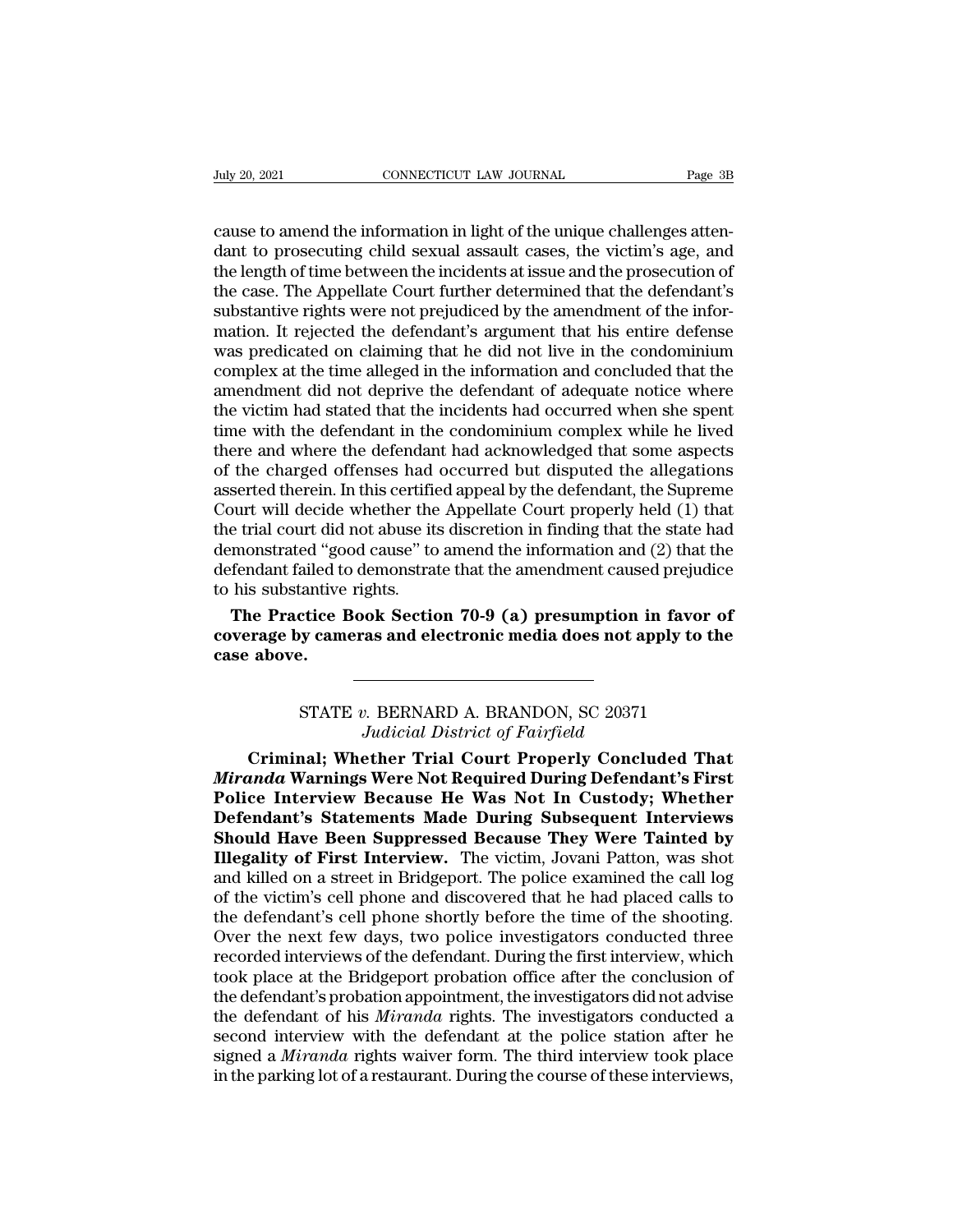The defendant made inculpatory statements. The defendant was subsequently charged with murder. Prior to trial, the defendant moved to suppress the statements he had made during the three interviews Page 4B<br>
connectricut LAW JOURNAL<br>
the defendant made inculpatory statements. The defendant was subsequently charged with murder. Prior to trial, the defendant moved to<br>
suppress the statements he had made during the three Page 4B<br>
connectricut LAW JOURNAL<br>
Suly 20, 2021<br>
the defendant made inculpatory statements. The defendant was subsequently charged with murder. Prior to trial, the defendant moved to<br>
suppress the statements he had made d Page 4B<br>
CONNECTICUT LAW JOURNAL<br>
the defendant made inculpatory statements. The defendant was subse-<br>
quently charged with murder. Prior to trial, the defendant moved to<br>
suppress the statements he had made during the thr the defendant made inculpatory statements. The defendant was subsequently charged with murder. Prior to trial, the defendant moved to suppress the statements he had made during the three interviews. Specifically, he claime the defendant made inculpatory statements. The defendant was subsequently charged with murder. Prior to trial, the defendant moved to suppress the statements he had made during the three interviews. Specifically, he claime the defendant made inculpatory statements. The defendant was subsequently charged with murder. Prior to trial, the defendant moved to suppress the statements he had made during the three interviews. Specifically, he claime quently charged with murder. Prior to trial, the defendant moved to<br>suppress the statements he had made during the three interviews.<br>Specifically, he claimed (1) that his statements during the first inter-<br>view were illega suppress the statements he had made during the three interviews.<br>Specifically, he claimed (1) that his statements during the first inter-<br>view were illegally obtained during a custodial interrogation without<br>any prior advi Specifically, he claimed (1) that his statements during the first inter-<br>view were illegally obtained during a custodial interrogation without<br>any prior advisement or waiver of his *Miranda* rights; (2) that his<br>statements view were illegally obtained during a custodial interrogation without<br>any prior advisement or waiver of his *Miranda* rights; (2) that his<br>statements during the second interview were obtained in violation of<br>*Missouri* v. any prior advisement or waiver of his *Miranda* rights; (2) that his statements during the second interview were obtained in violation of *Missouri* v. *Seibert*, 542 U.S. 600 (2004), in which the United States Supreme Cou statements during the second interview were obtained in violation of *Missouri* v. *Seibert*, 542 U.S. 600 (2004), in which the United States Supreme Court disapproved of a "question-first" interrogation technique where po *Missouri v. Seibert*, 542 U.S. 600 (2004), in which the United States<br>Supreme Court disapproved of a "question-first" interrogation tech-<br>nique where police deliberately fail to provide *Miranda* warnings until<br>they elici Supreme Court disapproved of a "question-first" interrogation technique where police deliberately fail to provide *Miranda* warnings until they elicit a confession from the suspect and then seek to have the suspect repeat mique where police deliberately fail to provide *Miranda* warnings until<br>they elicit a confession from the suspect and then seek to have the<br>suspect repeat the confession in a subsequent interview conducted<br>after *Miranda* they elicit a confession from the suspect and then seek to have the suspect repeat the confession in a subsequent interview conducted after *Miranda* warnings are given; and (3) that his statements during the third intervi suspect repeat the confession in a subsequent interview conducted<br>after *Miranda* warnings are given; and (3) that his statements during<br>the third interview were obtained in violation of *State* v. *Purcell*, 331<br>Conn. 318 after *Miranda* warnings are given; and (3) that his statements during<br>the third interview were obtained in violation of *State* v. *Purcell*, 331<br>Conn. 318 (2019), in that the investigators failed to clarify his ambigu-<br> the third interview were obtained in violation of *State* v. *Purcell*, 331 Conn. 318 (2019), in that the investigators failed to clarify his ambiguous request for counsel before continuing with the interrogation. The tria Conn. 318 (2019), in that the investigators failed to clarify his ambiguous request for counsel before continuing with the interrogation. The trial court rejected the defendant's arguments with respect to the first and sec ous request for counsel before continuing with the interrogation. The trial court rejected the defendant's arguments with respect to the first and second interviews. The court, however, agreed that all statements made by t trial court rejected the defendant's arguments with respect to the first<br>and second interviews. The court, however, agreed that all statements<br>made by the defendant during the third interview following his equivo-<br>cal requ and second interviews. The court, however, agreed that all statements<br>made by the defendant during the third interview following his equivo-<br>cal request for counsel were inadmissible under *Purcell*. At trial, the<br>state p made by the defendant during the third interview following his equivo-<br>cal request for counsel were inadmissible under *Purcell*. At trial, the<br>state presented the recordings of the first and second interviews, and<br>the pa cal request for counsel were inadmissible under *Purcell*. At trial, the state presented the recordings of the first and second interviews, and the parties agreed to the admission of the recording of the third interview i state presented the recordings of the first and second interviews, and<br>the parties agreed to the admission of the recording of the third inter-<br>view in its entirety. Following trial, the jury found the defendant not<br>guilt the parties agreed to the admission of the recording of the third inter-<br>view in its entirety. Following trial, the jury found the defendant not<br>guilty of murder but guilty of the lesser included offense of manslaugh-<br>ter view in its entirety. Following trial, the jury found the defendant not<br>guilty of murder but guilty of the lesser included offense of manslaugh-<br>ter in the first degree. The defendant filed this appeal in the Supreme<br>Court guilty of murder but guilty of the lesser included offense of manslaugh-<br>ter in the first degree. The defendant filed this appeal in the Supreme<br>Court pursuant to General Statutes § 51-199 (b) (3), challenging the<br>trial co ter in the first degree. The defendant filed this appeal in the Supreme<br>Court pursuant to General Statutes § 51-199 (b) (3), challenging the<br>trial court's ruling on his motion to suppress. He claims that the trial<br>court im Court pursuant to General Statutes § 51-199 (b) (3), challenging the trial court's ruling on his motion to suppress. He claims that the trial court improperly concluded that *Miranda* warnings were not required during the trial court's ruling on his motion to suppress. He claims that the trial<br>court improperly concluded that *Miranda* warnings were not required<br>during the first interview because he was not in custody at that time.<br>The defen And and third interviews were tainted by that illegered and third interviews were tainted by that illegered should have been suppressed under *Seibert*.<br>
AND ADDICTION SERVICES, SC 20518<br>
AND ADDICTION SERVICES, SC 20518<br>

# *Judicial Interviews were tainted by that ille*<br> *Judicial District of New London*<br> *Judicial District of New London*<br> **Discrimination; Evidence; Harmful Error;** therefore, should have been suppressed under *Seibert*.<br> **EXECUACHICH v. DEPARTMENT OF MENTAL HEALTH**<br>
AND ADDICTION SERVICES, SC 20518<br> *Judicial District of New London*<br> **Employment Discrimination; Evidence; Harmful Erro**

VIRLEE KOVACHICH v. DEPARTMENT OF MENTAL HEALTH<br>
AND ADDICTION SERVICES, SC 20518<br>
Judicial District of New London<br> **Employment Discrimination; Evidence; Harmful Error; Man-**<br> **datory Mediation Under General Statutes § 46a** VIRLEE KOVACHICH v. DEPARTMENT OF MENTAL HEALTH<br>
AND ADDICTION SERVICES, SC 20518<br>
Judicial District of New London<br> **Employment Discrimination; Evidence; Harmful Error; Man-**<br> **datory Mediation Under General Statutes § 46a** VIRLEE KOVACHICH v. DEPARTMENT OF MENTAL HEALTH<br>
AND ADDICTION SERVICES, SC 20518<br>
Judicial District of New London<br> **Employment Discrimination; Evidence; Harmful Error; Man-**<br> **datory Mediation Under General Statutes § 46a** AND ADDICTION SERVICES, SC 20518<br>*Judicial District of New London*<br>**Employment Discrimination; Evidence; Harmful Error; Man-**<br>datory Mediation Under General Statutes § 46a-83; Whether<br>Appellate Court Properly Concluded tha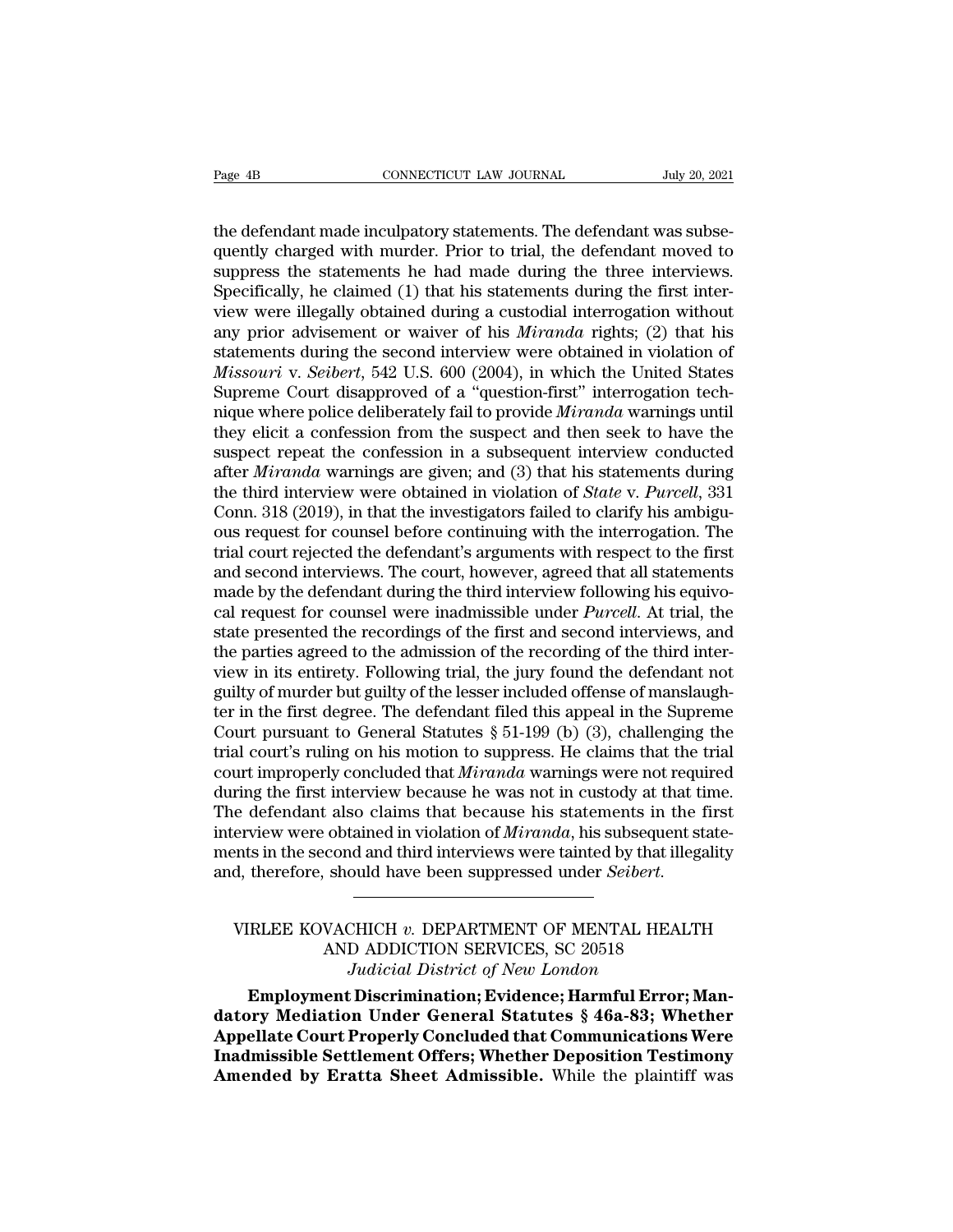Figure 20, 2021<br>
EMPLOYER CONNECTICUT LAW JOURNAL Page 5B<br>
employed by the defendant as a licensed practical nurse, she started<br>
having adverse reactions to scents and consulted a physician who<br>
concluded that she had a de having 20, 2021<br> **Examployed by the defendant as a licensed practical nurse, she started having adverse reactions to scents and consulted a physician who concluded that she had a debilitating allergy. The plaintiff consequ** CONNECTICUT LAW JOURNAL Page 5B<br>
employed by the defendant as a licensed practical nurse, she started<br>
having adverse reactions to scents and consulted a physician who<br>
concluded that she had a debilitating allergy. The pl Fully 20, 2021 CONNECTICUT LAW JOURNAL Page 5B<br>
employed by the defendant as a licensed practical nurse, she started<br>
having adverse reactions to scents and consulted a physician who<br>
concluded that she had a debilitating employed by the defendant as a licensed practical nurse, she started<br>having adverse reactions to scents and consulted a physician who<br>concluded that she had a debilitating allergy. The plaintiff consequently<br>requested an a employed by the defendant as a licensed practical nurse, she started<br>having adverse reactions to scents and consulted a physician who<br>concluded that she had a debilitating allergy. The plaintiff consequently<br>requested an a employed by the defendant as a licensed practical nurse, she started<br>having adverse reactions to scents and consulted a physician who<br>concluded that she had a debilitating allergy. The plaintiff consequently<br>requested an a having adverse reactions to scents and consulted a physician who concluded that she had a debilitating allergy. The plaintiff consequently requested an accommodation in the form of a scent-free work environment. Although t concluded that she had a debilitating allergy. The plaintiff consequently<br>requested an accommodation in the form of a scent-free work environ-<br>ment. Although the defendant's review committee approved that request,<br>certain requested an accommodation in the form of a scent-free work environment. Although the defendant's review committee approved that request, certain employees failed to comply with the conditions put in place, and the plainti ment. Although the defendant's review committee approved that request, certain employees failed to comply with the conditions put in place, and the plaintiff's counsel contacted the defendant to request a meeting and to en certain employees failed to comply with the conditions put in place, and the plaintiff's counsel contacted the defendant to request a meeting and to engage in the interactive process for purposes of agreeing on reasonable and the plaintiff's counsel contacted the defendant to request a meeting<br>and to engage in the interactive process for purposes of agreeing on<br>reasonable accommodations. Following that meeting, the plaintiff filed<br>a complai and to engage in the interactive process for purposes of agreeing on reasonable accommodations. Following that meeting, the plaintiff filed a complaint with the Commission on Human Rights and Opportunities (CHRO), alleging reasonable accommodations. Following that meeting, the plaintiff filed<br>a complaint with the Commission on Human Rights and Opportunities<br>(CHRO), alleging that she had been denied a reasonable accommoda-<br>tion. Thereafter, t a complaint with the Commission on Human Rights and Opportunities<br>(CHRO), alleging that she had been denied a reasonable accommoda-<br>tion. Thereafter, the CHRO issued a release of jurisdiction, and the plain-<br>tiff brought t (CHRO), alleging that she had been denied a reasonable accommodation. Thereafter, the CHRO issued a release of jurisdiction, and the plaintiff brought the underlying action alleging, inter alia, that the defendant had fail tion. Thereafter, the CHRO issued a release of jurisdiction, and the plaintiff brought the underlying action alleging, inter alia, that the defendant had failed to engage in the interactive process in good faith. The plai tiff brought the underlying action alleging, inter alia, that the defendant<br>had failed to engage in the interactive process in good faith. The plain-<br>tiff sought to introduce into evidence a letter from the plaintiff's cou had failed to engage in the interactive process in good faith. The plain-<br>tiff sought to introduce into evidence a letter from the plaintiff's coun-<br>sel to the CHRO's investigator as well as e-mails between the plaintiff's tiff sought to introduce into evidence a letter from the plaintiff's counsel to the CHRO's investigator as well as e-mails between the plaintiff's counsel and an assistant attorney general representing the defendant that d sel to the CHRO's investigator as well as e-mails between the plaintiff's<br>counsel and an assistant attorney general representing the defendant<br>that discussed plaintiff's demands and the defendant's responses. The<br>defendant counsel and an assistant attorney general representing the defendant<br>that discussed plaintiff's demands and the defendant's responses. The<br>defendant objected and argued that the documents were inadmissible<br>under § 4-8 of t that discussed plaintiff's demands and the defendant's responses. The<br>defendant objected and argued that the documents were inadmissible<br>under § 4-8 of the Code of Evidence as "[e]vidence of an offer to com-<br>promise or se defendant objected and argued that the documents were inadmissible<br>under § 4-8 of the Code of Evidence as "[e]vidence of an offer to com-<br>promise or settle a disputed claim" and because they were prohibited<br>from disclosure

under § 4-8 of the Code of Evidence as "[e]vidence of an offer to compromise or settle a disputed claim" and because they were prohibited from disclosure as part of the CHRO's mandatory mediation process under General Stat promise or settle a disputed claim" and because they were prohibited<br>from disclosure as part of the CHRO's mandatory mediation process<br>under General Statutes § 46a-83. The trial court found that the docu-<br>ments were not se from disclosure as part of the CHRO's mandatory mediation process<br>under General Statutes  $\S$  46a-83. The trial court found that the docu-<br>ments were not settlement offers and overruled the objection. Follow-<br>ing a bench t under General Statutes § 46a-83. The trial court found that the documents were not settlement offers and overruled the objection. Following a bench trial, the court rendered judgment for the plaintiff, and the defendant ap ments were not settlement offers and overruled the objection. Following a bench trial, the court rendered judgment for the plaintiff, and the defendant appealed to the Appellate Court (199 Conn. App. 332), which found that ing a bench trial, the court rendered judgment for the plaintiff, and<br>the defendant appealed to the Appellate Court (199 Conn. App. 332),<br>which found that the documents amounted to settlement communica-<br>tions and had been the defendant appealed to the Appellate Court (199 Conn. App. 332), which found that the documents amounted to settlement communications and had been improperly admitted into evidence. That court rejected the plaintiff's c which found that the documents amounted to settlement communications and had been improperly admitted into evidence. That court<br>rejected the plaintiff's claim that the documents were admissible as<br>evidence of the interacti tions and had been improperly admitted into evidence. That court<br>rejected the plaintiff's claim that the documents were admissible as<br>evidence of the interactive process and relied on the statutory prohibi-<br>tion on disclos rejected the plaintiff's claim that the documents were admissible as<br>evidence of the interactive process and relied on the statutory prohibi-<br>tion on disclosing communications made as part of the CHRO's manda-<br>tory mediati evidence of the interactive process and relied on the statutory prohibition on disclosing communications made as part of the CHRO's mandatory mediation process. The Appellate Court also concluded that the defendant was sub tion on disclosing communications made as part of the CHRO's manda-<br>tory mediation process. The Appellate Court also concluded that the<br>defendant was substantially prejudiced by that evidentiary error and<br>reversed the jud tory mediation process. The Appellate Court also concluded that the defendant was substantially prejudiced by that evidentiary error and reversed the judgment of the trial court, remanding the case for a new trial. On the defendant was substantially prejudiced by that evidentiary error and<br>reversed the judgment of the trial court, remanding the case for a new<br>trial. On the granting of certification, the plaintiff appealed to the<br>Supreme Cou reversed the judgment of the trial court, remanding the case for a new<br>trial. On the granting of certification, the plaintiff appealed to the<br>Supreme Court, which will decide whether the Appellate Court cor-<br>rectly conclud trial. On the granting of certification, the plaintiff appealed to the Supreme Court, which will decide whether the Appellate Court correctly concluded that the trial court had erroneously admitted written communications b Supreme Court, which will decide whether the Appellate Court correctly concluded that the trial court had erroneously admitted written communications between counsel and between the plaintiff's counsel and the CHRO investi rectly concluded that the trial court had erroneously admitted written<br>communications between counsel and between the plaintiff's counsel<br>and the CHRO investigator into evidence under § 4-8 of the Code of<br>Evidence. If the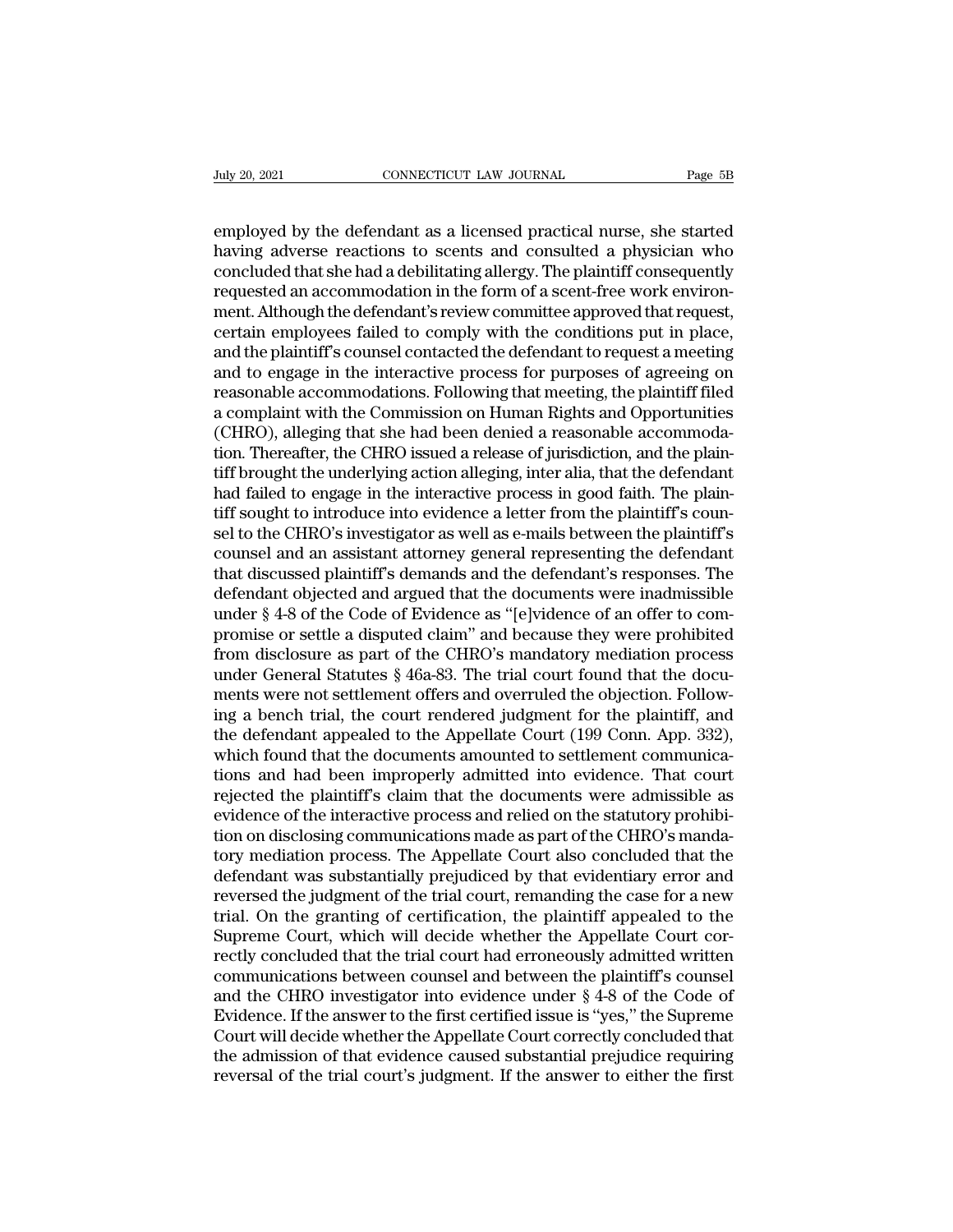Page 6B<br>
CONNECTICUT LAW JOURNAL<br>
Or second certified issue is "no," the Supreme Court will decide<br>
whether any of the other evidentiary errors identified by the Appellate<br>
Court resulted in harmful error in the trial cour Page 6B<br>
CONNECTICUT LAW JOURNAL<br>
Or second certified issue is "no," the Supreme Court will decide<br>
whether any of the other evidentiary errors identified by the Appellate<br>
Court resulted in harmful error in the trial cour Page 6B CONNECTICUT LAW JOURNAL<br>
CONNECTICUT LAW JOURNAL<br>
COUR SECOND COURT FOR SUPPER COURTER FOR STRING TO THE SUPPER COURT<br>
COURT FESTURE IN THE TRING TO THE TRING COURT FOR SUPPER COURT. rtified issue is "no," the Supreme Court will dec<br>
of the other evidentiary errors identified by the Appel<br>
d in harmful error in the trial court.<br>
STATE v. TERRANCE POLICE, SC 20528<br>
Judicial District of Stamford-Norwalk tified issue is "no," the Supreme Court will de<br>the other evidentiary errors identified by the Appe<br>in harmful error in the trial court.<br>TATE v. TERRANCE POLICE, SC 20528<br>Judicial District of Stamford-Norwalk<br>**Statute of L** 

ther any of the other evidentiary errors identified by the Appellate<br>
t resulted in harmful error in the trial court.<br>
FIATE v. TERRANCE POLICE, SC 20528<br> *Judicial District of Stamford-Norwalk*<br> **Criminal; Statute of Limi** Court resulted in harmful error in the trial court.<br>
FIATE v. TERRANCE POLICE, SC 20528<br>
Judicial District of Stamford-Norwalk<br> **Criminal; Statute of Limitations; Tolling; Whether "John**<br> **Doe" Warrant Commenced Prosecutio tations STATE v. TERRANCE POLICE, SC 20528**<br> *Judicial District of Stamford-Norwalk*<br> **Criminal; Statute of Limitations; Tolling; Whether "John<br>
Doe" Warrant Commenced Prosecution Within Statute of Limitations Where Defen pectrum STATE v. TERRANCE POLICE, SC 20528**<br>*Judicial District of Stamford-Norwalk*<br>**Criminal; Statute of Limitations; Tolling; Whether "John<br>Doe" Warrant Commenced Prosecution Within Statute of Limi-<br>tations Where Defend FRANCE POLICE, SC 20528**<br>*Judicial District of Stamford-Norwalk*<br>**Criminal; Statute of Limitations; Tolling; Whether "John<br>Doe" Warrant Commenced Prosecution Within Statute of Limi-<br>tations Where Defendant Argues That It** Judicial District of Stamford-Norwalk<br>Criminal; Statute of Limitations; Tolling; Whether "John<br>Doe" Warrant Commenced Prosecution Within Statute of Limi-<br>tations Where Defendant Argues That It Did Not Describe Sus-<br>pect wi Criminal; Statute of Limitations; Tolling; Whether "John<br>Doe" Warrant Commenced Prosecution Within Statute of Limi-<br>tations Where Defendant Argues That It Did Not Describe Sus-<br>pect with Sufficient Particularity For Failur Doe" Warrant Commenced Prosecution Within Statute of Limitations Where Defendant Argues That It Did Not Describe Suspect with Sufficient Particularity For Failure to State Statistical Frequency of DNA Profile and That Stat tations Where Defendant Argues That It Did Not Describe Sus-<br>pect with Sufficient Particularity For Failure to State Statistical<br>Frequency of DNA Profile and That State Failed to Investigate<br>Case with Due Diligence. On Oct pect with Sufficient Particularity For Failure to State Statistical<br>Frequency of DNA Profile and That State Failed to Investigate<br>Case with Due Diligence. On October 10, 2012, the victim was<br>attacked and shot by an unknown **Frequency of DNA Profile and That State Failed to Investigate**<br>**Case with Due Diligence.** On October 10, 2012, the victim was<br>attacked and shot by an unknown assailant while standing outside of<br>her car in a parking lot. T **Case with Due Diligence.** On October 10, 2012, the victim was attacked and shot by an unknown assailant while standing outside of her car in a parking lot. The investigating officers recovered certain items from the scene attacked and shot by an unknown assailant while standing outside of<br>her car in a parking lot. The investigating officers recovered certain<br>items from the scene that were analyzed by the state laboratory. The<br>analysts produ her car in a parking lot. The investigating officers recovered certain<br>items from the scene that were analyzed by the state laboratory. The<br>analysts produced a report concluding that the DNA found on each<br>item was a mixtur items from the scene that were analyzed by the state laboratory. The analysts produced a report concluding that the DNA found on each item was a mixture of two or more DNA profiles and excluding the victim as a possible so analysts produced a report concluding that the DNA found on each<br>item was a mixture of two or more DNA profiles and excluding the<br>victim as a possible source. Those results were checked against the<br>state database that, pur item was a mixture of two or more DNA profiles and excluding the<br>victim as a possible source. Those results were checked against the<br>state database that, pursuant to statute, contains the DNA profiles of<br>convicted felons; victim as a possible source. Those results were checked against the<br>state database that, pursuant to statute, contains the DNA profiles of<br>convicted felons; the database did not return a match. The defendant's<br>cousin conta state database that, pursuant to statute, contains the DNA profiles of<br>convicted felons; the database did not return a match. The defendant's<br>cousin contacted the police reporting that the defendant looked identi-<br>cal to t convicted felons; the database did not return a match. The defendant's<br>cousin contacted the police reporting that the defendant looked identi-<br>cal to the suspect in a surveillance video that had been released to<br>the public cousin contacted the police reporting that the defendant looked identi-<br>cal to the suspect in a surveillance video that had been released to<br>the public and, moreover, that he had confessed to the crime. The<br>lead detective, cal to the suspect in a surveillance video that had been released to<br>the public and, moreover, that he had confessed to the crime. The<br>lead detective, however, considered the defendant sufficiently vetted<br>as a suspect beca the public and, moreover, that he had confessed to the crime. The<br>lead detective, however, considered the defendant sufficiently vetted<br>as a suspect because he had been previously convicted of a felony<br>and state records in lead detective, however, considered the defendant sufficiently vetted<br>as a suspect because he had been previously convicted of a felony<br>and state records indicated that his DNA profile was in the database.<br>As a result, the as a suspect because he had been previously convicted of a felony<br>and state records indicated that his DNA profile was in the database.<br>As a result, the database would have presumably found a match if the<br>defendant had bee and state records indicated that his DNA profile was in the database.<br>As a result, the database would have presumably found a match if the<br>defendant had been the assailant. About six months before the relevant<br>statute of l As a result, the database would have presumably found a match if the defendant had been the assailant. About six months before the relevant statute of limitations expired in October, 2017, the lead detective obtained a Joh defendant had been the assailant. About six months before the relevant<br>statute of limitations expired in October, 2017, the lead detective<br>obtained a John Doe arrest warrant that identified the perpetrator<br>using a physical statute of limitations expired in October, 2017, the lead detective<br>obtained a John Doe arrest warrant that identified the perpetrator<br>using a physical description and the mixed DNA profiles that were<br>reported by the lab. obtained a John Doe arrest warrant that identified the perpetrator<br>using a physical description and the mixed DNA profiles that were<br>reported by the lab. The warrant application did not state the frequency<br>of those DNA pro using a physical description and the mixed DNA profiles that were<br>reported by the lab. The warrant application did not state the frequency<br>of those DNA profiles in the general population. In April, 2018, the<br>mother of the reported by the lab. The warrant application did not state the frequency<br>of those DNA profiles in the general population. In April, 2018, the<br>mother of the defendant's child reported that he was the assailant,<br>and, pursuan of those DNA profiles in the general population. In April, 2018, the mother of the defendant's child reported that he was the assailant, and, pursuant to a warrant, the state obtained a DNA sample from him. The lab determi mother of the defendant's child reported that he was the assailant,<br>and, pursuant to a warrant, the state obtained a DNA sample from<br>him. The lab determined that it was at least one billion times more<br>likely that the defen and, pursuant to a warrant, the state obtained a DNA sample from<br>him. The lab determined that it was at least one billion times more<br>likely that the defendant was a contributor to the DNA recovered from<br>the scene than if i him. The lab determined that it was at least one billion times more<br>likely that the defendant was a contributor to the DNA recovered from<br>the scene than if it had originated from all unknown individuals. The<br>lab also disco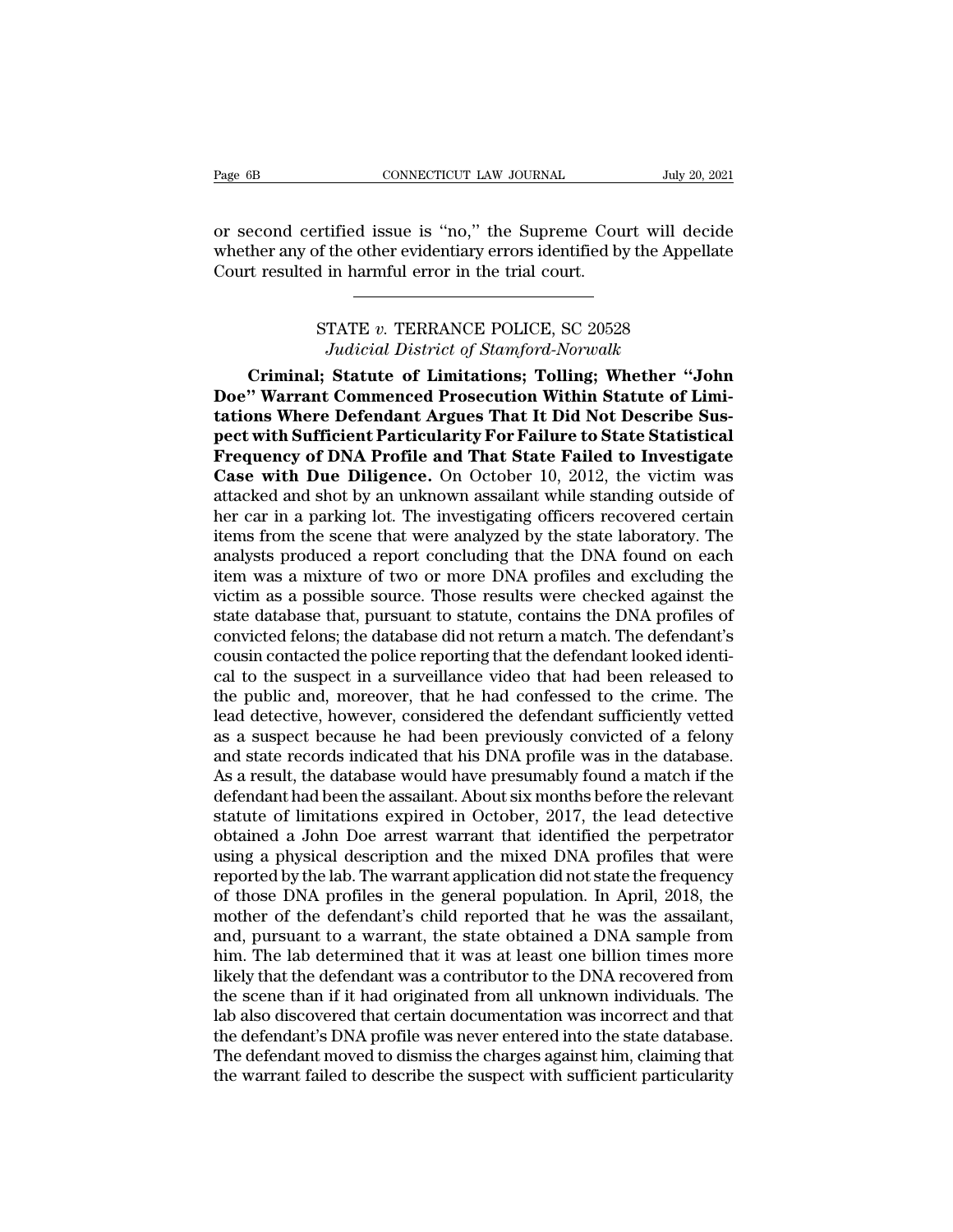Univ 20, 2021<br>
CONNECTICUT LAW JOURNAL Page 7B<br>
under the fourth amendment to the federal constitution, and, as a<br>
result, the issuance of the warrant failed to toll the statute of limita-<br>
tions, which had expired. The t Figure 20, 2021<br>
Figure 20, 2021<br>
CONNECTICUT LAW JOURNAL<br>
Page 7B<br>
under the fourth amendment to the federal constitution, and, as a<br>
result, the issuance of the warrant failed to toll the statute of limita-<br>
identified t The July 20, 2021<br>
The tions of the connections of the federal constitution, and, as a<br>
trial court the issuance of the warrant failed to toll the statute of limita-<br>
tions, which had expired. The trial court concluded tha In the defendant is connected the defendant of the defendant of the defendant failed to toll the statute of limitations, which had expired. The trial court concluded that the warrant identified the defendant "with nearly i under the fourth amendment to the federal constitution, and, as a<br>result, the issuance of the warrant failed to toll the statute of limita-<br>tions, which had expired. The trial court concluded that the warrant<br>identified th under the fourth amendment to the federal constitution, and, as a result, the issuance of the warrant failed to toll the statute of limitations, which had expired. The trial court concluded that the warrant identified the under the fourth amendment to the federal constitution, and, as a<br>result, the issuance of the warrant failed to toll the statute of limita-<br>tions, which had expired. The trial court concluded that the warrant<br>identified th result, the issuance of the warrant failed to toll the statute of limitations, which had expired. The trial court concluded that the warrant identified the defendant "with nearly irrefutable precision" and satisfied the pa tions, which had expired. The trial court concluded that the warrant<br>identified the defendant "with nearly irrefutable precision" and satis-<br>fied the particularity requirement. The court therefore denied the<br>defendant's mo identified the defendant "with nearly irrefutable precision" and satisfied the particularity requirement. The court therefore denied the defendant's motion to dismiss and accepted his plea of nolo contendere, conditioned o fied the particularity requirement. The court therefore denied the<br>defendant's motion to dismiss and accepted his plea of nolo conten-<br>dere, conditioned on his right under General Statutes § 54-94a to<br>appeal. After he appe defendant's motion to dismiss and accepted his plea of nolo conten-<br>dere, conditioned on his right under General Statutes § 54-94a to<br>appeal. After he appealed to the Appellate Court, the Supreme Court<br>transferred the appe dere, conditioned on his right under General Statutes § 54-94a to<br>appeal. After he appealed to the Appellate Court, the Supreme Court<br>transferred the appeal to itself. The defendant claims that the warrant<br>was did not comm appeal. After he appealed to the Appellate Court, the Supreme Court transferred the appeal to itself. The defendant claims that the warrant was did not commence the prosecution within the statute of limitations and argues transferred the appeal to itself. The defendant claims that the warrant<br>was did not commence the prosecution within the statute of limitations<br>and argues that it was unconstitutional because it failed to identify<br>the stati was did not commence the prosecution within the statute of limitations<br>and argues that it was unconstitutional because it failed to identify<br>the statistical frequency of the mixed DNA profiles detected by the<br>lab. The stat and argues that it was unconstitutional because it failed to identify<br>the statistical frequency of the mixed DNA profiles detected by the<br>lab. The state argues that the defendant's claim is unpreserved and<br>that the mixed D igence. Fractional particularity requirement. The defendant of his claim that the warrant failed to toll the st<br>
recause the police failed to investigate with du<br>
FRIVER RIVERA, SC 20539<br> *Judicial District of Fairfield Judicial meta* is claim that the warrant failed to toll the set the police failed to investigate with<br>*Judicial District of Fairfield*<br>**Judicial District of Fairfield**<br>**t Evidence; Whether Trial Court Abu** 

mitations because the police failed to investigate with due dil-<br>
Criminal; Carl Court Abused Unitstand District of Fairfield<br>
Criminal; Best Evidence; Whether Trial Court Abused Its<br>
retion in Admitting Copy of Audio Reco STATE *v.* XAVIER RIVERA, SC 20539<br>*Judicial District of Fairfield*<br>**Criminal; Best Evidence; Whether Trial Court Abused Its<br>Discretion in Admitting Copy of Audio Recording of Conversa-<br>tion Between Defendant and His Frien the Between Defendant and His Friend Internal Court Abused Its**<br>Discretion in Admitting Copy of Audio Recording of Conversa-<br>tion Between Defendant and His Friend Into Evidence; Whether<br>Trial Court Abused Its Discretion i STATE *v*. XAVIER RIVERA, SC 20539<br>*Judicial District of Fairfield*<br>**Criminal; Best Evidence; Whether Trial Court Abused Its<br>Discretion in Admitting Copy of Audio Recording of Conversa-<br>tion Between Defendant and His Frien** STATE *v. XAVIER RIVERA, SC 20539*<br>*Judicial District of Fairfield*<br>**Criminal; Best Evidence; Whether Trial Court Abused Its**<br>**Discretion in Admitting Copy of Audio Recording of Conversa-<br>tion Between Defendant and His Fri** Judicial District of Fairfield<br>Criminal; Best Evidence; Whether Trial Court Abused Its<br>Discretion in Admitting Copy of Audio Recording of Conversa-<br>tion Between Defendant and His Friend Into Evidence; Whether<br>Trial Court A Criminal; Best Evidence; Whether Trial Court Abused Its<br>Discretion in Admitting Copy of Audio Recording of Conversa-<br>tion Between Defendant and His Friend Into Evidence; Whether<br>Trial Court Abused Its Discretion in Directi Discretion in Admitting Copy of Audio Recording of Conversation Between Defendant and His Friend Into Evidence; Whether<br>Trial Court Abused Its Discretion in Directing Jury to Disregard<br>Defense Counsel's Closing Argument Th tion Between Defendant and His Friend Into Evidence; Whether<br>Trial Court Abused Its Discretion in Directing Jury to Disregard<br>Defense Counsel's Closing Argument That State Never Asked<br>Eyewitness to Make In-Court Identifica Trial Court Abused Its Discretion in Directing Jury to Disregard<br>Defense Counsel's Closing Argument That State Never Asked<br>Eyewitness to Make In-Court Identification of Defendant. The<br>defendant was charged with murder in c **Defense Counsel's Closing Argument That State Never Asked Eyewitness to Make In-Court Identification of Defendant.** The defendant was charged with murder in connection with the shooting death of a man in Bridgeport. Weeks Eyewitness to Make In-Court Identification of Defendant. The<br>defendant was charged with murder in connection with the shooting<br>death of a man in Bridgeport. Weeks later, the defendant discussed<br>the incident with his friend defendant was charged with murder in connection with the shooting<br>death of a man in Bridgeport. Weeks later, the defendant discussed<br>the incident with his friend Alexis Vilar, who was recording the conver-<br>sation on his ce death of a man in Bridgeport. Weeks later, the defendant discussed<br>the incident with his friend Alexis Vilar, who was recording the conver-<br>sation on his cell phone, and he admitted that he killed the victim.<br>Vilar brought the incident with his friend Alexis Vilar, who was recording the conversation on his cell phone, and he admitted that he killed the victim.<br>Vilar brought the recording to the police and e-mailed it to them, per<br>their instr sation on his cell phone, and he admitted that he killed the victim.<br>Vilar brought the recording to the police and e-mailed it to them, per<br>their instructions. At trial, the state offered a copy of the recording<br>into evide Vilar brought the recording to the police and e-mailed it to them, per<br>their instructions. At trial, the state offered a copy of the recording<br>into evidence, and defense counsel objected on the grounds that it<br>was not the their instructions. At trial, the state offered a copy of the recording<br>into evidence, and defense counsel objected on the grounds that it<br>was not the original recording and that there had been a gap of time<br>between when V into evidence, and defense counsel objected on the grounds that it was not the original recording and that there had been a gap of time<br>between when Vilar recorded it and when he gave it to the police. The<br>court admitted t was not the original recording and that there had been a gap of time<br>between when Vilar recorded it and when he gave it to the police. The<br>court admitted the recording into evidence. The state also presented<br>an eyewitness between when Vilar recorded it and when he gave it to the police. The court admitted the recording into evidence. The state also presented an eyewitness to the shooting but did not ask him to make an in-court identificatio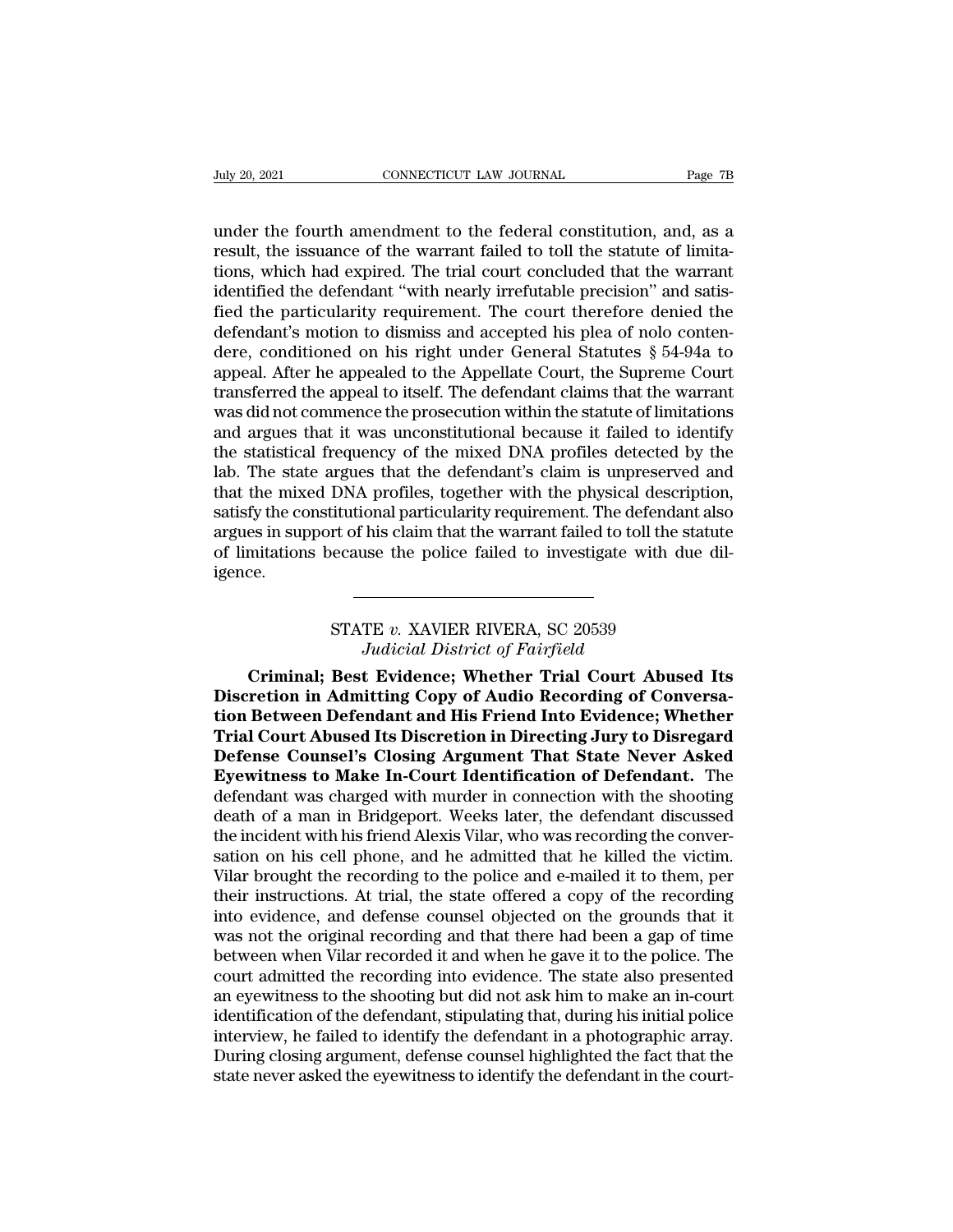Page 8B<br>
CONNECTICUT LAW JOURNAL July 20, 2021<br>
room. The trial court found the argument to be improper and provided<br>
a curative instruction, telling the jury to disregard that portion of<br>
dofonso counsel's argument concer Page 8B<br>
cONNECTICUT LAW JOURNAL July 20, 2021<br>
room. The trial court found the argument to be improper and provided<br>
a curative instruction, telling the jury to disregard that portion of<br>
defense counsel's argument concer Page 8B<br>
connectricut LAW JOURNAL<br>
July 20, 2021<br>
com. The trial court found the argument to be improper and provided<br>
a curative instruction, telling the jury to disregard that portion of<br>
defendant was convicted as charg Page 8B<br>
convicted Law Journal Law July 20, 2021<br>
com. The trial court found the argument to be improper and provided<br>
a curative instruction, telling the jury to disregard that portion of<br>
defendent was convicted as charg room. The trial court found the argument to be improper and provided<br>a curative instruction, telling the jury to disregard that portion of<br>defense counsel's argument concerning the in-court identification. The<br>defendant wa room. The trial court found the argument to be improper and provided<br>a curative instruction, telling the jury to disregard that portion of<br>defense counsel's argument concerning the in-court identification. The<br>defendant wa room. The trial court found the argument to be improper and provided<br>a curative instruction, telling the jury to disregard that portion of<br>defense counsel's argument concerning the in-court identification. The<br>defendant wa a curative instruction, telling the jury to disregard that portion of<br>defense counsel's argument concerning the in-court identification. The<br>defendant was convicted as charged and sentenced to fifty-five years<br>of incarcera defense counsel's argument concerning the in-court identification. The<br>defendant was convicted as charged and sentenced to fifty-five years<br>of incarceration. He appealed, claiming that the trial court abused its<br>discretion defendant was convicted as charged and sentenced to fifty-five years<br>of incarceration. He appealed, claiming that the trial court abused its<br>discretion by admitting a copy of the audio recording into evidence<br>and by direct of incarceration. He appealed, claiming that the trial court abused its<br>discretion by admitting a copy of the audio recording into evidence<br>and by directing the jury to disregard the portion of defense counsel's<br>closing ar discretion by admitting a copy of the audio recording into evidence<br>and by directing the jury to disregard the portion of defense counsel's<br>closing argument regarding the state's failure to ask the witness to<br>make an in-co and by directing the jury to disregard the portion of defense counsel's<br>closing argument regarding the state's failure to ask the witness to<br>make an in-court identification. The Appellate Court (200 Conn. App.<br>487) affirme closing argument regarding the state's failure to ask the witness to<br>make an in-court identification. The Appellate Court (200 Conn. App.<br>487) affirmed the judgment, concluding that the copy of the audio<br>recording was adm make an in-court identification. The Appellate Court (200 Conn. App.<br>487) affirmed the judgment, concluding that the copy of the audio<br>recording was admissible under § 10-3 (1) of the Connecticut Code of<br>Evidence, which p 487) affirmed the judgment, concluding that the copy of the audio<br>recording was admissible under  $\S 10-3 (1)$  of the Connecticut Code of<br>Evidence, which provides that a copy is admissible when "[a]ll originals<br>are lost or recording was admissible under  $\S$  10-3 (1) of the Connecticut Code of<br>Evidence, which provides that a copy is admissible when "[a]ll originals<br>are lost or have been destroyed, unless the proponent destroyed or<br>otherwise Evidence, which provides that a copy is admissible when "[a]ll originals are lost or have been destroyed, unless the proponent destroyed or otherwise failed to produce the originals for the purpose of avoiding production are lost or have been destroyed, unless the proponent destroyed or otherwise failed to produce the originals for the purpose of avoiding production of an original  $\ldots$ , " The court noted that the original recording was n otherwise failed to produce the originals for the purpose of avoiding<br>production of an original . . . . " The court noted that the original<br>recording was no longer available at the time of trial and that the<br>defendant fail production of an original  $\ldots$  . . . . " The court noted that the original recording was no longer available at the time of trial and that the defendant failed to identify any evidence in the record demonstrating that th recording was no longer available at the time of trial and that the defendant failed to identify any evidence in the record demonstrating that the original recording was made unavailable to avoid its production at trial. T defendant failed to identify any evidence in the record demonstrating<br>that the original recording was made unavailable to avoid its produc-<br>tion at trial. The court also concluded that the trial court was well<br>within its that the original recording was made unavailable to avoid its production at trial. The court also concluded that the trial court was well within its discretion to limit defense counsel's argument, reasoning that defense co tion at trial. The court also concluded that the trial court was well<br>within its discretion to limit defense counsel's argument, reasoning<br>that defense counsel asked the jury to engage in improper speculation.<br>The court em within its discretion to limit defense counsel's argument, reasoning<br>that defense counsel asked the jury to engage in improper speculation.<br>The court emphasized that the state was precluded from asking the<br>witness to make that defense counsel asked the jury to engage in improper speculation.<br>The court emphasized that the state was precluded from asking the<br>witness to make an in-court identification without first requesting<br>permission from t The court emphasized that the state was precluded from asking the witness to make an in-court identification without first requesting permission from the court pursuant to *State* v. *Dickson*, 322 Conn. 410 (2016), which (2016), which it did not do. In this certified appeal by the defendant,<br>Supreme Court will decide whether the Appellate Court correctly<br>cluded that the trial court did not abuse its discretion in admitting<br>copy of the reco Freme Court will decide whether the Appellate Court correctly<br>ded that the trial court did not abuse its discretion in admitting<br>by of the recording and giving the curative jury instruction.<br>EXPERENT DERETHEL, SC 20541<br>COM

# rial court did not abuse its discretion in a<br>*Juding and giving the curative jury instru*<br>*Judicial District of Hartford*<br>**All Permit; Whether Zoning Commissi**<br>*Judicial District of Hartford* **EXECUTE:**<br> **EXECUTE:**<br> **ZONIMISSION OF THE TOWN OF BETHEL, SC 20541**<br> **Zoning; Special Permit; Whether Zoning Commission Can**<br> **Zoning; Special Permit; Whether Zoning Commission Can**<br> **Zoning: Special Permit Application B**

B. SHAWN MCLOUGHLIN et al. *v.* PLANNING AND ZONING<br>COMMISSION OF THE TOWN OF BETHEL, SC 20541<br>*Judicial District of Hartford*<br>**Zoning**; Special Permit; Whether Zoning Commission Can<br>Deny Special Permit Application Based o B. SHAWN MCLOUGHLIN et al. *v.* PLANNING AND ZONING<br>COMMISSION OF THE TOWN OF BETHEL, SC 20541<br>*Judicial District of Hartford*<br>**Zoning**; Special Permit; Whether Zoning Commission Can<br>Deny Special Permit Application Based o **FULL COMMISSION OF THE TOWN OF BETHEL, SC 20541**<br> *Judicial District of Hartford*<br> **Zoning: Special Permit; Whether Zoning Commission Can<br>
Deny Special Permit Application Based on Noncompliance With<br>
General Standards Enu** *Solandsservert of that Youther Barring, so 20011*<br>*Judicial District of Hartford*<br>**Zoning**; Special Permit, Whether Zoning Commission Can<br>Deny Special Permit Application Based on Noncompliance With<br>General Standards Enume **The Plaintiffs:** Special Permit; Whether Zoning Commission Can<br>Deny Special Permit Application Based on Noncompliance With<br>General Standards Enumerated in Zoning Regulations Despite<br>Full Compliance With Technical Requirem Zoning; Special Permit; Whether Zoning Commission Can<br>Deny Special Permit Application Based on Noncompliance With<br>General Standards Enumerated in Zoning Regulations Despite<br>Full Compliance With Technical Requirements; Whet Deny Special Permit Application Based on Noncompliance With<br>General Standards Enumerated in Zoning Regulations Despite<br>Full Compliance With Technical Requirements; Whether Sub-<br>stantial Evidence Supported Defendant Commiss General Standards Enumerated in Zoning Regulations Despite<br>Full Compliance With Technical Requirements; Whether Substantial Evidence Supported Defendant Commission's Decision<br>to Deny Plaintiffs' Special Permit Application.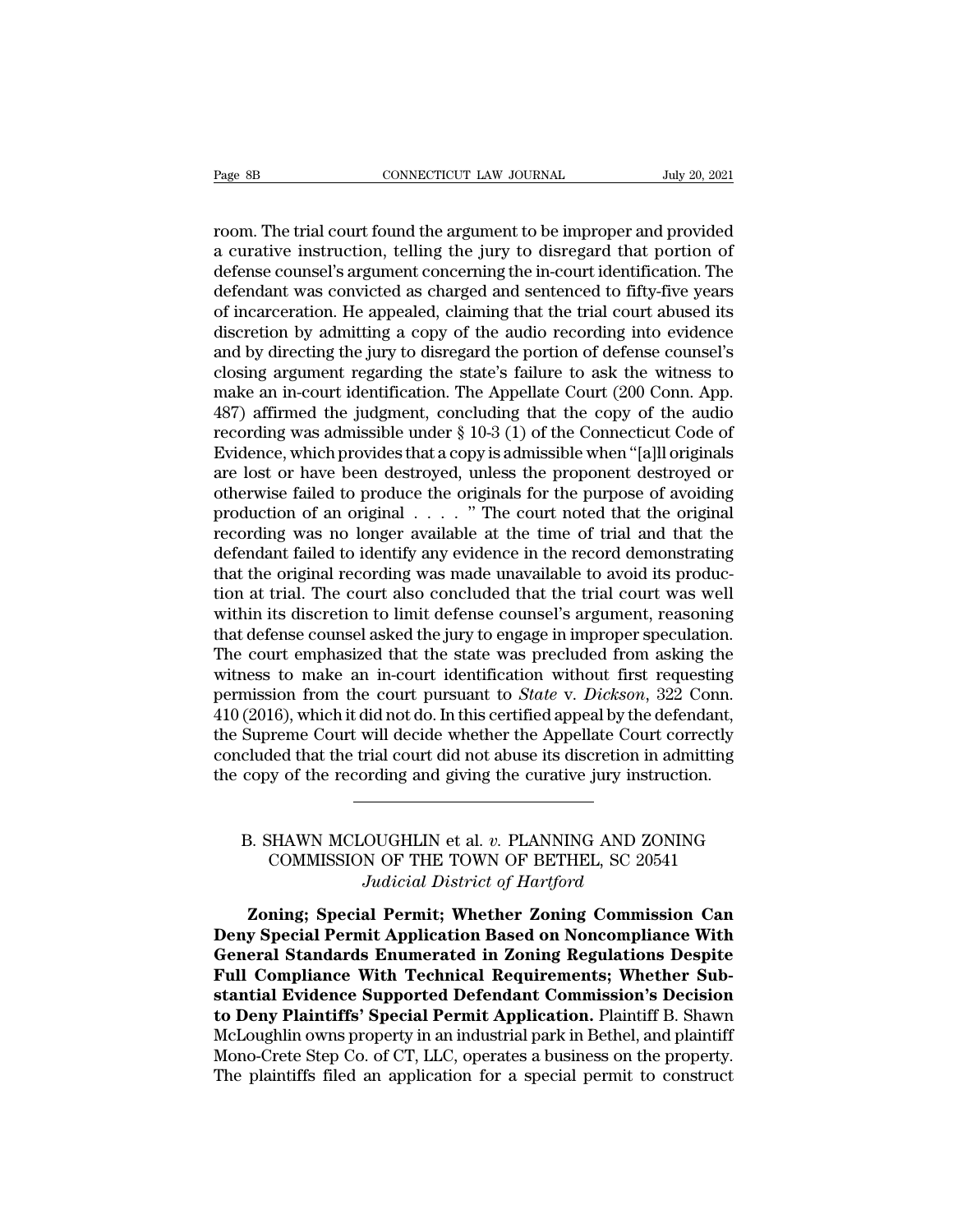Figure 20, 2021<br>
a crematory on the property with the defendant commission. When<br>
determining whether to grant a special permit application, a zoning<br>
commission must consider whether the proposed use mosts the general determining whether to grant a special permit application, a zoning<br>commission must consider whether the proposed use meets the general<br>health cafety and welfare requirements set forth in the zoning regularity<br>health cafet CONNECTICUT LAW JOURNAL Page 9B<br>
a crematory on the property with the defendant commission. When<br>
determining whether to grant a special permit application, a zoning<br>
commission must consider whether the proposed use meets July 20, 2021 CONNECTICUT LAW JOURNAL Page 9B<br>
a crematory on the property with the defendant commission. When<br>
determining whether to grant a special permit application, a zoning<br>
commission must consider whether the prop a crematory on the property with the defendant commission. When<br>determining whether to grant a special permit application, a zoning<br>commission must consider whether the proposed use meets the general<br>health, safety and we a crematory on the property with the defendant commission. When<br>determining whether to grant a special permit application, a zoning<br>commission must consider whether the proposed use meets the general<br>health, safety and wel a crematory on the property with the defendant commission. When<br>determining whether to grant a special permit application, a zoning<br>commission must consider whether the proposed use meets the general<br>health, safety and wel determining whether to grant a special permit application, a zoning<br>commission must consider whether the proposed use meets the general<br>health, safety and welfare requirements set forth in the zoning regula-<br>tions. Here, a

commission must consider whether the proposed use meets the general<br>health, safety and welfare requirements set forth in the zoning regula-<br>tions. Here, after holding public hearings, the commission denied the<br>special perm health, safety and welfare requirements set forth in the zoning regula-<br>tions. Here, after holding public hearings, the commission denied the<br>special permit application on the ground that the plaintiffs failed to<br>satisfy t tions. Here, after holding public hearings, the commission denied the special permit application on the ground that the plaintiffs failed to satisfy the general standards set forth in §§ 8.5.E.3 and 8.5.E.4 of the town's special permit application on the ground that the plaintiffs failed to<br>satisfy the general standards set forth in §§ 8.5.E.3 and 8.5.E.4 of the<br>town's zoning regulations. The plaintiffs appealed to the trial court,<br>which satisfy the general standards set forth in §§ 8.5.E.3 and 8.5.E.4 of the<br>town's zoning regulations. The plaintiffs appealed to the trial court,<br>which dismissed the appeal on the ground that the commission's denial<br>was supp *town's zoning regulations. The plaintiffs appealed to the trial court,* which dismissed the appeal on the ground that the commission's denial was supported by substantial evidence in the record. The plaintiffs then appeal which dismissed the appeal on the ground that the commission's denial<br>was supported by substantial evidence in the record. The plaintiffs<br>then appealed to the Appellate Court (200 Conn. App. 307), claiming<br>that the trial was supported by substantial evidence in the record. The plaintiffs<br>then appealed to the Appellate Court (200 Conn. App. 307), claiming<br>that the trial court erred in determining that it was bound by the<br>holding in *St. Jo* then appealed to the Appellate Court (200 Conn. App. 307), claiming<br>that the trial court erred in determining that it was bound by the<br>holding in *St. Joseph's High School, Inc.* v. *Planning & Zoning Com-<br>mission*, 176 C that the trial court erred in determining that it was bound by the<br>holding in *St. Joseph's High School, Inc. v. Planning & Zoning Com-*<br>mission, 176 Conn. App. 570, 594 (2017). In that case, the Appellate<br>Court held that holding in *St. Joseph's High School, Inc.* v. *Planning & Zoning Commission*, 176 Conn. App. 570, 594 (2017). In that case, the Appellate Court held that "a zoning commission may deny a special permit application on the mission, 176 Conn. App. 570, 594 (2017). In that case, the Appellate<br>Court held that "a zoning commission may deny a special permit<br>application on the basis of general standards set forth in the zoning<br>regulations, even w Court held that "a zoning commission may deny a special permit<br>application on the basis of general standards set forth in the zoning<br>regulations, even when all technical requirements of the regulations<br>are met." The plaint application on the basis of general standards set forth in the zoning<br>regulations, even when all technical requirements of the regulations<br>are met." The plaintiffs asserted that *St. Joseph's* was distinguishable<br>because t regulations, even when all technical requirements of the regulations<br>are met." The plaintiffs asserted that *St. Joseph's* was distinguishable<br>because the evidence supporting the special permit denial there was<br>fact-based are met." The plaintiffs asserted that *St. Joseph's* was distinguishable<br>because the evidence supporting the special permit denial there was<br>fact-based and grounded in the firsthand experience of the objecting<br>neighbors. because the evidence supporting the special permit denial there was<br>fact-based and grounded in the firsthand experience of the objecting<br>neighbors. The Appellate Court disagreed and concluded that *St.*<br>Joseph's was appli fact-based and grounded in the firsthand experience of the objecting<br>neighbors. The Appellate Court disagreed and concluded that *St.*<br>Joseph's was applicable. The Appellate Court also ruled that, contrary<br>to the plaintiff neighbors. The Appellate Court disagreed and concluded that *St.*<br>Joseph's was applicable. The Appellate Court also ruled that, contrary<br>to the plaintiffs' second claim, the trial court properly concluded that<br>there was su Joseph's was applicable. The Appellate Court also ruled that, contrary<br>to the plaintiffs' second claim, the trial court properly concluded that<br>there was substantial evidence in the record to support the commis-<br>sion's det to the plaintiffs' second claim, the trial court properly concluded that<br>there was substantial evidence in the record to support the commis-<br>sion's determination that the plaintiffs failed to meet their burden of<br>demonstra there was substantial evidence in the record to support the commission's determination that the plaintiffs failed to meet their burden of demonstrating that their application satisfied the general standards set forth in §§ sion's determination that the plaintiffs failed to meet their burden of<br>demonstrating that their application satisfied the general standards<br>set forth in §§ 8.5.E.3 and 8.5.E.4 of the zoning regulations. In so ruling,<br>the demonstrating that their application satisfied the general standards<br>set forth in §§ 8.5.E.3 and 8.5.E.4 of the zoning regulations. In so ruling,<br>the court determined the commission reasonably could have concluded<br>based on set forth in §§ 8.5.E.3 and 8.5.E.4 of the zoning regulations. In so ruling,<br>the court determined the commission reasonably could have concluded<br>based on the testimony and the evidence in the record that the develop-<br>ment the court determined the commission reasonably could have concluded<br>based on the testimony and the evidence in the record that the develop-<br>ment of the industrial park and surrounding area and the welfare of<br>the town would based on the testimony and the evidence in the record that the development of the industrial park and surrounding area and the welfare of the town would be adversely affected by allowing the plaintiffs to operate a cremato ment of the industrial park and surrounding area and the welfare of<br>the town would be adversely affected by allowing the plaintiffs to<br>operate a crematory at the location. Accordingly, the Appellate Court<br>affirmed the tria the town would be adversely affected by allowing the plaintiffs to<br>operate a crematory at the location. Accordingly, the Appellate Court<br>affirmed the trial court's judgment. The plaintiffs were granted certifi-<br>cation to a operate a crematory at the location. Accordingly, the Appellate Court<br>affirmed the trial court's judgment. The plaintiffs were granted certifi-<br>cation to appeal, and the Supreme Court will decide whether the<br>Appellate Cour affirmed the trial court's judgment. The plaintiffs were granted certification to appeal, and the Supreme Court will decide whether the Appellate Court correctly concluded that, under *St. Joseph*'s, a zoning commission ca cation to appeal, and the Supreme Court will decide whether the<br>Appellate Court correctly concluded that, under *St. Joseph's*, a zoning<br>commission can deny a special use permit application based on non-<br>compliance with th Appellate Court correctly concluded that, under *St. Joseph's*, a zoning commission can deny a special use permit application based on non-compliance with the general standards enumerated in the zoning regulations despite commission can deny a special use<br>compliance with the general standar<br>lations despite full compliance with<br>answer to the first question is in th<br>decide whether the Appellate Court c<br>tial evidence supported the commis<br>tiffs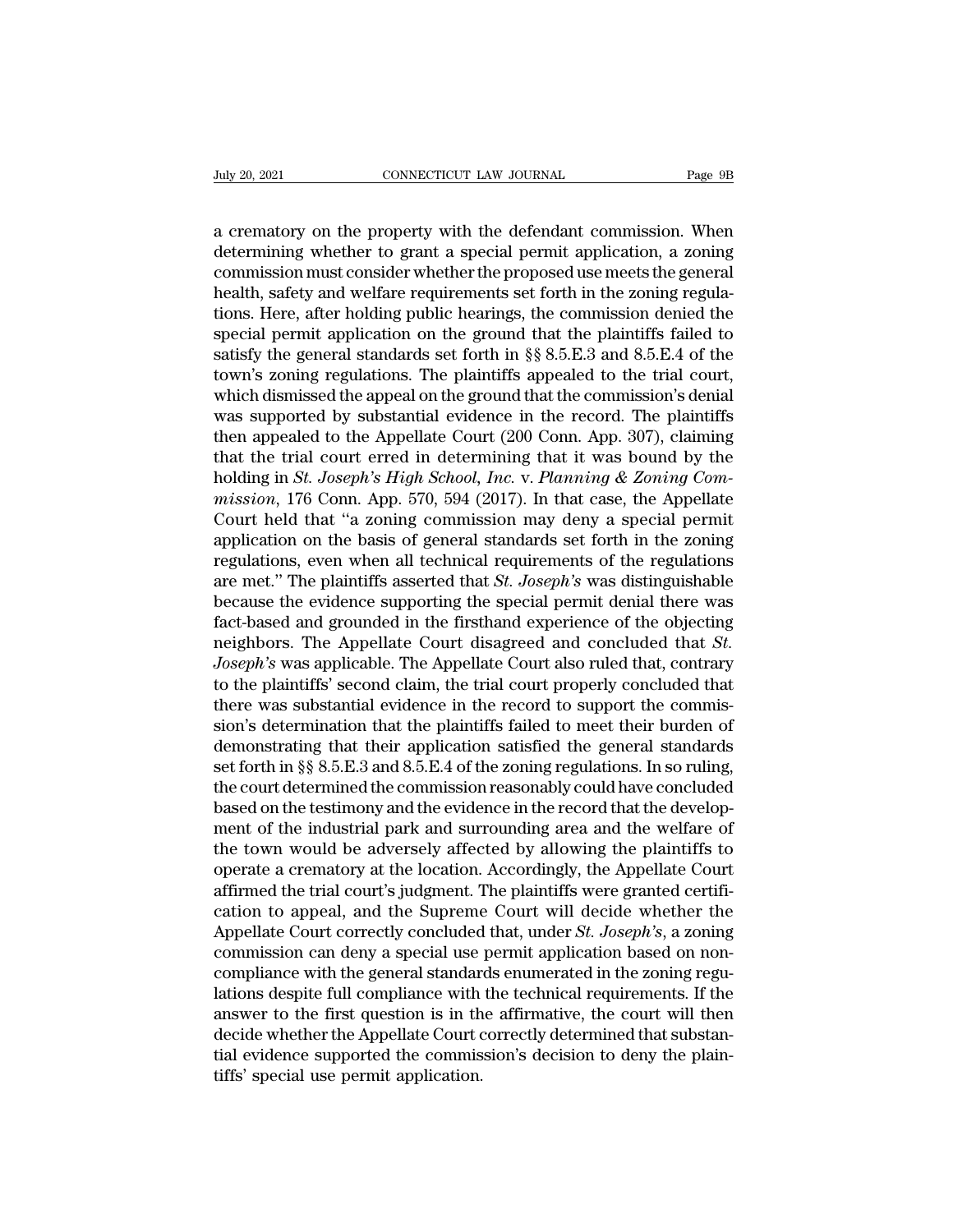## CONNECTICUT LAW JOURNAL<br>
STATE *v.* MELINDA CHANTEA FISHER, SC 20559<br>
Judicial District of New Britain *Judicial District of New Britain*

CONNECTICUT LAW JOURNAL July 20, 2021<br>
STATE v. MELINDA CHANTEA FISHER, SC 20559<br> *Judicial District of New Britain*<br> **Criminal; Evidence; Whether Evidence Was Sufficient for**<br> **Criminal; Evidence; Whether Evidence Was Suf** Page 10B<br>
CONNECTICUT LAW JOURNAL<br>
STATE v. MELINDA CHANTEA FISHER, SC 20559<br> *Judicial District of New Britain*<br> **Criminal; Evidence; Whether Evidence Was Sufficient for<br>
Jury to Find That Defendant Intended to Cause Seri INGLEM STATE v. MELINDA CHANTEA FISHER, SC 20559**<br> *Indicial District of New Britain*<br> **Criminal; Evidence; Whether Evidence Was Sufficient for**<br> **Jury to Find That Defendant Intended to Cause Serious Physical**<br> **Injury t STATE v. MELINDA CHANTEA FISHER, SC 20559**<br>*Judicial District of New Britain*<br>**Criminal; Evidence; Whether Evidence Was Sufficient for**<br>**Jury to Find That Defendant Intended to Cause Serious Physical**<br>**Injury to Victim; W antifyricangle STATE v. MELINDA CHANTEA FISHER, SC 20559**<br>*Judicial District of New Britain*<br>**Criminal**; Evidence; Whether Evidence Was Sufficient for<br>**Jury to Find That Defendant Intended to Cause Serious Physical**<br>**Inju** Judicial District of New Britain<br>Criminal; Evidence; Whether Evidence Was Sufficient for<br>Jury to Find That Defendant Intended to Cause Serious Physical<br>Injury to Victim; Whether Trial Court Properly Refused to Take<br>Judicia Criminal; Evidence; Whether Evidence Was Sufficient for<br>Jury to Find That Defendant Intended to Cause Serious Physical<br>Injury to Victim; Whether Trial Court Properly Refused to Take<br>Judicial Notice of Victim's Civil Compla Jury to Find That Defendant Intended to Cause Serious Physical<br>Injury to Victim; Whether Trial Court Properly Refused to Take<br>Judicial Notice of Victim's Civil Complaint and to Allow Defend-<br>ant to Cross-Examine Victim Reg Injury to Victim; Whether Trial Court Properly Refused to Take<br>Judicial Notice of Victim's Civil Complaint and to Allow Defend-<br>ant to Cross-Examine Victim Regarding Amount Sought; Whether<br>Trial Court Abused Its Discretion Judicial Notice of Victim's Civil Complaint and to Allow Defend-<br>ant to Cross-Examine Victim Regarding Amount Sought; Whether<br>Trial Court Abused Its Discretion in Allowing Paramedic Wit-<br>ness to Testify Regarding Concussio ant to Cross-Examine Victim Regarding Amount Sought; Whether<br>Trial Court Abused Its Discretion in Allowing Paramedic Wit-<br>ness to Testify Regarding Concussion Symptoms. The defendant<br>was charged with, inter alia, two count Trial Court Abused Its Discretion in Allowing Paramedic Witness to Testify Regarding Concussion Symptoms. The defendant<br>was charged with, inter alia, two counts of assault in the second degree<br>stemming from an incident in ness to Testify Regarding Concussion Symptoms. The defendant<br>was charged with, inter alia, two counts of assault in the second degree<br>stemming from an incident in which she physically attacked the victim,<br>who was her super was charged with, inter alia, two counts of assault in the second degree<br>stemming from an incident in which she physically attacked the victim,<br>who was her supervisor at her job at an elementary school. Patrick<br>Myers, a pa stemming from an incident in which she physically attacked the victim,<br>who was her supervisor at her job at an elementary school. Patrick<br>Myers, a paramedic who witnessed the attack after bringing his child<br>to the school, who was her supervisor at her job at an elementary school. Patrick Myers, a paramedic who witnessed the attack after bringing his child to the school, helped separate the defendant and the victim. The victim was taken to t Myers, a paramedic who witnessed the attack after bringing his child<br>to the school, helped separate the defendant and the victim. The victim<br>was taken to the emergency room, where the attending physician<br>diagnosed her with to the school, helped separate the defendant and the victim. The victim<br>was taken to the emergency room, where the attending physician<br>diagnosed her with a non-displaced fracture of the nasal bone, and<br>she was released the was taken to the emergency room, where the attending physician diagnosed her with a non-displaced fracture of the nasal bone, and she was released the same day. The next day, the victim visited her primary care doctor beca diagnosed her with a non-displaced fracture of the nasal bone, and<br>she was released the same day. The next day, the victim visited her<br>primary care doctor because she was experiencing vomiting, dizziness,<br>a headache, and a she was released the same day. The next day, the victim visited her primary care doctor because she was experiencing vomiting, dizziness, a headache, and an inability to concentrate, and she was diagnosed with a concussion primary care doctor because she was experiencing vomiting, dizziness,<br>a headache, and an inability to concentrate, and she was diagnosed<br>with a concussion. The victim subsequently brought a civil action<br>against the defenda a headache, and an inability to concentrate, and she was diagnosed<br>with a concussion. The victim subsequently brought a civil action<br>against the defendant based on the assault. At the criminal trial, defense<br>counsel sought with a concussion. The victim subsequently brought a civil action<br>against the defendant based on the assault. At the criminal trial, defense<br>counsel sought to question the victim regarding her civil action and<br>asked that t against the defendant based on the assault. At the criminal trial, defense<br>counsel sought to question the victim regarding her civil action and<br>asked that the trial court take judicial notice of the civil complaint.<br>The tr counsel sought to question the victim regarding her civil action and<br>asked that the trial court take judicial notice of the civil complaint.<br>The trial court allowed defense counsel to question the victim about<br>the civil su asked that the trial court take judicial notice of the civil complaint.<br>The trial court allowed defense counsel to question the victim about<br>the civil suit and her claim for damages and to cross-examine her<br>regarding any i The trial court allowed defense counsel to question the victim about<br>the civil suit and her claim for damages and to cross-examine her<br>regarding any inconsistencies between her claims in the civil action<br>and her testimony the civil suit and her claim for damages and to cross-examine her regarding any inconsistencies between her claims in the civil action<br>and her testimony at the criminal trial. The court, however, refused<br>to allow defense c regarding any inconsistencies between her claims in the civil action<br>and her testimony at the criminal trial. The court, however, refused<br>to allow defense counsel to cross-examine the victim as to the specific<br>dollar amoun and her testimony at the criminal trial. The court, however, refused<br>to allow defense counsel to cross-examine the victim as to the specific<br>dollar amount sought in the civil action and refused to take judicial<br>notice of t to allow defense counsel to cross-examine the victim as to the specific<br>dollar amount sought in the civil action and refused to take judicial<br>notice of the complaint. The state also called Myers as a witness and<br>asked him, dollar amount sought in the civil action and refused to take judicial<br>notice of the complaint. The state also called Myers as a witness and<br>asked him, based on his experience as a paramedic, to identify common<br>symptoms of notice of the complaint. The state also called Myers as a witness and asked him, based on his experience as a paramedic, to identify common symptoms of a concussion. Defense counsel objected, but the trial court overruled asked him, based on his experience as a paramedic, to identify common<br>symptoms of a concussion. Defense counsel objected, but the trial<br>court overruled the objection, and Myers answered that nausea, head-<br>ache, and dizzine symptoms of a concussion. Defense counsel objected, but the trial court overruled the objection, and Myers answered that nausea, head-<br>ache, and dizziness would be typical symptoms for someone suffering<br>from a concussion. court overruled the objection, and Myers answered that nausea, head-<br>ache, and dizziness would be typical symptoms for someone suffering<br>from a concussion. The defendant was convicted of assault in the<br>second degree, and t ache, and dizziness would be typical symptoms for someone suffering<br>from a concussion. The defendant was convicted of assault in the<br>second degree, and the trial court sentenced her to ten years of incar-<br>ceration. In this from a concussion. The defendant was convicted of assault in the second degree, and the trial court sentenced her to ten years of incarceration. In this appeal, which was filed in the Appellate Court and transferred to the second degree, and the trial court sentenced her to ten years of incarceration. In this appeal, which was filed in the Appellate Court and transferred to the Supreme Court, the defendant claims that the evidence presented ceration. In this appeal, which was filed in the Appellate Court and transferred to the Supreme Court, the defendant claims that the evidence presented at trial was insufficient for the jury to find that she committed assa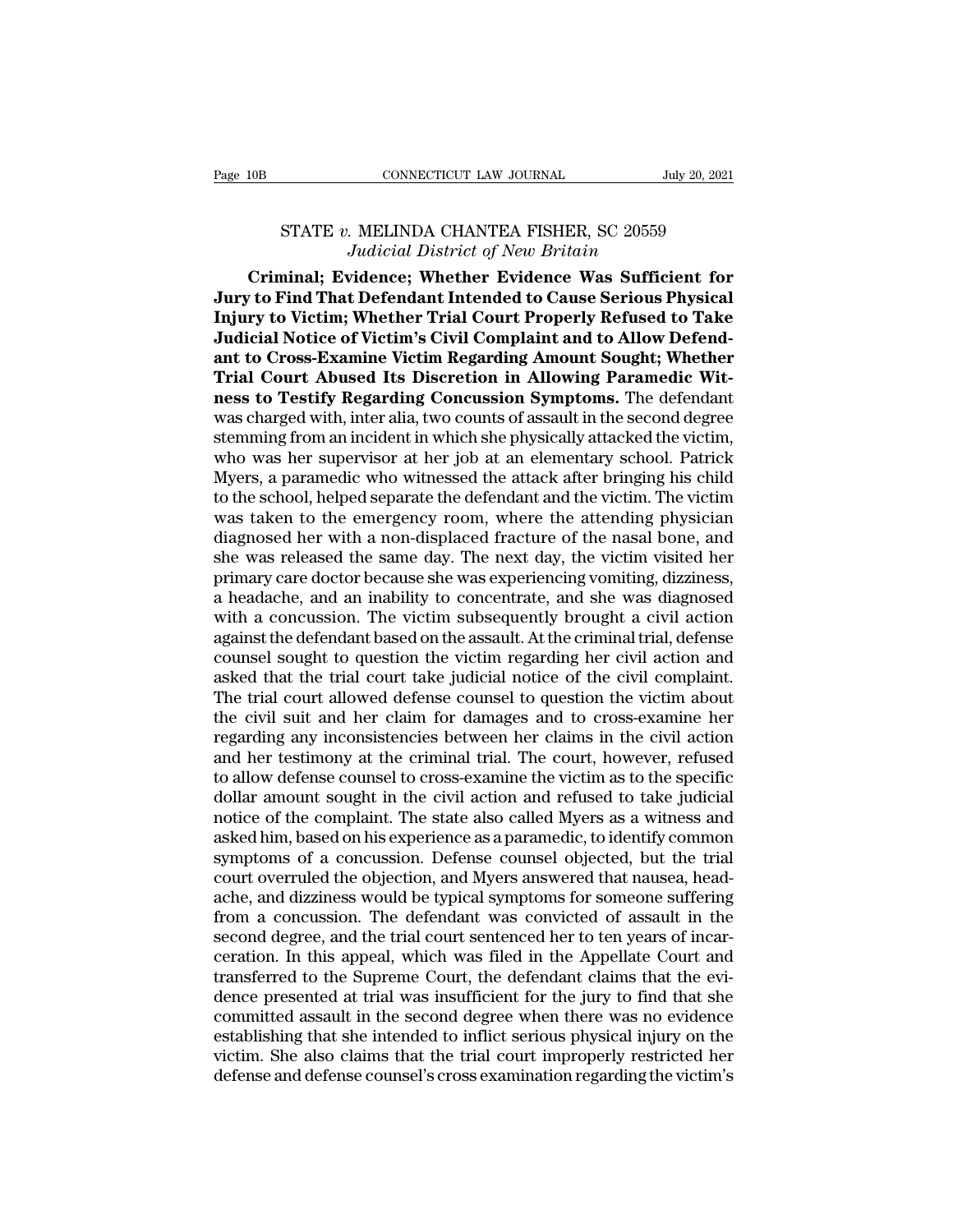potential bias by refusing to take judicial notice of the civil complaint<br>potential bias by refusing to take judicial notice of the civil complaint<br>and by refusing to allow any inquiry as to the specific dollar amount<br>soug Figure 20, 2021<br>
and by refusing to take judicial notice of the civil complaint<br>
and by refusing to allow any inquiry as to the specific dollar amount<br>
sought in the civil action. She argues that the trial court's rulings Suly 20, 2021<br>
Suly 20, 2021<br>
Sought in the civil action. She indicial notice of the civil complaint<br>
Sought in the civil action. She argues that the trial court's rulings pre-<br>
Sought in the civil action. She argues that Vuly 20, 2021 CONNECTICUT LAW JOURNAL Page 11B<br>potential bias by refusing to take judicial notice of the civil complaint<br>and by refusing to allow any inquiry as to the specific dollar amount<br>sought in the civil action. She potential bias by refusing to take judicial notice of the civil complaint<br>and by refusing to allow any inquiry as to the specific dollar amount<br>sought in the civil action. She argues that the trial court's rulings pre-<br>ven potential bias by refusing to take judicial notice of the civil complaint<br>and by refusing to allow any inquiry as to the specific dollar amount<br>sought in the civil action. She argues that the trial court's rulings pre-<br>ven potential bias by refusing to take judicial notice of the civil complaint<br>and by refusing to allow any inquiry as to the specific dollar amount<br>sought in the civil action. She argues that the trial court's rulings pre-<br>ven and by refusing to allow any inquiry as to the specific dollar amount sought in the civil action. She argues that the trial court's rulings prevented her from establishing the extent of the victim's financial interest in t the outcome of the criminal case. Lastly, the defendant claims that<br>trial court abused its discretion in allowing Myers to testify regard-<br>the symptoms of a concussion, arguing that his testimony lacked an<br>quate scientific Internal and Solution in allowing Myers to testify regard to the property of a concussion, arguing that his testimony lacked a sientific foundation because he never examined the victimental contraction of the new set of CO

# of a concussion, arguing that his testimony lack<br> *L* foundation because he never examined the v.<br> **Judicial District of New Britain**<br> **Judicial District of New Britain**<br> **Judicial District of New Britain**<br> **ive Appeal; Mo** quate scientific foundation because he never examined the victim.<br> **ADMINIST ALLIANCE LENDING LLC v. STATE OF CONNECTICUT**<br>
DEPARTMENT OF BANKING et al., SC 20560<br> *Judicial District of New Britain*<br> **Administrative Appeal**

**the Table 15T ALLIANCE LENDING LLC v. STATE OF CONNECTICUT**<br>
DEPARTMENT OF BANKING et al., SC 20560<br> *Judicial District of New Britain*<br> **Administrative Appeal; Mortgage Lender License Revocation; Whether Defendant Had St** 1ST ALLIANCE LENDING LLC v. STATE OF CONNECTICUT<br>DEPARTMENT OF BANKING et al., SC 20560<br>*Judicial District of New Britain*<br>**Administrative Appeal; Mortgage Lender License Revoca-<br>tion; Whether Defendant Had Statutory Discr** IST ALLIANCE LENDING LLC v. STATE OF CONNECTICUT<br>DEPARTMENT OF BANKING et al., SC 20560<br>*Judicial District of New Britain*<br>**Administrative Appeal; Mortgage Lender License Revoca-<br>tion; Whether Defendant Had Statutory Discr** DEPARTMENT OF BANKING et al., SC 20560<br>*Judicial District of New Britain*<br>**Administrative Appeal; Mortgage Lender License Revoca-<br>tion; Whether Defendant Had Statutory Discretion to Suspend<br>Plaintiff's License and, If So,** Judicial District of New Britain<br>
Administrative Appeal; Mortgage Lender License Revoca-<br>
tion; Whether Defendant Had Statutory Discretion to Suspend<br>
Plaintiff's License and, If So, Whether Defendant Actually and<br>
Lawfull Administrative Appeal; Mortgage Lender License Revocation; Whether Defendant Had Statutory Discretion to Suspend<br>Plaintiff's License and, If So, Whether Defendant Actually and<br>Lawfully Exercised That Discretion; Whether De tion; Whether Defendant Had Statutory Discretion to Suspend<br>Plaintiff's License and, If So, Whether Defendant Actually and<br>Lawfully Exercised That Discretion; Whether Defendant Was<br>Estopped from Suspending Plaintiff's Lice **Plaintiff's License and, If So, Whether Defendant Actually and Lawfully Exercised That Discretion; Whether Defendant Was Estopped from Suspending Plaintiff's License. The plaintiff acted as a mortgage lender in Connecticu Lawfully Exercised That Discretion; Whether Defendant Was**<br>**Estopped from Suspending Plaintiff's License.** The plaintiff acted<br>as a mortgage lender in Connecticut and therefore was required to<br>maintain a mortgage lender **Estopped from Suspending Plaintiff's License.** The plaintiff acted as a mortgage lender in Connecticut and therefore was required to maintain a mortgage lender license issued by the defendant. One of the conditions atten as a mortgage lender in Connecticut and therefore was required to<br>maintain a mortgage lender license issued by the defendant. One of<br>the conditions attendant to the license was the maintenance of a surety<br>bond. On May 22, maintain a mortgage lender license issued by the defendant. One of<br>the conditions attendant to the license was the maintenance of a surety<br>bond. On May 22, 2019, the issuer of the plaintiff's surety bond sent<br>a notice to the conditions attendant to the license was the maintenance of a surety<br>bond. On May 22, 2019, the issuer of the plaintiff's surety bond sent<br>a notice to both parties stating that the bond would be cancelled as<br>of July 31 bond. On May 22, 2019, the issuer of the plaintiff's surety bond sent<br>a notice to both parties stating that the bond would be cancelled as<br>of July 31, 2019. The defendant sent a letter to the plaintiff on June<br>7, 2019, st a notice to both parties stating that the bond would be cancelled as<br>of July 31, 2019. The defendant sent a letter to the plaintiff on June<br>7, 2019, stating that the failure to have a bond in effect on July 31,<br>2019, woul or July 31, 2019. The defendant sent a letter to the plaintiff on June 7, 2019, stating that the failure to have a bond in effect on July 31, 2019, would result in the automatic suspension of the plaintiff's license pursu 7, 2019, stating that the failure to have a bond in effect on July 31, 2019, would result in the automatic suspension of the plaintiff's license pursuant to General Statutes  $\S 36a-492$  (c) and that the plaintiff could av 2019, would result in the automatic suspension of the plaintiff's license<br>pursuant to General Statutes  $\S$  36a-492 (c) and that the plaintiff could<br>avoid the suspension by (1) submitting a letter indicating the reinstatepursuant to General Statutes § 36a-492 (c) and that the plaintiff could<br>avoid the suspension by (1) submitting a letter indicating the reinstate-<br>ment of the bond, (2) obtaining an equivalent bond from another surety,<br>or ( avoid the suspension by (1) submitting a letter indicating the reinstatement of the bond, (2) obtaining an equivalent bond from another surety, or (3) ceasing doing business and surrendering its license. At the time, the p ment of the bond, (2) obtaining an equivalent bond from another surety,<br>or (3) ceasing doing business and surrendering its license. At the time,<br>the parties were engaged in separate license revocation proceedings<br>for reaso or (3) ceasing doing business and surrendering its license. At the time,<br>the parties were engaged in separate license revocation proceedings<br>for reasons unrelated to this action. The plaintiff elected to cease<br>doing busine the parties were engaged in separate license revocation proceedings<br>for reasons unrelated to this action. The plaintiff elected to cease<br>doing business in Connecticut and surrender its license. It notified the<br>defendant in for reasons unrelated to this action. The plaintiff elected to cease<br>doing business in Connecticut and surrender its license. It notified the<br>defendant in writing of its decision on July 29, 2019, and entered the<br>surrender doing business in Connecticut and surrender its license. It notified the<br>defendant in writing of its decision on July 29, 2019, and entered the<br>surrender of its license on or before July 31, 2019. On August 1, 2019,<br>the de defendant in writing of its decision on July 29, 2019, and entered the<br>surrender of its license on or before July 31, 2019. On August 1, 2019,<br>the defendant notified the plaintiff that it was automatically suspending<br>and i surrender of its license on or before July 31, 2019. On August 1, 2019,<br>the defendant notified the plaintiff that it was automatically suspending<br>and intended to revoke the plaintiff's license. The plaintiff requested<br>a he the defendant notified the plaintiff that it was automatically suspending<br>and intended to revoke the plaintiff's license. The plaintiff requested<br>a hearing, after which the defendant entered a final order upholding<br>the sus and intended to revoke the plaintiff's license. The plaintiff requested<br>a hearing, after which the defendant entered a final order upholding<br>the suspension and revoking the plaintiff's license. The plaintiff then<br>filed thi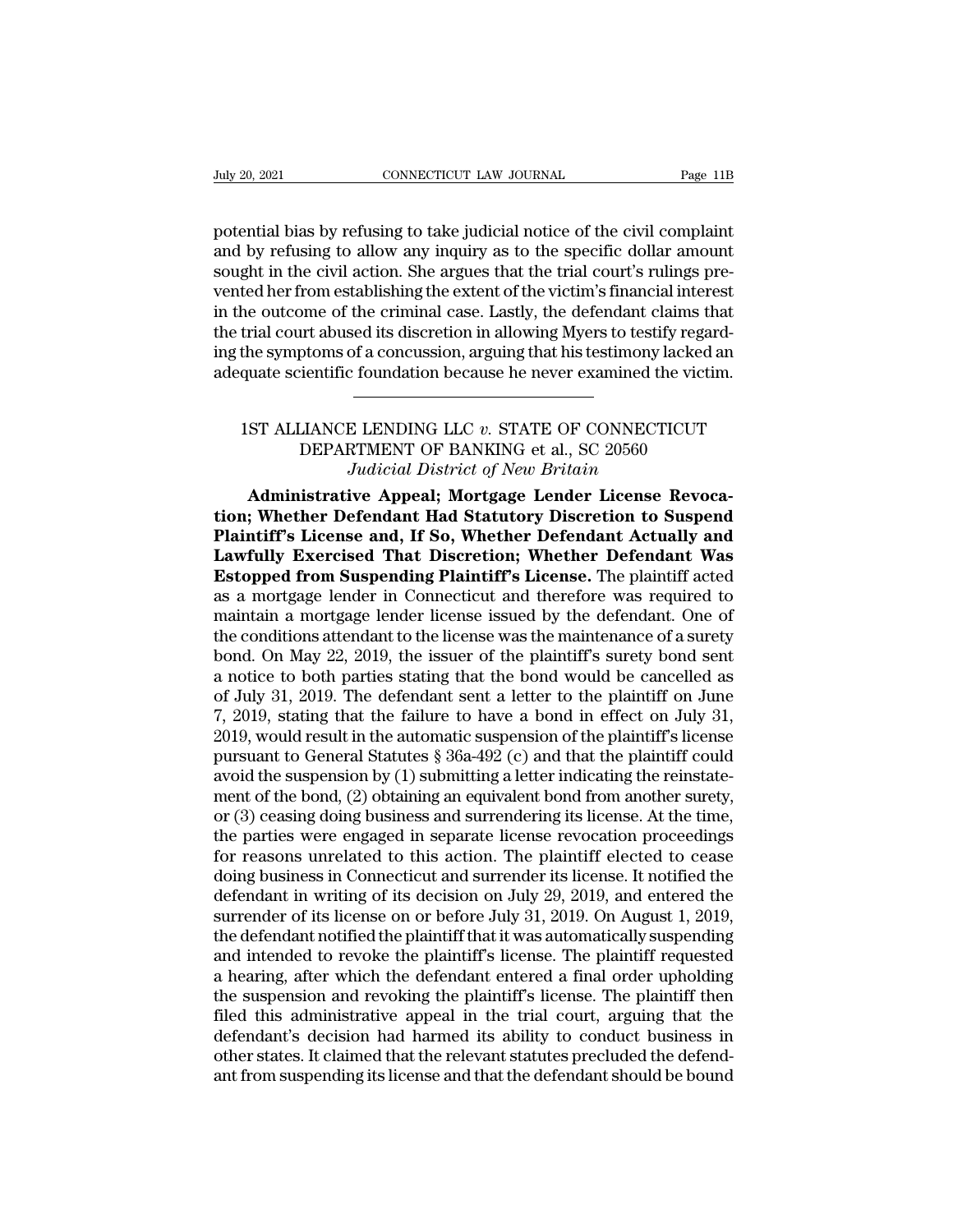Page 12B CONNECTICUT LAW JOURNAL July 20, 2021<br>by the plain language of the June 7 letter. The trial court disagreed<br>and dismissed the appeal. It noted that the relevant statutes establish<br>a process by which a license may Page 12B CONNECTICUT LAW JOURNAL July 20, 2021<br>by the plain language of the June 7 letter. The trial court disagreed<br>and dismissed the appeal. It noted that the relevant statutes establish<br>a process by which a licensee may Page 12B CONNECTICUT LAW JOURNAL July 20, 2021<br>by the plain language of the June 7 letter. The trial court disagreed<br>and dismissed the appeal. It noted that the relevant statutes establish<br>a process by which a licensee may Page 12B CONNECTICUT LAW JOURNAL July 20, 2021<br>by the plain language of the June 7 letter. The trial court disagreed<br>and dismissed the appeal. It noted that the relevant statutes establish<br>a process by which a licensee may by the plain language of the June 7 letter. The trial court disagreed<br>and dismissed the appeal. It noted that the relevant statutes establish<br>a process by which a licensee may file a request to surrender its license<br>and th by the plain language of the June 7 letter. The trial court disagreed<br>and dismissed the appeal. It noted that the relevant statutes establish<br>a process by which a licensee may file a request to surrender its license<br>and th by the plain language of the June 7 letter. The trial court disagreed<br>and dismissed the appeal. It noted that the relevant statutes establish<br>a process by which a licensee may file a request to surrender its license<br>and th and dismissed the appeal. It noted that the relevant statutes establish<br>a process by which a licensee may file a request to surrender its license<br>and that no such surrender is effective until it is accepted by the<br>defendan a process by which a licensee may file a request to surrender its license<br>and that no such surrender is effective until it is accepted by the<br>defendant. It also observed that the relevant statutes provide that, if<br>there ar and that no such surrender is effective until it is accepted by the defendant. It also observed that the relevant statutes provide that, if there are pending license revocation proceedings when a licensee files a request t defendant. It also observed that the relevant statutes provide that, if<br>there are pending license revocation proceedings when a licensee<br>files a request to surrender its license, the surrender will not become<br>effective unt there are pending license revocation proceedings when a licensee<br>files a request to surrender its license, the surrender will not become<br>effective until the time and under the conditions specified by the<br>defendant. The tri files a request to surrender its license, the surrender will not become<br>effective until the time and under the conditions specified by the<br>defendant. The trial court concluded that the defendant did not abuse<br>its statutory effective until the time and under the conditions specified by the defendant. The trial court concluded that the defendant did not abuse its statutory discretion over whether to accept the plaintiff's surrender of its lice defendant. The trial court concluded that the defendant did not abuse<br>its statutory discretion over whether to accept the plaintiff's surrender<br>of its license and that there was substantial evidence in the record to<br>suppor its statutory discretion over whether to accept the plaintiff's surrender<br>of its license and that there was substantial evidence in the record to<br>support the defendant's decision. The trial court also rejected the<br>plaintif of its license and that there was substantial evidence in the record to<br>support the defendant's decision. The trial court also rejected the<br>plaintiff's claim that the defendant should be estopped from refusing<br>to accept i support the defendant's decision. The trial court also rejected the plaintiff's claim that the defendant should be estopped from refusing to accept its surrender of its license by virtue of the June 7 letter, which the tri plaintiff's claim that the defendant should be estopped from refusing<br>to accept its surrender of its license by virtue of the June 7 letter,<br>which the trial court characterized as a standard form letter that did<br>not shift to accept its surrender of its license by virtue of the June 7 letter,<br>which the trial court characterized as a standard form letter that did<br>not shift the burden of compliance away from the plaintiff. In this<br>appeal, whic which the trial court characterized as a standard form letter that did<br>not shift the burden of compliance away from the plaintiff. In this<br>appeal, which the plaintiff filed in the Appellate Court and the Supreme<br>Court tran not shift the burden of compliance away from the plaintiff. In this appeal, which the plaintiff filed in the Appellate Court and the Supreme Court transferred to its docket, the Supreme Court will decide whether the trial appeal, which the plain<br>Court transferred to its<br>the trial court erred in<br>to the defendant to su<br>actually and lawfully e<br>was not estopped from<br>the June 7 letter. defendant to suspend the plaintiff's license, that the defendant<br>ly and lawfully exercised that discretion, and that the defendant<br>ot estopped from suspending the plaintiff's license by virtue of<br>me 7 letter.<br>AAKSHITT CHUG *Judicial Distriction, and that the deform suspending the plaintiff's license by*<br>*Judicial District of Hartford*<br>**Libel; Whether Breach of Partnershi** 

not estopped from suspending the plaintiff's license by virtue of<br>
Fune 7 letter.<br> **PAKSHITT CHUGH v. AASHISH KALRA et al., SC 20562**<br> *Judicial District of Hartford*<br> **Partnerships; Libel; Whether Breach of Partnership Cl Factor Assember 2**<br>
FAKSHITT CHUGH v. AASHISH KALRA et al., SC 20562<br> *Judicial District of Hartford*<br> **Partnerships; Libel; Whether Breach of Partnership Claim**<br> **Fails as Matter of Law Under Rule Regarding Cessation of** RAKSHITT CHUGH v. AASHISH KALRA et al., SC 20562<br>
Judicial District of Hartford<br> **Partnerships; Libel; Whether Breach of Partnership Claim**<br> **Fails as Matter of Law Under Rule Regarding Cessation of Part-<br>
nership Upon Ado** RAKSHITT CHUGH v. AASHISH KALRA et al., SC 20562<br>*Judicial District of Hartford*<br>**Partnerships; Libel; Whether Breach of Partnership Claim**<br>**Fails as Matter of Law Under Rule Regarding Cessation of Part-<br>nership Upon Adopt RAKSHITT CHUGH v. AASHISH KALRA et al., SC 20562**<br>*Judicial District of Hartford*<br>**Partnerships; Libel; Whether Breach of Partnership Claim**<br>**Fails as Matter of Law Under Rule Regarding Cessation of Part-<br>nership Upon Ado** *Judicial District of Hartford*<br> **Partnerships; Libel; Whether Breach of Partnership Claim**<br> **Fails as Matter of Law Under Rule Regarding Cessation of Part-**<br> **nership Upon Adoption of Corporate Form Between Partners;**<br> **W Partnerships; Libel; Whether Breach of Partnership Claim**<br>Fails as Matter of Law Under Rule Regarding Cessation of Part-<br>nership Upon Adoption of Corporate Form Between Partners;<br>Whether Claims Barred by Federal Compulsor Fails as Matter of Law Under Rule Regarding Cessation of Part-<br>nership Upon Adoption of Corporate Form Between Partners;<br>Whether Claims Barred by Federal Compulsory Counterclaim<br>Rule; Whether Burden Improperly Put on Defen nership Upon Adoption of Corporate Form Between Partners;<br>Whether Claims Barred by Federal Compulsory Counterclaim<br>Rule; Whether Burden Improperly Put on Defendant to Prove<br>Truth of Allegedly Libelous Statement as Speech o Whether Claims Barred by Federal Compulsory Counterclaim<br>Rule; Whether Burden Improperly Put on Defendant to Prove<br>Truth of Allegedly Libelous Statement as Speech on Matter of<br>Public Concern. Rakshitt Chugh brought this ac Rule; Whether Burden Improperly Put on Defendant to Prove<br>Truth of Allegedly Libelous Statement as Speech on Matter of<br>Public Concern. Rakshitt Chugh brought this action against Aashish<br>Kalra alleging breach of partnership Truth of Allegedly Libelous Statement as Speech on Matter of<br>Public Concern. Rakshitt Chugh brought this action against Aashish<br>Kalra alleging breach of partnership, breach of fiduciary duty and libel.<br>Specifically, Chugh **Public Concern.** Rakshitt Chugh brought this action against Aashish Kalra alleging breach of partnership, breach of fiduciary duty and libel.<br>Specifically, Chugh claimed that the parties formed an oral partnership<br>for the Kalra alleging breach of partnership, breach of fiduciary duty and libel.<br>Specifically, Chugh claimed that the parties formed an oral partnership<br>for the purpose of investing in Indian real estate ventures. The parties<br>sub Specifically, Chugh claimed that the parties formed an oral partnership<br>for the purpose of investing in Indian real estate ventures. The parties<br>subsequently incorporated Trikona Advisors, Ltd. (TAL), and several<br>other bus for the purpose of investing in Indian real estate ventures. The parties subsequently incorporated Trikona Advisors, Ltd. (TAL), and several other business entities to carry out the partnership's aims. The parties' busines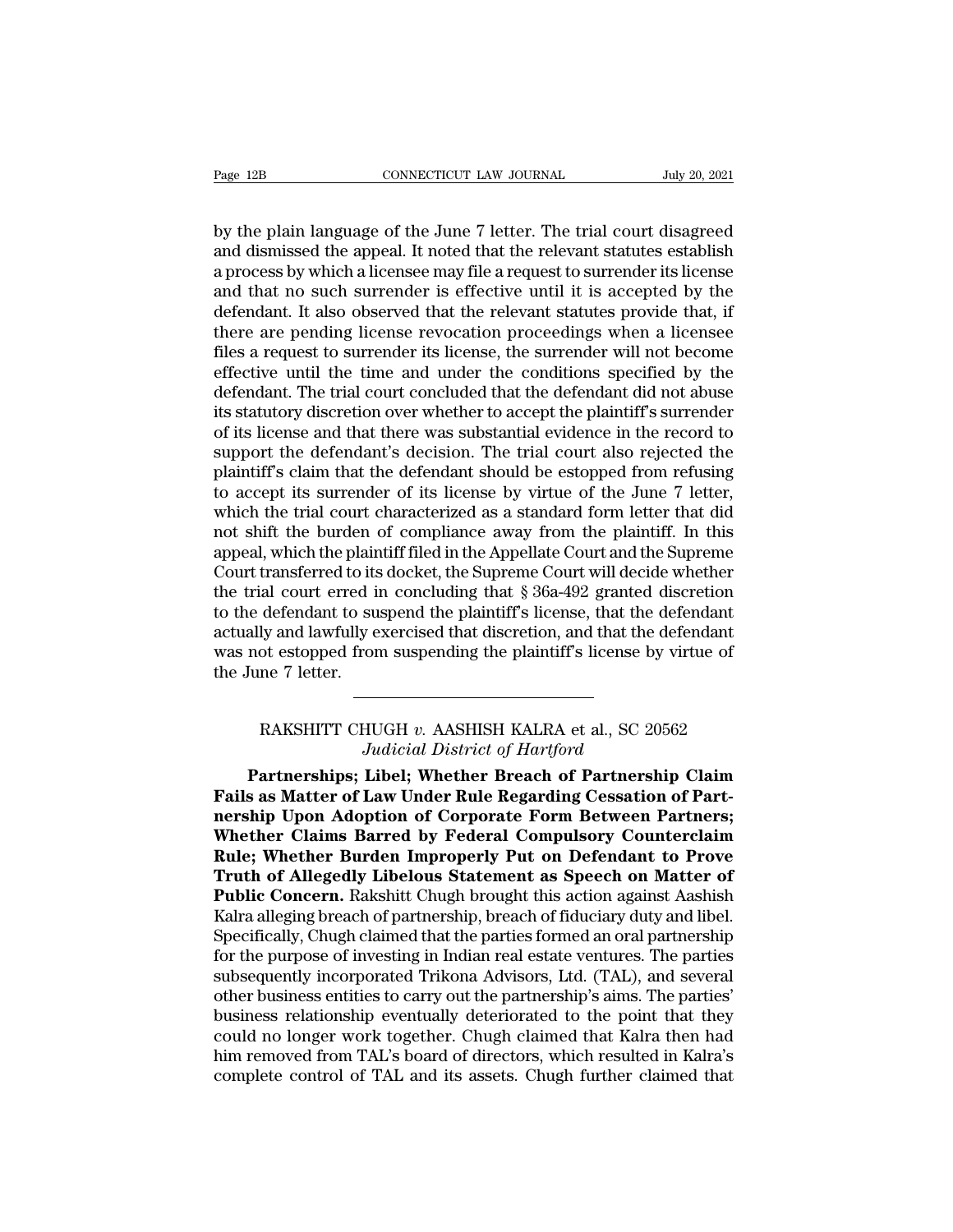Vuly 20, 2021<br>
CONNECTICUT LAW JOURNAL<br>
Kalra withdrew large sums of money from TAL's account and used<br>
TAL to unsuccessfully litigate a series of baseless claims against him<br>
alloging various business impropriaties. Chugh The 20, 2021<br>
The 20, 2021<br>
TAL to unsuccessfully litigate a series of baseless claims against him<br>
TAL to unsuccessfully litigate a series of baseless claims against him<br>
alleging various business improprieties. Chugh als For the 138 connection of the 138 connection of the 138 connection of the 138 connection of the 138 connection of that Kalra and the STAL to unsuccessfully litigate a series of baseless claims against him alleging various July 20, 2021 CONNECTICUT LAW JOURNAL Page 13B<br>
Kalra withdrew large sums of money from TAL's account and used<br>
TAL to unsuccessfully litigate a series of baseless claims against him<br>
alleging various business improprietie Kalra withdrew large sums of money from TAL's account and used<br>TAL to unsuccessfully litigate a series of baseless claims against him<br>alleging various business improprieties. Chugh also claimed that Kalra<br>issued a press st Kalra withdrew large sums of money from TAL's account and used<br>TAL to unsuccessfully litigate a series of baseless claims against him<br>alleging various business improprieties. Chugh also claimed that Kalra<br>issued a press st Kalra withdrew large sums of money from TAL's account and used<br>TAL to unsuccessfully litigate a series of baseless claims against him<br>alleging various business improprieties. Chugh also claimed that Kalra<br>issued a press st TAL to unsuccessfully litigate a series of baseless claims against him alleging various business improprieties. Chugh also claimed that Kalra issued a press statement falsely accusing him of bribing court-<br>appointed liquid alleging various business improprieties. Chugh also claimed that Kalra<br>issued a press statement falsely accusing him of bribing court-<br>appointed liquidation officials in corporate winding up proceedings<br>brought by Chugh co issued a press statement falsely accusing him of bribing court-<br>appointed liquidation officials in corporate winding up proceedings<br>brought by Chugh concerning TAL. The jury found in favor of Chugh<br>on all counts. Kalra fil appointed liquidation officials in corporate winding up proceedings<br>brought by Chugh concerning TAL. The jury found in favor of Chugh<br>on all counts. Kalra filed several motions challenging the verdict, all<br>of which the tri brought by Chugh concerning TAL. The jury found in favor of Chugh<br>on all counts. Kalra filed several motions challenging the verdict, all<br>of which the trial court denied. Kalra appeals from the judgment ren-<br>dered on the j on all counts. Kalra filed several motions challenging the verdict, all<br>of which the trial court denied. Kalra appeals from the judgment ren-<br>dered on the jury's verdict. Kalra claims that the trial court erred in<br>rejectin of which the trial court denied. Kalra appeals from the judgment ren-<br>dered on the jury's verdict. Kalra claims that the trial court erred in<br>rejecting his argument that Chugh's breach of partnership and breach<br>of fiduciar dered on the jury's verdict. Kalra claims that the trial court erred in<br>rejecting his argument that Chugh's breach of partnership and breach<br>of fiduciary duty claims failed as a matter of law because, once the<br>parties inco rejecting his argument that Chugh's breach of partnership and breach<br>of fiduciary duty claims failed as a matter of law because, once the<br>parties incorporated TAL, any alleged partnership ceased to have legal<br>effect in acc of fiduciary duty claims failed as a matter of law because, once the parties incorporated TAL, any alleged partnership ceased to have legal effect in accordance with the rule established by *Karanian* v. *Maulucci*, 185 Co parties incorporated TAL, any alleged partnership ceased to have legal<br>effect in accordance with the rule established by *Karanian* v. *Mau-<br>lucci*, 185 Conn. 320 (1981), regarding the cessation of a partnership<br>upon the a effect in accordance with the rule established by *Karanian* v. *Mau-<br>lucci*, 185 Conn. 320 (1981), regarding the cessation of a partnership<br>upon the adoption of a corporate form between partners. The trial<br>court found tha lucci, 185 Conn. 320 (1981), regarding the cessation of a partnership<br>upon the adoption of a corporate form between partners. The trial<br>court found that *Karanian* was distinguished or limited by *Bartomeli*<br>v. *Bartomeli* upon the adoption of a corporate form between partners. The trial court found that *Karanian* was distinguished or limited by *Bartomeli* v. *Bartomeli*, 65 Conn. App. 408 (2001), which it claimed held that, although a bus court found that *Karanian* was distinguished or limited by *Bartomeli* v. *Bartomeli*, 65 Conn. App. 408 (2001), which it claimed held that, although a business entity cannot be both a partnership and a corporation, parti v. *Bartomeli*, 65 Conn. App. 408 (2001), which it claimed held that, although a business entity cannot be both a partnership and a corporation, parties can nonetheless be liable to each other for breach of a partnership c although a business entity cannot be both a partnership and a corporation, parties can nonetheless be liable to each other for breach of a partnership contract even if they have subsequently formed a corporation. Kalra als tion, parties can nonetheless be liable to each other for breach of a<br>partnership contract even if they have subsequently formed a corpora-<br>tion. Kalra also claims that the trial court erred in rejecting his argu-<br>ment tha partnership contract even if they have subsequently formed a corporation. Kalra also claims that the trial court erred in rejecting his argument that all of Chugh's causes of action are barred under the federal compulsory tion. Kalra also claims that the trial court erred in rejecting his argument that all of Chugh's causes of action are barred under the federal compulsory counterclaim rule because he failed to raise them in an action broug ment that all of Chugh's causes of action are barred under the federal<br>compulsory counterclaim rule because he failed to raise them in an<br>action brought by TAL in the federal district court arising out of the<br>same transact compulsory counterclaim rule because he failed to raise them in an action brought by TAL in the federal district court arising out of the same transaction. Kalra additionally claims that judgment on the libel claim should action brought by TAL in the federal district court arising out of the same transaction. Kalra additionally claims that judgment on the libel claim should be reversed because the trial court improperly admitted expert test same transaction. Kalra additionally claims that judgment on the libel<br>claim should be reversed because the trial court improperly admitted<br>expert testimony concerning lost profits that was unreliable, irrelevant,<br>and high claim should be<br>expert testimon<br>and highly prej<br>first amendmen<br>release as spee<br>the law puts th<br>on Chugh. rights by requiring him to prove the truth of the<br>h on a matter of public concern, where, he a<br>e burden of proving the falsity of the press r<br>STATE v. KEVIN MYERS, SC 20563<br>Judicial District of Hartford In a matter of public concern, where, he<br>Inden of proving the falsity of the press<br>*Judicial District of Hartford*<br>Parile Sentencing; Whether Trial Cour

FIATE *v*. KEVIN MYERS, SC 20563<br> *Judicial District of Hartford*<br> **Criminal; Juvenile Sentencing; Whether Trial Court Erred**<br> **Action to Coure Illogal Sentence, In 2000** the **in Partially Dismissing and Partially Denying Juvenile Sentencing:**<br> **in Partially Dismissing and Partially Denying Juvenile Offender**<br> **Defendant's Motion to Correct Illegal Sentence.** In 2009, the<br>
defendant was convict STATE *v*. KEVIN MYERS, SC 20563<br>Judicial District of Hartford<br>Criminal; Juvenile Sentencing; Whether Trial Court Erred<br>in Partially Dismissing and Partially Denying Juvenile Offender<br>Defendant's Motion to Correct Illegal STATE v. KEVIN MYERS, SC 20563<br>Judicial District of Hartford<br>**Criminal**; Juvenile Sentencing; Whether Trial Court Erred<br>in Partially Dismissing and Partially Denying Juvenile Offender<br>Defendant's Motion to Correct Illegal Final conductions, so assessed<br>In Criminal; Juvenile Sentencing; Whether Trial Court Erred<br>in Partially Dismissing and Partially Denying Juvenile Offender<br>Defendant's Motion to Correct Illegal Sentence. In 2009, the<br>defend **Criminal; Juvenile Sentencing; Whether Trial Court Erred**<br>in Partially Dismissing and Partially Denying Juvenile Offender<br>Defendant's Motion to Correct Illegal Sentence. In 2009, the<br>defendant was convicted by a jury of s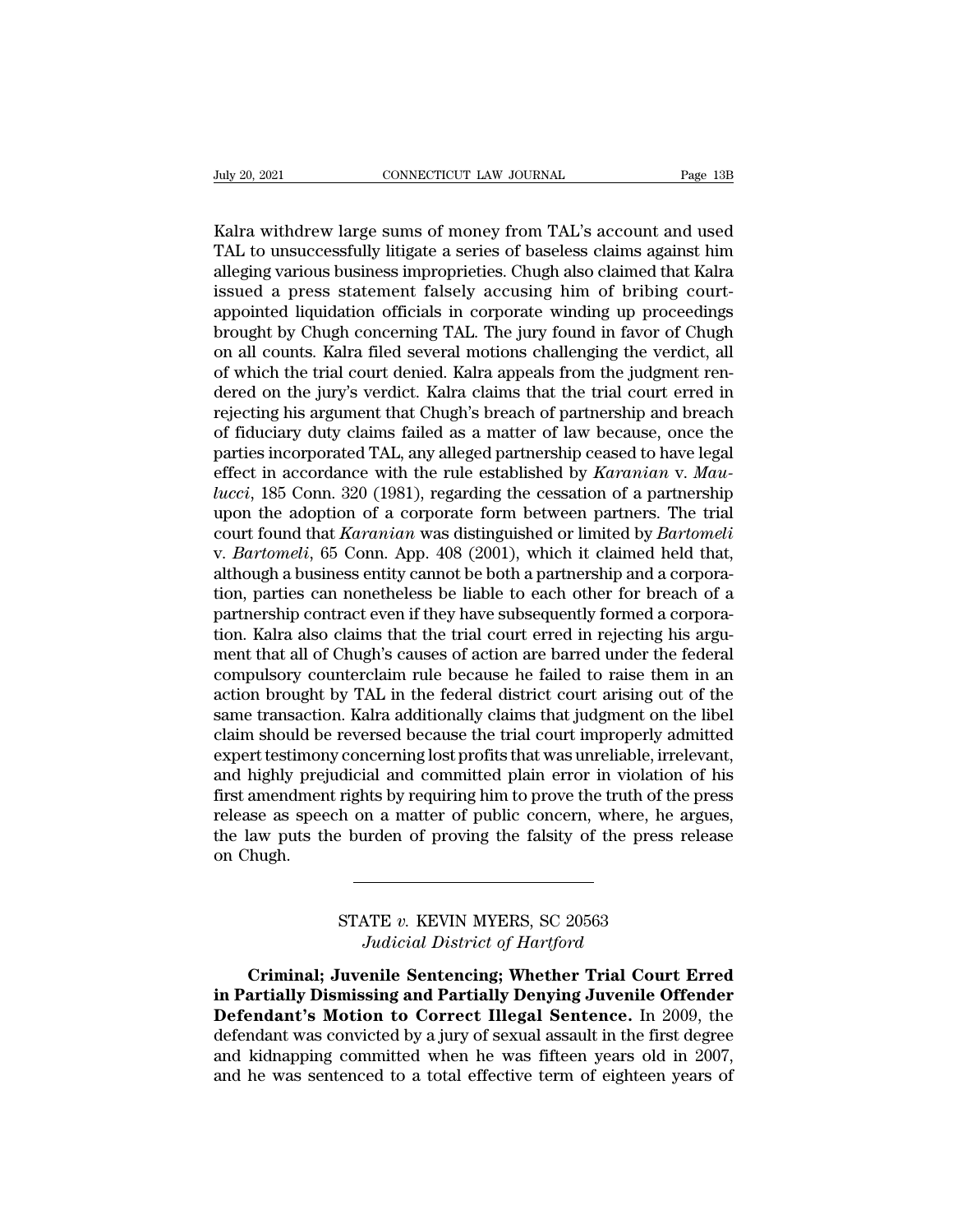Page 14B CONNECTICUT LAW JOURNAL July 20, 2021<br>incarceration followed by twenty-two years of special parole. In 2011,<br>the defendant pleaded guilty under the *Alford* doctrine to a separate<br>charge of soxual assault in the f The defendant pleaded guilty under the *Alford* doctrine to a separate<br>charge of sexual assault in the first degree also committed in 2007, and<br>the was soptoneed in 2012 to fourteen wears of incarcoration followed<br>he was s Page 14B<br>
connectricut LAW JOURNAL<br>
incarceration followed by twenty-two years of special parole. In 2011,<br>
the defendant pleaded guilty under the *Alford* doctrine to a separate<br>
charge of sexual assault in the first deg Page 14B **CONNECTICUT LAW JOURNAL** July 20, 2021<br>
incarceration followed by twenty-two years of special parole. In 2011,<br>
the defendant pleaded guilty under the *Alford* doctrine to a separate<br>
charge of sexual assault in incarceration followed by twenty-two years of special parole. In 2011,<br>the defendant pleaded guilty under the *Alford* doctrine to a separate<br>charge of sexual assault in the first degree also committed in 2007, and<br>he was incarceration followed by twenty-two years of special parole. In 2011,<br>the defendant pleaded guilty under the *Alford* doctrine to a separate<br>charge of sexual assault in the first degree also committed in 2007, and<br>he was incarceration followed by twenty-two years of special parole. In 2011,<br>the defendant pleaded guilty under the *Alford* doctrine to a separate<br>charge of sexual assault in the first degree also committed in 2007, and<br>he was the defendant pleaded guilty under the *Alford* doctrine to a separate charge of sexual assault in the first degree also committed in 2007, and he was sentenced in 2012 to fourteen years of incarceration followed by six ye charge of sexual assault in the first degree also committed in 2007, and<br>he was sentenced in 2012 to fourteen years of incarceration followed<br>by six years of special parole, to run concurrently with the 2009 sen-<br>tence. In he was sentenced in 2012 to fourteen years of incarceration followed<br>by six years of special parole, to run concurrently with the 2009 sen-<br>tence. In 2015, No. 15-84 of the 2015 Public Acts was enacted in<br>response to chang by six years of special parole, to run concurrently with the 2009 sentence. In 2015, No. 15-84 of the 2015 Public Acts was enacted in response to changes in federal and state law regarding sentencing procedures for juvenil tence. In 2015, No. 15-84 of the 2015 Public Acts was enacted in response to changes in federal and state law regarding sentencing procedures for juvenile offenders. Public Act 15-84 amended General Statutes § 54-125a to p response to changes in federal and state law regarding sentencing<br>procedures for juvenile offenders. Public Act 15-84 amended General<br>Statutes § 54-125a to provide in relevant part that a juvenile offender<br>"serving a sente procedures for juvenile offenders. Public Act 15-84 amended General<br>Statutes § 54-125a to provide in relevant part that a juvenile offender<br>"serving a sentence of fifty years or less . . . shall be eligible for parole<br>aft Statutes § 54-125a to provide in relevant part that a juvenile offender<br>"serving a sentence of fifty years or less . . . shall be eligible for parole<br>after serving sixty per cent of the sentence or twelve years, whichever "serving a sentence of fifty years or less . . . shall be eligible for parole<br>after serving sixty per cent of the sentence or twelve years, whichever<br>is greater." It also provided, via its codification in General Statutes after serving sixty per cent of the sentence or twelve years, whichever<br>is greater." It also provided, via its codification in General Statutes<br>§ 54-91g, sentencing criteria for juvenile offenders convicted of class<br>A or B is greater." It also provided, via its codification in General Statutes  $\S$  54-91g, sentencing criteria for juvenile offenders convicted of class A or B felonies to account for age-related mitigating factors. Because of t § 54-91g, sentencing criteria for juvenile offenders convicted of class<br>A or B felonies to account for age-related mitigating factors. Because<br>of the structure of the defendant's concurrent sentences, he has been<br>deemed i A or B felonies to account for age-related mitigating factors. Because<br>of the structure of the defendant's concurrent sentences, he has been<br>deemed ineligible for parole under  $\S 54-125a$  until 2023 based on the<br>terms of of the structure of the defendant's concurrent sentences, he has been<br>deemed ineligible for parole under  $\S 54-125a$  until 2023 based on the<br>terms of his 2012 sentence. The defendant filed a motion to correct<br>illegal sent deemed ineligible for parole under § 54-125a until 2023 based on the<br>terms of his 2012 sentence. The defendant filed a motion to correct<br>illegal sentence in 2018, asking for a new sentencing proceeding or<br>an adjustment to terms of his 2012 sentence. The defendant filed a motion to correct<br>illegal sentence in 2018, asking for a new sentencing proceeding or<br>an adjustment to his sentence that would provide him with the benefit<br>of juvenile offe illegal sentence in 2018, asking for a new sentencing proceeding or<br>an adjustment to his sentence that would provide him with the benefit<br>of juvenile offender parole eligibility under § 54-125a. He took the<br>position that h an adjustment to his sentence that would provide him with the benefit<br>of juvenile offender parole eligibility under  $\S 54-125a$ . He took the<br>position that he should have been deemed eligible for parole in 2019<br>based on th of juvenile offender parole eligibility under § 54-125a. He took the position that he should have been deemed eligible for parole in 2019 based on the terms of his 2009 sentence. He argued that his sentence as imposed was position that he should have been deemed eligible for parole in 2019<br>based on the terms of his 2009 sentence. He argued that his sentence as<br>imposed was unconstitutional because it deprived him of a reasonable<br>opportunity based on the terms of his 2009 sentence. He argued that his sentence as<br>imposed was unconstitutional because it deprived him of a reasonable<br>opportunity for release based on demonstrated growth, maturity, and<br>rehabilitatio imposed was unconstitutional because it deprived him of a reasonable<br>opportunity for release based on demonstrated growth, maturity, and<br>rehabilitation and because it violated the understanding of the plea<br>agreement underl opportunity for release based on demonstrated growth, maturity, and<br>rehabilitation and because it violated the understanding of the plea<br>agreement underlying his 2012 sentence. The trial court dismissed the<br>defendant's cla rehabilitation and because it violated the understanding of the plea<br>agreement underlying his 2012 sentence. The trial court dismissed the<br>defendant's claims that his sentence constituted cruel and unusual<br>punishment and t agreement underlying his 2012 sentence. The trial court dismissed the defendant's claims that his sentence constituted cruel and unusual punishment and that he was entitled to a new sentencing, concluding that it lacked ju defendant's claims that his sentence constituted cruel and unusual<br>punishment and that he was entitled to a new sentencing, concluding<br>that it lacked jurisdiction over them where he was "eligible for parole,<br>just not when punishment and that he was entitled to a new sentencing, concluding<br>that it lacked jurisdiction over them where he was "eligible for parole,<br>just not when he would prefer it to be" and where binding precedent<br>established t that it lacked jurisdiction over them where he was "eligible for parole,<br>just not when he would prefer it to be" and where binding precedent<br>established that the juvenile sentencing criteria of § 54-91g does not<br>apply retr just not when he would prefer it to be" and where binding precedent established that the juvenile sentencing criteria of  $\S$  54-91g does not apply retroactively. The trial court further dismissed the defendant's claim tha established that the juvenile sentencing criteria of § 54-91g does not<br>apply retroactively. The trial court further dismissed the defendant's<br>claim that his sentence violated his equal protection rights because<br>he was not apply retroactively. The trial court further dismissed the defendant's<br>claim that his sentence violated his equal protection rights because<br>he was not receiving the same benefit of the parole eligibility scheme<br>as other si claim that his sentence violated his equal protection rights because<br>he was not receiving the same benefit of the parole eligibility scheme<br>as other similarly situated juvenile offenders. In addition, the trial<br>court denie he was not receiving the same benefit of the parole eligibility scheme<br>as other similarly situated juvenile offenders. In addition, the trial<br>court denied the defendant's due process claim that his operative<br>parole eligib as other similarly situated juvenile offenders. In addition, the trial<br>court denied the defendant's due process claim that his operative<br>parole eligibility date constituted an imposition of his sentence in<br>violation of the court denied the defendant's due process claim that his operative<br>parole eligibility date constituted an imposition of his sentence in<br>violation of the plea agreement, which he argued that both parties<br>understood to provid parole eligibility date constituted an imposition of his sentence in violation of the plea agreement, which he argued that both parties understood to provide that his parole eligibility would be governed by the 2009 senten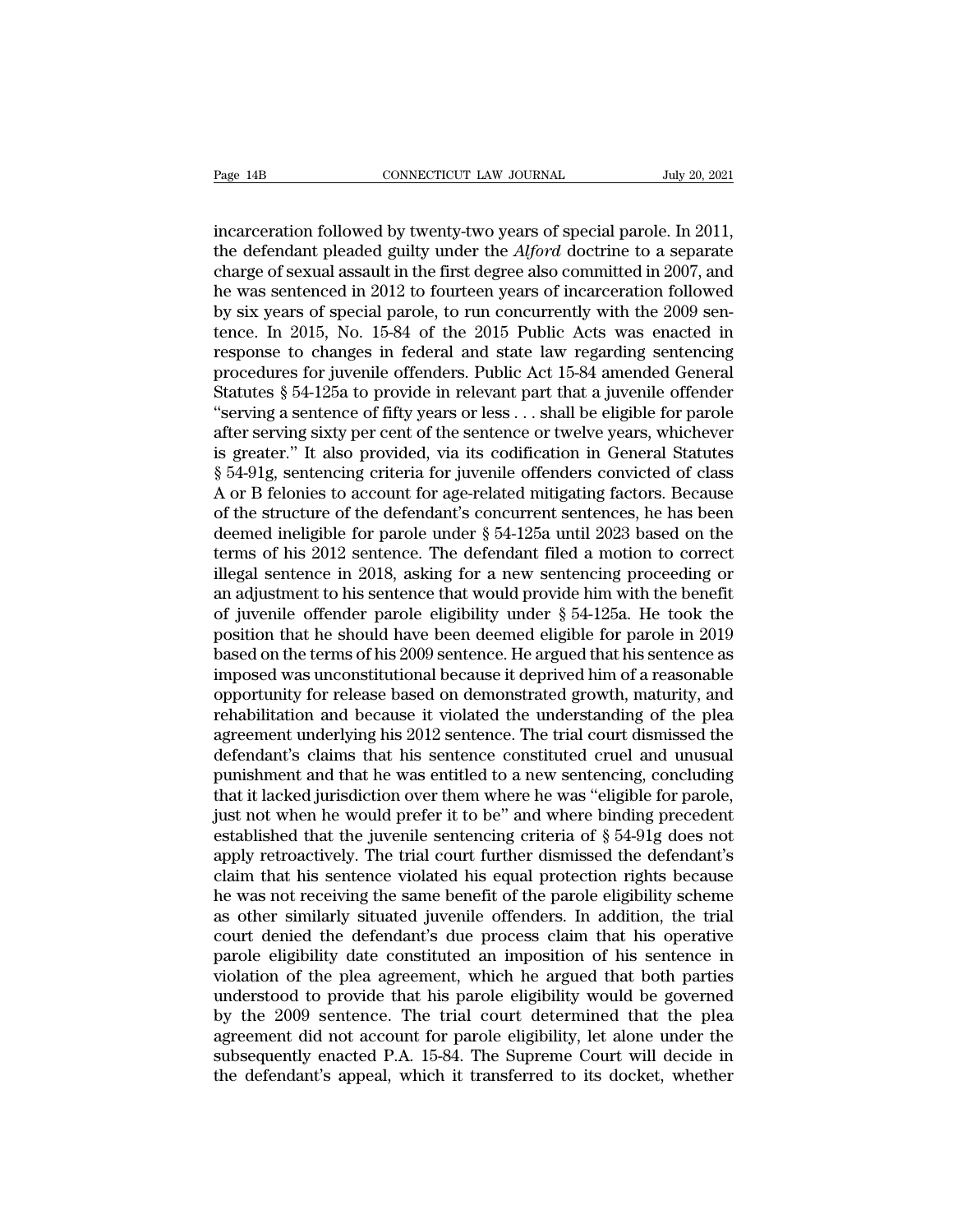Figure 20, 2021<br>the trial court erred in partially dismissing and partially denying the<br>defendant's motion to correct illegal sentence. July 20, 2021 CONNECTICUT LAW JOURNAL<br>the trial court erred in partially dismissing and part<br>defendant's motion to correct illegal sentence.<br>**The Practice Book Section 70-9 (a) presump** 

**The Practice Book Section 70-9 (a) presumption in favor of**<br> **The Practice Book Section 70-9 (a) presumption in favor of**<br> **The Practice Book Section 70-9 (a) presumption in favor of**<br> **The Practice Book Section 70-9 (a) connecticut LAW JOURNAL** Page 15B<br>
the trial court erred in partially dismissing and partially denying the<br>
defendant's motion to correct illegal sentence.<br> **The Practice Book Section 70-9 (a) presumption in favor of<br>
cov** the trial court erredefendant's motion<br> **The Practice B**<br> **coverage by came**<br> **case above.** lant's motion to correct illegal sentence.<br> **Practice Book Section 70-9 (a) presumption in favor of**<br> **age by cameras and electronic media does not apply to the**<br> **hove.**<br> **ROBERT T. MORRIN** *v.* **FREEDOM OF INFORMATION<br>
COM** 

## Expection 70-9 (a) presumption<br>
and electronic media does not a<br>
FREEDOM OF INFORMA<br>
COMMISSION, SC 20573<br>
Content of New Britain **Frame and electronic media does not apply to the finally community of New Britain Judicial District of New Britain (Justine Appeal; Mootness; Whether Trial Company of New Britain (Fig. 1) and the Appeal; Mootness; Whether Above.**<br> **ADDERT T. MORRIN v. FREEDOM OF INFORMATION**<br> **COMMISSION, SC 20573**<br> *Judicial District of New Britain*<br> **Administrative Appeal; Mootness; Whether Trial Court**<br> **Administrative Appeal; Mootness; Whether Trial Co**

**Properly Affirm Administrative Appeal; MORRIN v. FREEDOM OF INFORMATION**<br>
COMMISSION, SC 20573<br> *Judicial District of New Britain*<br> **Administrative Appeal; Mootness; Whether Trial Court<br>
Properly Affirmed Defendant's Deci FREEDOM OF INFORMATION**<br>
COMMISSION, SC 20573<br>
Judicial District of New Britain<br> **Administrative Appeal; Mootness; Whether Trial Court<br>
<b>Properly Affirmed Defendant's Decision That Plaintiff's Appeal**<br> **from Denial of Req** ROBERT T. MORRIN v. FREEDOM OF INFORMATION<br>COMMISSION, SC 20573<br>Judicial District of New Britain<br>**Administrative Appeal; Mootness; Whether Trial Court**<br>**Properly Affirmed Defendant's Decision That Plaintiff's Appeal**<br>**from** COMMISSION, SC 20573<br>Judicial District of New Britain<br>**Administrative Appeal; Mootness; Whether Trial Court**<br>**Properly Affirmed Defendant's Decision That Plaintiff's Appeal**<br>**from Denial of Request for Former State Employe** Judicial District of New Britain<br> **Administrative Appeal; Mootness; Whether Trial Court**<br> **Properly Affirmed Defendant's Decision That Plaintiff's Appeal**<br> **from Denial of Request for Former State Employee's Social**<br> **Medi** Administrative Appeal; Mootness; Whether Trial Court<br>Properly Affirmed Defendant's Decision That Plaintiff's Appeal<br>from Denial of Request for Former State Employee's Social<br>Media Postings Was Moot Because Plaintiff Alread **Properly Affirmed Defendant's Decision That Plaintiff's Appeal**<br>from Denial of Request for Former State Employee's Social<br>Media Postings Was Moot Because Plaintiff Already Had Copies<br>of Postings. Bruce Adams was general c from Denial of Request for Former State Employee's Social<br>Media Postings Was Moot Because Plaintiff Already Had Copies<br>of Postings. Bruce Adams was general counsel of the state Depart-<br>ment of Banking from October 2014 to Media Postings Was Moot Because Plaintiff Already Had Copies<br>of Postings. Bruce Adams was general counsel of the state Depart-<br>ment of Banking from October 2014 to March 2016, during which<br>time the department was involved of Postings. Bruce Adams was general counsel of the state Department of Banking from October 2014 to March 2016, during which time the department was involved in litigation regarding payday loans. Adams posted comments con ment of Banking from October 2014 to March 2016, during which<br>time the department was involved in litigation regarding payday loans.<br>Adams posted comments concerning the litigation on various social<br>media sites. In Septemb time the department was involved in litigation regarding payday loans.<br>Adams posted comments concerning the litigation on various social<br>media sites. In September 2015, Hilary Miller filed a written request<br>with the depart Adams posted comments concerning the litigation on various social<br>media sites. In September 2015, Hilary Miller filed a written request<br>with the department for social media postings by then-present employ-<br>ees concerning t media sites. In September 2015, Hilary Miller filed a written request<br>with the department for social media postings by then-present employ-<br>ees concerning the litigation. In February 2016, the department pro-<br>duced social with the department for social media postings by then-present employ-<br>ees concerning the litigation. In February 2016, the department pro-<br>duced social media postings by Adams "as a courtesy" while taking<br>"no position" as ees concerning the litigation. In February 2016, the department produced social media postings by Adams "as a courtesy" while taking "no position" as to whether the postings were "public records" under the Freedom of Infor duced social media postings by Adams "as a courtesy" while taking<br>"no position" as to whether the postings were "public records" under<br>the Freedom of Information Act (FOIA). After Miller's request was<br>received, however, Ad "no position" as to whether the postings were "public records" under<br>the Freedom of Information Act (FOIA). After Miller's request was<br>received, however, Adams deleted certain of the postings. In May 2016,<br>the plaintiff re the Freedom of Information Act (FOIA). After Miller's request was<br>received, however, Adams deleted certain of the postings. In May 2016,<br>the plaintiff renewed Miller's request and stated that the postings<br>produced by the d received, however, Adams deleted certain of the postings. In May 2016,<br>the plaintiff renewed Miller's request and stated that the postings<br>produced by the department were "not complete." The department<br>reiterated its posit the plaintiff renewed Miller's request and stated that the postings<br>produced by the department were "not complete." The department<br>reiterated its position that those postings were produced as a courtesy<br>and not as public r produced by the department were "not complete." The department<br>reiterated its position that those postings were produced as a courtesy<br>and not as public records under the FOIA, and it concluded that it<br>was "under no obliga reiterated its position that those postings were produced as a courtesy<br>and not as public records under the FOIA, and it concluded that it<br>was "under no obligation to do any more than it already has." The<br>plaintiff appeale and not as public records under the FOIA, and it concluded that it was "under no obligation to do any more than it already has." The plaintiff appealed the department's response to the defendant, which in relevant part dec was "under no obligation to do any more than it already has." The plaintiff appealed the department's response to the defendant, which in relevant part declined to address whether the social media postings were public reco plaintiff appealed the department's response to the defendant, which<br>in relevant part declined to address whether the social media postings<br>were public records that the department was obligated to procure "in<br>light of the in relevant part declined to address whether the social media postings<br>were public records that the department was obligated to procure "in<br>light of the fact that the complainant has possessed such records since<br>before he were public records that the department was obligated to procure "in light of the fact that the complainant has possessed such records since before he made his first request from the respondents." The plaintiff thereafter light of the fact that the complainant has possessed such records since<br>before he made his first request from the respondents." The plaintiff<br>thereafter filed this administrative appeal, and the trial court affirmed<br>the de before he made his first request from the respondents." The plaintiff<br>thereafter filed this administrative appeal, and the trial court affirmed<br>the defendant's decision. It determined in relevant part that there was<br>substa thereafter filed this administrative appeal, and the trial court affirmed<br>the defendant's decision. It determined in relevant part that there was<br>substantial evidence to support the defendant's finding that Miller had<br>all the defendant's decision. It determined in relevant part that there was substantial evidence to support the defendant's finding that Miller had all of Adams' relevant social media postings before he made his request in 201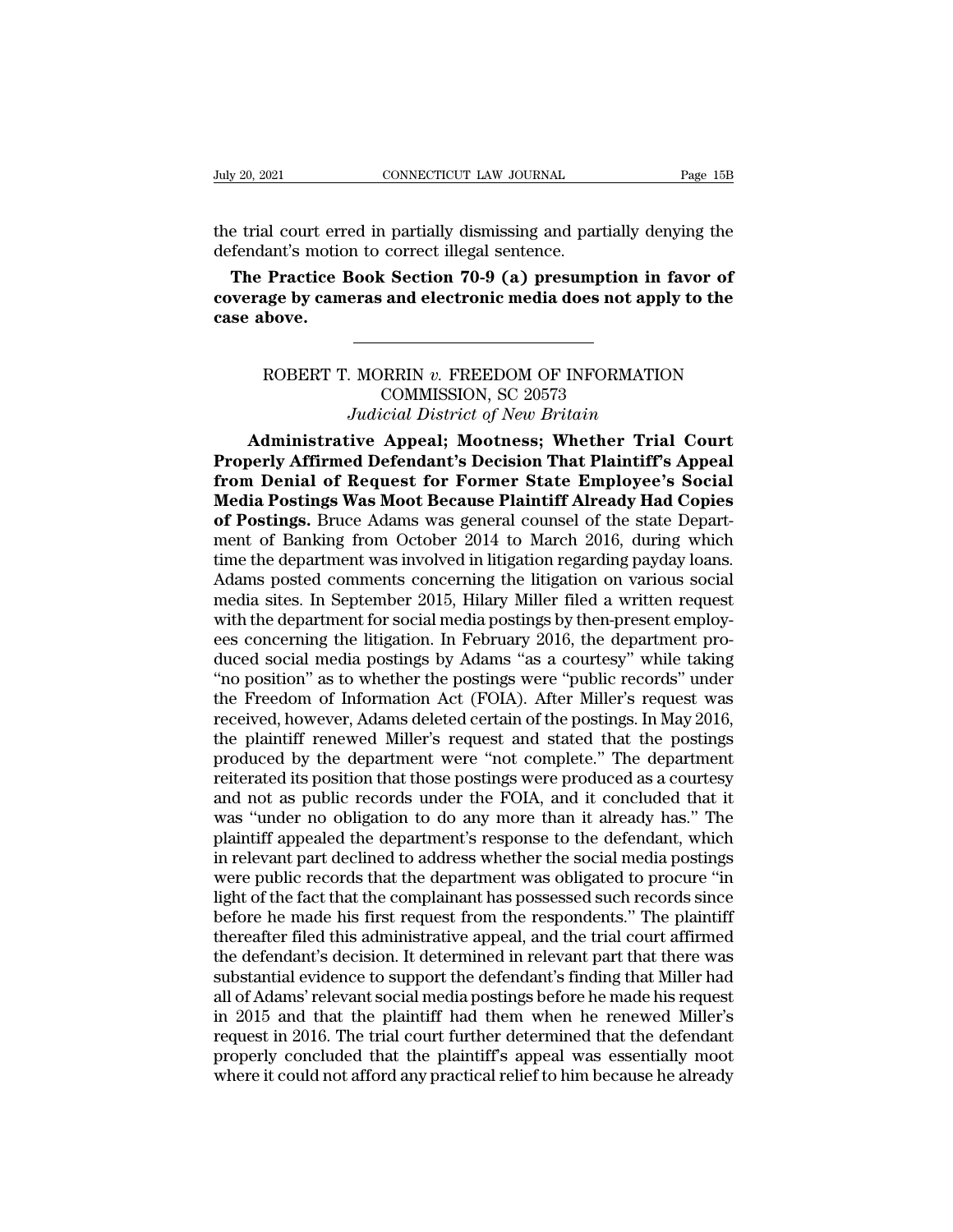Page 16B<br>
CONNECTICUT LAW JOURNAL<br>
possessed the records at issue in the request. The trial court rejected<br>
the plaintiff's reliance on other decisions by the defendant that had<br>
ordered public agoncies to produce records The plaintiff's reliance on other decisions by the defendant that had ordered public agencies to produce records despite the complainant's processes of these records. It also rejected the plaintiff's exament Page 16B CONNECTICUT LAW JOURNAL July 20, 2021<br>possessed the records at issue in the request. The trial court rejected<br>the plaintiff's reliance on other decisions by the defendant that had<br>ordered public agencies to produc Page 16B CONNECTICUT LAW JOURNAL July 20, 2021<br>possessed the records at issue in the request. The trial court rejected<br>the plaintiff's reliance on other decisions by the defendant that had<br>ordered public agencies to produc possessed the records at issue in the request. The trial court rejected<br>the plaintiff's reliance on other decisions by the defendant that had<br>ordered public agencies to produce records despite the complainant's<br>possession possessed the records at issue in the request. The trial court rejected<br>the plaintiff's reliance on other decisions by the defendant that had<br>ordered public agencies to produce records despite the complainant's<br>possession possessed the records at issue in the request. The trial court rejected<br>the plaintiff's reliance on other decisions by the defendant that had<br>ordered public agencies to produce records despite the complainant's<br>possession the plaintiff's reliance on other decisions by the defendant that had<br>ordered public agencies to produce records despite the complainant's<br>possession of those records. It also rejected the plaintiff's argument<br>that he coul ordered public agencies to produce records despite the complainant's<br>possession of those records. It also rejected the plaintiff's argument<br>that he could be afforded practical relief with a determination that<br>the postings possession of those records. It also rejected the plaintiff's argument<br>that he could be afforded practical relief with a determination that<br>the postings were public records under the FOIA and, correspondingly,<br>sanctions ag that he could be afforded practical relief with a determination that<br>the postings were public records under the FOIA and, correspondingly,<br>sanctions against the defendant and/or Adams for failing to turn them<br>over. The pla the postings were public records under the l<br>sanctions against the defendant and/or Ada<br>over. The plaintiff filed this appeal from<br>which the Supreme Court transferred to its<br>decide whether the trial court properly he<br>plain upreme Court transferred to itself. The Supreme Court will<br>ther the trial court properly held that the plaintiff's com-<br>edendant was moot where he had obtained the records<br>he complaint on his own.<br>CARMEN LOPEZ *v.* WILLIAM Example 1: trial court properly held that the plaint<br>dant was moot where he had obtained the plaint on his own.<br>ESTATE, INC. et al., SC 20574<br>Judicial District of Danbury

# ant was moot where he had obtained the<br>
plaint on his own.<br> *N* LOPEZ v. WILLIAM RAVEIS REAL<br>
ESTATE, INC. et al., SC 20574<br> *Judicial District of Danbury*<br> **imination; Whether Trial Court Erred**

**Housing Discrimination; Whether Statements Were Facially Discrimination; Properties Algents Consider Whether Statements Were Facially Discrimination; Properties Algents Consider Whether Statements Were Facially Discrimina** CARMEN LOPEZ v. WILLIAM RAVEIS REAL<br>
ESTATE, INC. et al., SC 20574<br>
Judicial District of Danbury<br> **ing to Consider Whether Statements Were Facially Discrimina-**<br> **ing to Consider Whether Statements Were Facially Discrimina** CARMEN LOPEZ v. WILLIAM RAVEIS REAL<br>
ESTATE, INC. et al., SC 20574<br>
Judicial District of Danbury<br> **Housing Discrimination; Whether Trial Court Erred in Fail-<br>
ing to Consider Whether Statements Were Facially Discrimina-<br>
t** CARMEN LOPEZ v. WILLIAM RAVEIS REAL<br>
ESTATE, INC. et al., SC 20574<br>
Judicial District of Danbury<br> **Housing Discrimination; Whether Trial Court Erred in Fail-<br>
ing to Consider Whether Statements Were Facially Discrimina-<br>
t** ESTATE, INC. et al., SC 20574<br>*Judicial District of Danbury*<br>**Housing Discrimination; Whether Trial Court Erred in Fail-<br>ing to Consider Whether Statements Were Facially Discrimina-<br>tory in Denying Plaintiff's Housing Disc** *Judicial District of Danbury*<br> **error Housing Discrimination; Whether Trial Court Erred in Fail-<br>
ing to Consider Whether Statements Were Facially Discrimina-<br>
tory in Denying Plaintiff's Housing Discrimination Claim Base** Housing Discrimination; Whether Trial Court Erred in Fail-<br>ing to Consider Whether Statements Were Facially Discrimina-<br>tory in Denying Plaintiff's Housing Discrimination Claim Based<br>on Lawful Source of Income; Whether Tri ing to Consider Whether Statements Were Facially Discrimina-<br>tory in Denying Plaintiff's Housing Discrimination Claim Based<br>on Lawful Source of Income; Whether Trial Court Improperly<br>Applied "Objective Listener" Standard b tory in Denying Plaintiff's Housing Discrimination Claim Based<br>on Lawful Source of Income; Whether Trial Court Improperly<br>Applied "Objective Listener" Standard by Considering Speak-<br>er's Intent and Evidence Beyond Statemen on Lawful Source of Income; Whether Trial Court Improperly<br>Applied "Objective Listener" Standard by Considering Speak-<br>er's Intent and Evidence Beyond Statements. The plaintiff engaged<br>the services of real estate agent Sar Applied "Objective Listener" Standard by Considering Speaker's Intent and Evidence Beyond Statements. The plaintiff engaged the services of real estate agent Sarah Becker for purposes of moving. The defendants Anthony and er's Intent and Evidence Beyond Statements. The plaintiff engaged<br>the services of real estate agent Sarah Becker for purposes of moving.<br>The defendants Anthony and Eve Vaccaro own property in Danbury<br>that they marketed for the services of real estate agent Sarah Becker for purposes of moving.<br>The defendants Anthony and Eve Vaccaro own property in Danbury<br>that they marketed for lease through the defendant Sarah Henry, a<br>real estate agency. Th The defendants Anthony and Eve Vaccaro own property in Danbury<br>that they marketed for lease through the defendant Sarah Henry, a<br>real estate agent and independent contractor with the defendant real<br>estate agency. They want that they marketed for lease through the defendant Sarah Henry, a<br>real estate agent and independent contractor with the defendant real<br>estate agency. They wanted the tenancy to begin on April 1, 2017, and<br>sought two months real estate agent and independent contractor with the defendant real<br>estate agency. They wanted the tenancy to begin on April 1, 2017, and<br>sought two months' rent as a security deposit. The plaintiff submitted<br>a signed, pa estate agency. They wanted the tenancy to begin on April 1, 2017, and<br>sought two months' rent as a security deposit. The plaintiff submitted<br>a signed, partially completed written offer to lease that was contingent<br>on a req sought two months' rent as a security deposit. The plaintiff submitted<br>a signed, partially completed written offer to lease that was contingent<br>on a requested repair. Henry forwarded the offer to Anthony Vaccaro<br>on March 1 a signed, partially completed written offer to lease that was contingent<br>on a requested repair. Henry forwarded the offer to Anthony Vaccaro<br>on March 12, 2017, and he approved one month's rent as the security<br>deposit. The on a requested repair. Henry forwarded the offer to Anthony Vaccaro<br>on March 12, 2017, and he approved one month's rent as the security<br>deposit. The plaintiff alleged that Henry then verbally informed Becker<br>that the offer on March 12, 2017, and he approved one month's rent as the security<br>deposit. The plaintiff alleged that Henry then verbally informed Becker<br>that the offer had been accepted, and, on March 13, 2017, a subsequent<br>communicati deposit. The plaintiff alleged that Henry then verbally informed Becker<br>that the offer had been accepted, and, on March 13, 2017, a subsequent<br>communication confirmed that the tenancy would begin on April 1.<br>Becker then se that the offer had been accepted, and, on March 13, 2017, a subsequent<br>communication confirmed that the tenancy would begin on April 1.<br>Becker then sent forms to Henry that the plaintiff was required to use<br>as a participan communication confirmed that the tenancy would begin on April 1.<br>Becker then sent forms to Henry that the plaintiff was required to use<br>as a participant in a federal low-income housing assistance program<br>commonly known as Becker then sent forms to Henry that the plaintiff was required to use<br>as a participant in a federal low-income housing assistance program<br>commonly known as "Section 8." On March 15, 2017, Henry responded<br>to Becker that sh as a participant in a federal low-income housing assistance program<br>commonly known as "Section 8." On March 15, 2017, Henry responded<br>to Becker that she was "not upfront [about] section eight and I didn't<br>[present it] to m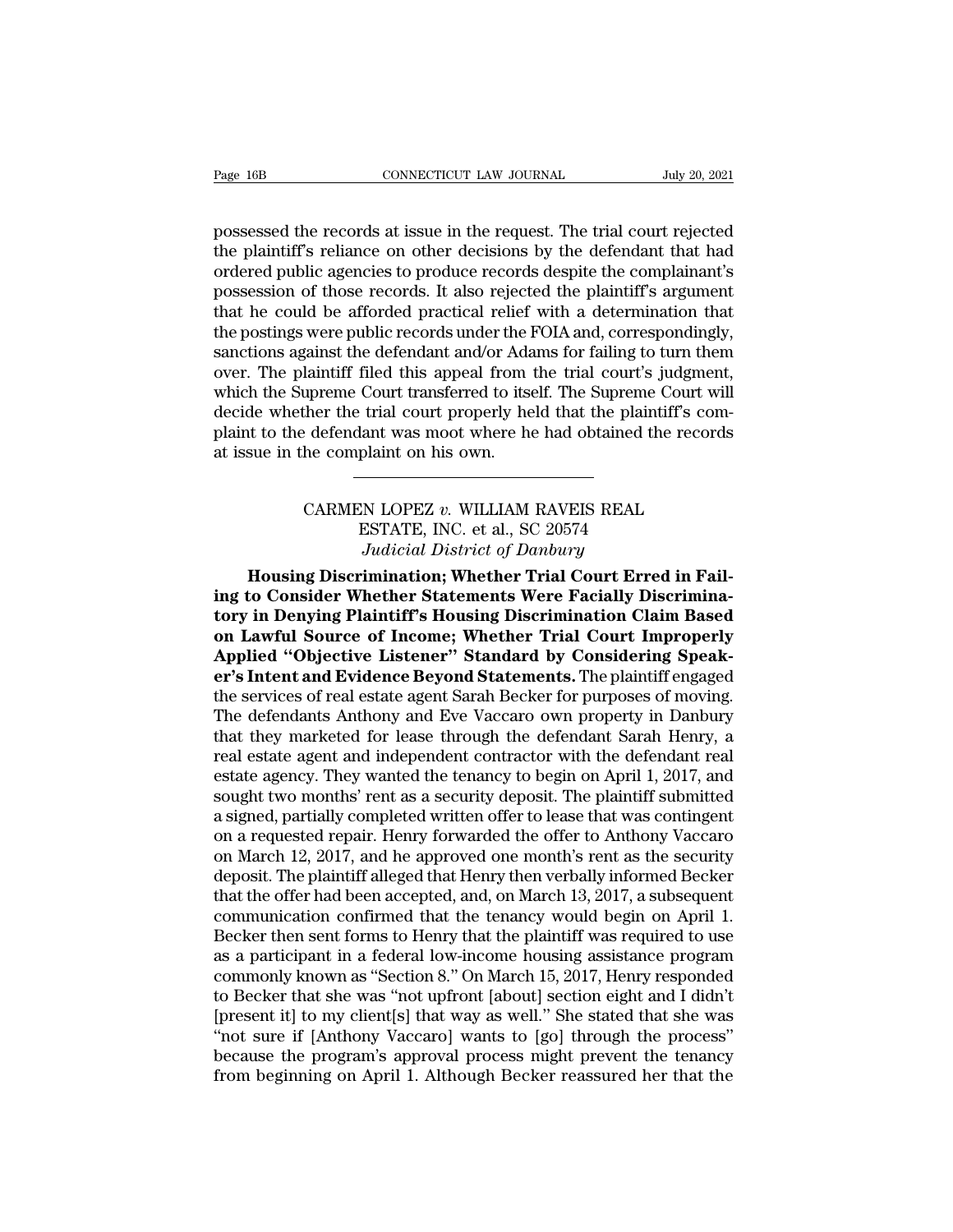Puly 20, 2021<br> **EXECUTE CONNECTICUT LAW JOURNAL**<br>
Page 17B<br>
plaintiff would be ready, Henry spoke with an agent representing<br>
two other prospective tenants interested in immediately leasing the<br>
property. These tenants wer the prospective tenants interested in immediately leasing the property. Those tenants were not enrolled in the federal program and submitted an unconditional completed offer to logo and a socurity. property. Those tenants were not enrolled in the federal program and submitted an unconditional completed offer to lease and a security denotes the federal program and submitted an unconditional completed offer to lease an Fuly 20, 2021 CONNECTICUT LAW JOURNAL Page 17B<br>plaintiff would be ready, Henry spoke with an agent representing<br>two other prospective tenants interested in immediately leasing the<br>property. Those tenants were not enrolled plaintiff would be ready, Henry spoke with an agent representing<br>two other prospective tenants interested in immediately leasing the<br>property. Those tenants were not enrolled in the federal program and<br>submitted an uncondi plaintiff would be ready, Henry spoke with an agent representing<br>two other prospective tenants interested in immediately leasing the<br>property. Those tenants were not enrolled in the federal program and<br>submitted an uncondi plaintiff would be ready, Henry spoke with an agent representing<br>two other prospective tenants interested in immediately leasing the<br>property. Those tenants were not enrolled in the federal program and<br>submitted an uncondi two other prospective tenants interested in immediately leasing the<br>property. Those tenants were not enrolled in the federal program and<br>submitted an unconditional completed offer to lease and a security<br>deposit of two mon property. Those tenants were not enrolled in the federal program and<br>submitted an unconditional completed offer to lease and a security<br>deposit of two months' rent. Henry informed Becker that her clients<br>had decided to lea submitted an unconditional completed offer to lease and a security<br>deposit of two months' rent. Henry informed Becker that her clients<br>had decided to lease the property to those tenants instead, and the<br>plaintiff brought t deposit of two months' rent. Henry informed Becker that her clients<br>had decided to lease the property to those tenants instead, and the<br>plaintiff brought this action alleging that the defendants had violated<br>General Statut had decided to lease the property to those tenants instead, and the plaintiff brought this action alleging that the defendants had violated General Statutes § 46a-64c (a) (3) by making discriminatory statements based on he plaintiff brought this action alleging that the defendants had violated<br>General Statutes § 46a-64c (a) (3) by making discriminatory statements<br>based on her "lawful source of income." Following a bench trial, the<br>court cred General Statutes § 46a-64c (a) (3) by making discriminatory statements<br>based on her "lawful source of income." Following a bench trial, the<br>court credited Anthony Vaccaro's testimony that he continued to seek<br>other offers based on her "lawful source of income." Following a bench trial, the<br>court credited Anthony Vaccaro's testimony that he continued to seek<br>other offers because the plaintiff's offer was incomplete and that the<br>ultimate deci court credited Anthony Vaccaro's testimony that he continued to seek<br>other offers because the plaintiff's offer was incomplete and that the<br>ultimate decision was based on a better offer. The court also found<br>that Henry had other offers because the plaintiff's offer was incomplete and that the ultimate decision was based on a better offer. The court also found that Henry had not advised the Vaccaros that the plaintiff was enrolled in the fede ultimate decision was based on a better offer. The court also found<br>that Henry had not advised the Vaccaros that the plaintiff was enrolled<br>in the federal program and that they previously had leased to tenants<br>in that prog that Henry had not advised the Vaccaros that the plaintiff was enrolled<br>in the federal program and that they previously had leased to tenants<br>in that program. The court concluded that Henry's statements lacked<br>a discrimina in the federal program and that they previously had leased to tenants<br>in that program. The court concluded that Henry's statements lacked<br>a discriminatory intent, and, upon reconsideration, also found that<br>Henry's statemen in that program. The court concluded that Henry's statements lacked<br>a discriminatory intent, and, upon reconsideration, also found that<br>Henry's statements did not convey to an objective listener a preference<br>against leasin a discriminatory intent, and, upon reconsideration, also found that<br>Henry's statements did not convey to an objective listener a preference<br>against leasing the property to the plaintiff because of her participation<br>in the Henry's statements did not convey to an objective listener a preference<br>against leasing the property to the plaintiff because of her participation<br>in the federal program. The plaintiff appealed to the Appellate Court,<br>and against leasing the property to the plaintiff because of her participation<br>in the federal program. The plaintiff appealed to the Appellate Court,<br>and the Supreme Court transferred this appeal to itself. The plaintiff<br>claim in the federal program. The plaintiff appealed to the Appellate Court, and the Supreme Court transferred this appeal to itself. The plaintiff claims that the trial court applied an incorrect standard by looking to Henry's and the Supreme Court transferred this appear claims that the trial court applied an incorrect Henry's intent and erred in concluding that h<br>facially discriminatory. The plaintiff also arge by looking past whether Henry's The statement would be understood by<br>
mary listener to be discriminatory and by considering the fact<br>
Fact plaintiff's offer was incomplete.<br>
THE STRAND/BRC GROUP, LLC, et al. *v.* BOARD OF<br>
REPRESENTATIVES OF THE CITY OF<br>

## Experiment to be discriminatory and by considering the fa<br>ff's offer was incomplete.<br>TRAND/BRC GROUP, LLC, et al. v. BOARD OF<br>REPRESENTATIVES OF THE CITY OF<br>STAMFORD, SC 20578 Note that the set of the set of the SRC GROUP, LLC, et al. v. BOAR<br>SRC GROUP, LLC, et al. v. BOAR<br>STAMFORD, SC 20578<br>STAMFORD, SC 20578<br>Of Hartford, Land Use Litigation **JUDICITY OF THE STRAND/BRC GROUP, LLC, et al. v. BOARD OF REPRESENTATIVES OF THE CITY OF STAMFORD, SC 20578**<br>*Judicial District of Hartford, Land Use Litigation Docket*<br>**Municipalities: Administrative Anneal: Land Use: Wh** THE STRAND/BRC GROUP, LLC, et al. v. BOARD OF<br>
REPRESENTATIVES OF THE CITY OF<br>
STAMFORD, SC 20578<br>
Judicial District of Hartford, Land Use Litigation Docket<br> **Municipalities; Administrative Appeal; Land Use; Whether**<br> **Mun**

THE STRAND/BRC GROUP, LLC, et al. v. BOARD OF<br>
REPRESENTATIVES OF THE CITY OF<br>
STAMFORD, SC 20578<br>
Judicial District of Hartford, Land Use Litigation Docket<br> **Municipalities: Administrative Appeal; Land Use; Whether<br>
Board PEPRESENTATIVES OF THE CITY OF**<br> **PERIMPORD, SC 20578**<br> *Pudicial District of Hartford, Land Use Litigation Docket*<br> **Municipalities; Administrative Appeal; Land Use; Whether Board Had Jurisdiction to Determine Whether to** STAMFORD, SC 20578<br> *Judicial District of Hartford, Land Use Litigation Docket*<br> **Municipalities: Administrative Appeal; Land Use; Whether<br>
Board Had Jurisdiction to Determine Whether to Accept Protest<br>
Petition Objecting** Judicial District of Hartford, Land Use Litigation Docket<br> **Municipalities; Administrative Appeal; Land Use; Whether**<br> **Board Had Jurisdiction to Determine Whether to Accept Protest**<br> **Petition Objecting to Master Plan Ame** Municipalities; Administrative Appeal; Land Use; Whether<br>Board Had Jurisdiction to Determine Whether to Accept Protest<br>Petition Objecting to Master Plan Amendments; Whether Board<br>Properly Rejected Amendments. The plaintiff Municipalities; Administrative Appeal; Land Use; Whether<br>Board Had Jurisdiction to Determine Whether to Accept Protest<br>Petition Objecting to Master Plan Amendments; Whether Board<br>Properly Rejected Amendments. The plaintiff **Board Had Jurisdiction to Determine Whether to Accept Protest**<br>**Petition Objecting to Master Plan Amendments; Whether Board**<br>**Properly Rejected Amendments.** The plaintiffs, who own properties<br>in the city of Stamford, subm **Petition Objecting to Master Plan Amendments; Whether Board Properly Rejected Amendments.** The plaintiffs, who own properties in the city of Stamford, submitted an application to the city's planning board for an amendment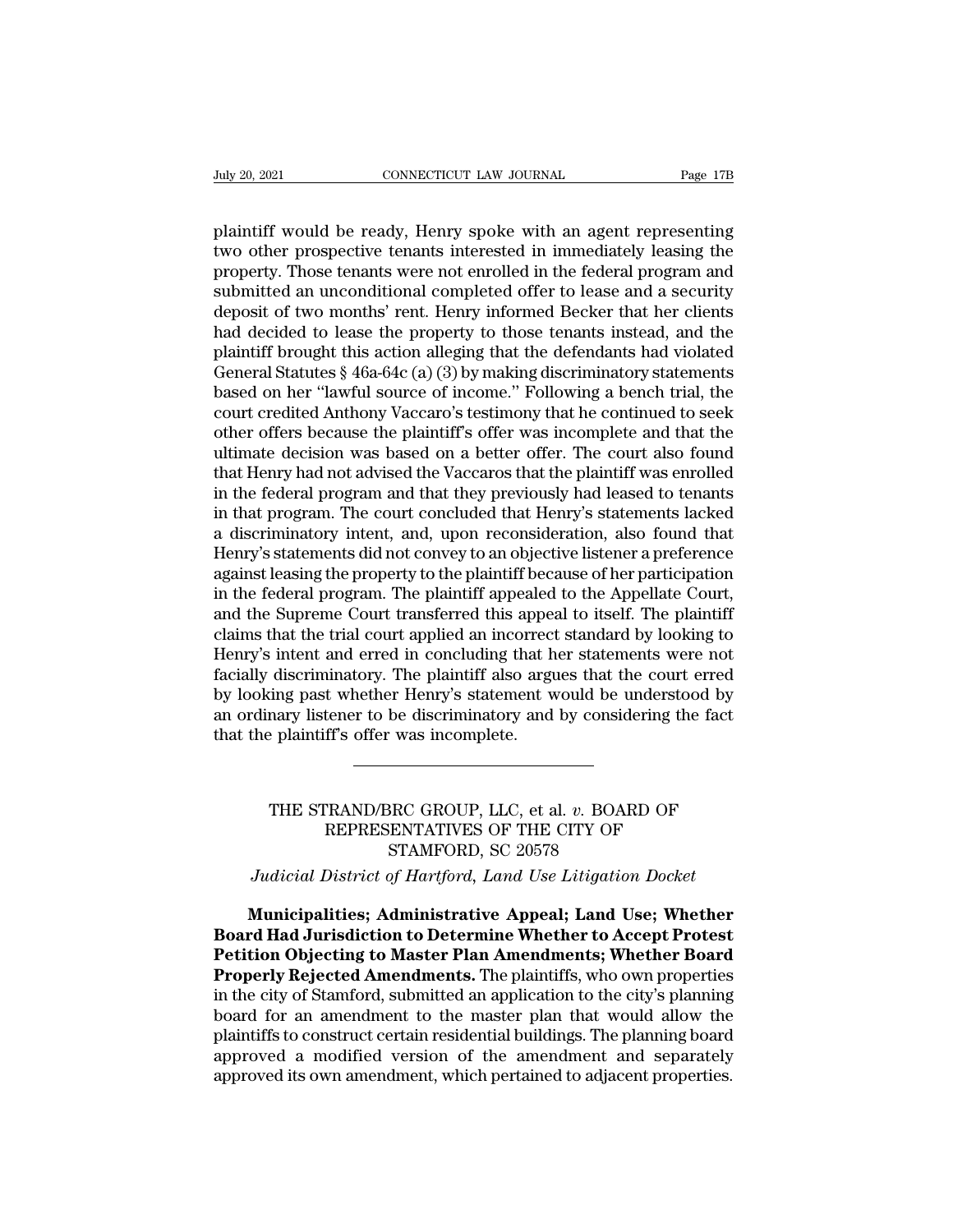Page 18B CONNECTICUT LAW JOURNAL July 20, 2021<br>The city charter permits the filing of a "protest petition" with the<br>planning board to object to a proposed amendment. If 20 percent or<br>more of the landowners in the area affe Page 18B CONNECTICUT LAW JOURNAL July 20, 2021<br>The city charter permits the filing of a "protest petition" with the<br>planning board to object to a proposed amendment. If 20 percent or<br>more of the landowners in the area affe Page 18B CONNECTICUT LAW JOURNAL July 20, 2021<br>The city charter permits the filing of a "protest petition" with the<br>planning board to object to a proposed amendment. If 20 percent or<br>more of the landowners in the area affe Page 18B **CONNECTICUT LAW JOURNAL** July 20, 2021<br>
The city charter permits the filing of a "protest petition" with the<br>
planning board to object to a proposed amendment. If 20 percent or<br>
more of the landowners in the are The city charter permits the filing of a "protest petition" with the planning board to object to a proposed amendment. If 20 percent or more of the landowners in the area affected by an amendment sign and submit such a pet The city charter permits the filing of a "protest petition" with the planning board to object to a proposed amendment. If 20 percent or more of the landowners in the area affected by an amendment sign and submit such a pet The city charter permits the filing of a "protest petition" with the planning board to object to a proposed amendment. If 20 percent or more of the landowners in the area affected by an amendment sign and submit such a pet planning board to object to a proposed amendment. If 20 percent or<br>more of the landowners in the area affected by an amendment sign<br>and submit such a petition, the proposed amendment has no force<br>or effect, and the amendme more of the landowners in the area affected by an amendment sign<br>and submit such a petition, the proposed amendment has no force<br>or effect, and the amendment is referred to the defendant Board of<br>Representatives of the cit and submit such a petition, the proposed amendment has no force<br>or effect, and the amendment is referred to the defendant Board of<br>Representatives of the city of Stamford (board). Pursuant to the char-<br>ter, the board "shal or effect, and the amendment is referred to the defendant Board of<br>Representatives of the city of Stamford (board). Pursuant to the char-<br>ter, the board "shall approve or reject such proposed amendment,"<br>and an "affirmativ Representatives of the city of Stamford (board). Pursuant to the charter, the board "shall approve or reject such proposed amendment," and an "affirmative vote of a majority of the entire membership of [the] board" is requ ter, the board "shall approve or reject such proposed amendment,"<br>and an "affirmative vote of a majority of the entire membership of<br>[the] board" is required for approval, meaning twenty-one votes of the<br>forty-member board and an "affirmative vote of a majority of the entire membership of [the] board" is required for approval, meaning twenty-one votes of the forty-member board. In this matter, one protest petition objecting to the two amendm [the] board" is required for approval, meaning twenty-one votes of the forty-member board. In this matter, one protest petition objecting to the two amendments was filed, but the petition failed to specify to which amendme forty-member board. In this matter, one protest petition objecting to<br>the two amendments was filed, but the petition failed to specify to<br>which amendment each signature applied. When the petition came<br>before the board, sev the two amendments was filed, but the petition failed to specify to which amendment each signature applied. When the petition came before the board, seventeen members of the twenty-nine members present voted to accept the which amendment each signature applied. When the petition came<br>before the board, seventeen members of the twenty-nine members<br>present voted to accept the petition as to the plaintiffs' amendment.<br>In a subsequent meeting, t before the board, seventeen members of the twenty-nine members<br>present voted to accept the petition as to the plaintiffs' amendment.<br>In a subsequent meeting, twenty-one members voted to reject the<br>planning board's approval present voted to accept the petition as to the plaintiffs' amendment.<br>In a subsequent meeting, twenty-one members voted to reject the<br>planning board's approval of the plaintiffs' amendment. The plaintiffs<br>appealed that dec In a subsequent meeting, twenty-one members voted to reject the planning board's approval of the plaintiffs' amendment. The plaintiffs appealed that decision to the trial court, which initially considered whether the board planning board's approval of the plaintiffs' amendment. The plaintiffs<br>appealed that decision to the trial court, which initially considered<br>whether the board had jurisdiction to review the planning board's<br>decision. The p appealed that decision to the trial court, which initially considered<br>whether the board had jurisdiction to review the planning board's<br>decision. The plaintiffs claimed that the board did not because, under<br>the charter, th whether the board had jurisdiction to review the planning board's<br>decision. The plaintiffs claimed that the board did not because, under<br>the charter, the board is only authorized to "approve or reject [the]<br>proposed amendm decision. The plaintiffs claimed that the board did not because, under<br>the charter, the board is only authorized to "approve or reject [the]<br>proposed amendment." They also claimed that, if the board had such<br>authority, the the charter, the board is only authorized to "approve or reject [the]<br>proposed amendment." They also claimed that, if the board had such<br>authority, the petition contained an insufficient number of signatures<br>with respect t proposed amendment." They also claimed that, if the board had such authority, the petition contained an insufficient number of signatures with respect to the plaintiffs' amendment so as to permit review and, furthermore, t authority, the petition contained an insufficient number of signatures<br>with respect to the plaintiffs' amendment so as to permit review and,<br>furthermore, that the board's vote to accept the petition garnered only<br>seventeen with respect to the plaintiffs' amendment so as to permit review and,<br>furthermore, that the board's vote to accept the petition garnered only<br>seventeen votes. The trial court, relying on substantially similar charter<br>provi furthermore, that the board's vote to accept the petition garnered only<br>seventeen votes. The trial court, relying on substantially similar charter<br>provisions at issue in *Benenson* v. *Board of Representatives*, 223 Conn.<br> seventeen votes. The trial court, relying on substantially similar charter<br>provisions at issue in *Benenson v. Board of Representatives*, 223 Conn.<br>777 (1992), concluded that the board lacked the authority to determine<br>the provisions at issue in *Benenson* v. *Board of Representatives*, 223 Conn.<br>777 (1992), concluded that the board lacked the authority to determine<br>the validity of the petition. Assuming the board has such authority,<br>the cou 777 (1992), concluded that the board lacked the authority to determine<br>the validity of the petition. Assuming the board has such authority,<br>the court agreed with the plaintiffs that the petition fell short of the<br>twenty-o the validity of the petition. Assuming the board has such authority,<br>the court agreed with the plaintiffs that the petition fell short of the<br>twenty-one votes required. The trial court sustained the plaintiffs'<br>appeal afte the court agreed with the plaintiffs that the petition fell short of the twenty-one votes required. The trial court sustained the plaintiffs' appeal after concluding that the board improperly accepted the petition and lack twenty-one votes required. The trial court sustained the plaintiffs'<br>appeal after concluding that the board improperly accepted the petition<br>and lacked jurisdiction at its subsequent meeting to reject the amend-<br>ment. Foll appeal after concluding that the board improperly accepted the petition<br>and lacked jurisdiction at its subsequent meeting to reject the amend-<br>ment. Following the granting of certification to appeal pursuant to<br>General Sta and lacked jurisdiction at its subsequent meeting to reject the amendment. Following the granting of certification to appeal pursuant to General Statute § 8-8 (o), the board appealed to the Appellate Court, and the Supreme ment. Following the granting of certification to appeal pursuant to<br>General Statute § 8-8 (o), the board appealed to the Appellate Court,<br>and the Supreme Court transferred the appeal to itself. The board<br>claims that the tr General Statute § 8-8 (o), the board appealed to the Appellate Court,<br>and the Supreme Court transferred the appeal to itself. The board<br>claims that the trial court erred because the vote on whether to accept<br>the petition w and the Supreme Court transferred the appeal to itself. The board<br>claims that the trial court erred because the vote on whether to accept<br>the petition was a nullity and did not invalidate the board's subsequent<br>vote reject claims that the trial court erred because the vote on whether to accept<br>the petition was a nullity and did not invalidate the board's subsequent<br>vote rejecting the plaintiffs' amendment, which the board argues was<br>proper u the petition was a nullity and did not invalidate the board's subvote rejecting the plaintiffs' amendment, which the board arg proper under the charter. The plaintiffs disagree and continue that the vote accepting the peti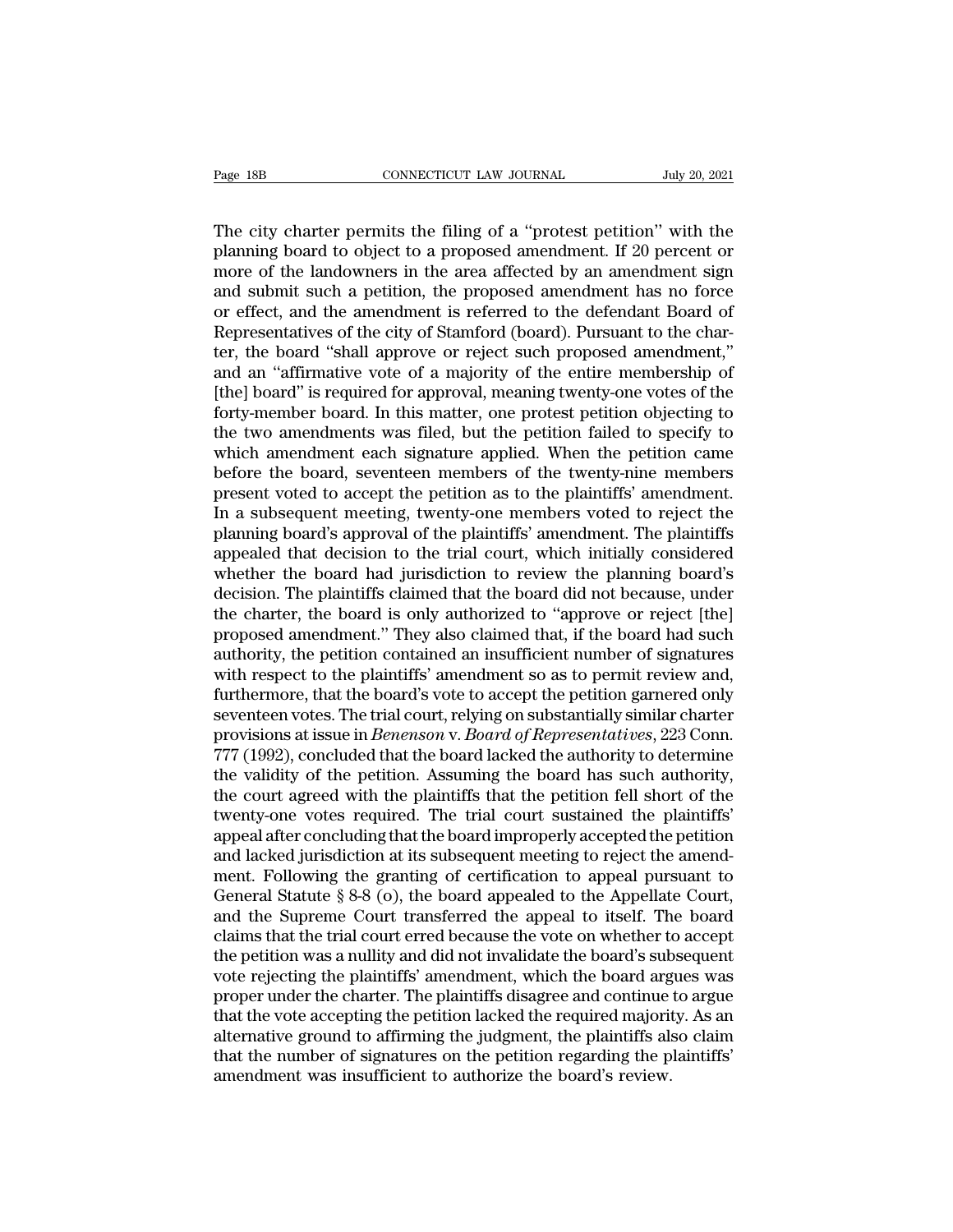## POLICE DEPARTMENT, TOWN OF STRATFORD *v*. BOARD OF FIREARMS PERMIT EXAMINERS et al., SC 20580 CONNECTICUT LAW JOURNAL Page 19B<br>E DEPARTMENT, TOWN OF STRATFORD  $v$ . BOARD OF<br>FIREARMS PERMIT EXAMINERS et al., SC 20580<br>Judicial District of New Britain *Judicial CONNECTICUT LAW JOURNAL* Page 19B<br>
POLICE DEPARTMENT, TOWN OF STRATFORD *v*. BOARD OF<br>
FIREARMS PERMIT EXAMINERS et al., SC 20580<br> *Judicial District of New Britain*<br> **Administrative Appeal; Statutory Interpretat**

PLICE DEPARTMENT, TOWN OF STRATFORD *v*. BOARD OF<br>FIREARMS PERMIT EXAMINERS et al., SC 20580<br>*Judicial District of New Britain*<br>**Administrative Appeal; Statutory Interpretation; Whether**<br>**I Court Improperly Interpreted and POLICE DEPARTMENT, TOWN OF STRATFORD v. BOARD OF**<br>
FIREARMS PERMIT EXAMINERS et al., SC 20580<br> *Judicial District of New Britain*<br> **Administrative Appeal; Statutory Interpretation; Whether<br>
Trial Court Improperly Interpre** POLICE DEPARTMENT, TOWN OF STRATFORD *v*. BOARD OF<br>FIREARMS PERMIT EXAMINERS et al., SC 20580<br>*Judicial District of New Britain*<br>**Administrative Appeal; Statutory Interpretation; Whether<br>Trial Court Improperly Interpreted** FIREARMS PERMIT EXAMINERS et al., SC 20580<br>*Judicial District of New Britain*<br>**Administrative Appeal; Statutory Interpretation; Whether<br>Trial Court Improperly Interpreted and Applied General Stat-<br>utes § 29-28 (b) (2) (B)** *Judicial District of New Britain*<br> **Administrative Appeal; Statutory Interpretation; Whether<br>
Trial Court Improperly Interpreted and Applied General Stat-<br>
utes § 29-28 (b) (2) (B) to Require Statutory Equivalency Test<br>
f Firm Administrative Appeal; Statutory Interpretation; Whether Trial Court Improperly Interpreted and Applied General Statutes § 29-28 (b) (2) (B) to Require Statutory Equivalency Test for Out-of-State Misdemeanor Convicti** Administrative Appeal; Statutory Interpretation; Whether<br>Trial Court Improperly Interpreted and Applied General Stat-<br>utes § 29-28 (b) (2) (B) to Require Statutory Equivalency Test<br>for Out-of-State Misdemeanor Convictions Trial Court Improperly Interpreted and Applied General Stat-<br>utes § 29-28 (b) (2) (B) to Require Statutory Equivalency Test<br>for Out-of-State Misdemeanor Convictions; Whether Trial Court<br>Improperly Substituted Its Judgment utes § 29-28 (b) (2) (B) to Require Statutory Equivalency Test<br>for Out-of-State Misdemeanor Convictions; Whether Trial Court<br>Improperly Substituted Its Judgment for Judgment of Board of<br>Firearms Permit Examiners. The defen for Out-of-State Misdemeanor Convictions; Whether Trial Court<br>Improperly Substituted Its Judgment for Judgment of Board of<br>Firearms Permit Examiners. The defendant Anthony Leo filed an<br>application for a pistol permit that **Improperly Substituted Its Judgment for Judgment of Board of Firearms Permit Examiners.** The defendant Anthony Leo filed an application for a pistol permit that was denied by the plaintiff through its chief of police on **Firearms Permit Examiners.** The defendant Anthony Leo filed an application for a pistol permit that was denied by the plaintiff through its chief of police on the ground that Leo was automatically disqualified from recei application for a pistol permit that was denied by the plaintiff through<br>its chief of police on the ground that Leo was automatically disqualified<br>from receiving a pistol permit under General Statutes § 29-28 (b) (2)<br>(B) b its chief of police on the ground that Leo was automatically disqualified<br>from receiving a pistol permit under General Statutes § 29-28 (b) (2)<br>(B) because he had been convicted in New York of possession of<br>ketamine, a co from receiving a pistol permit under General Statutes § 29-28 (b) (2)<br>
(B) because he had been convicted in New York of possession of<br>
ketamine, a controlled substance. Section 29-28 (b) (2) provides in<br>
relevant part tha (B) because he had been convicted in New York of possession of ketamine, a controlled substance. Section 29-28 (b) (2) provides in relevant part that a chief of police may issue a temporary pistol permit application if it ketamine, a controlled substance. Section 29-28 (b) (2) provides in<br>relevant part that a chief of police may issue a temporary pistol permit<br>application if it is found that the applicant "is a suitable person to<br>receive s relevant part that a chief of police may issue a temporary pistol permit<br>application if it is found that the applicant "is a suitable person to<br>receive such permit," except that no such permit shall be issued if the<br>appli application if it is found that the applicant "is a suitable person to<br>receive such permit," except that no such permit shall be issued if the<br>applicant "has been convicted of  $\ldots$  a violation of section  $21a-279$ ."<br>Gene receive such permit," except that no such permit shall be issued if the<br>applicant "has been convicted of . . . a violation of section 21a-279."<br>General Statutes § 21a-279 (a) (1) in turn provides in relevant part that<br>"[a applicant "has been convicted of . . . a violation of section 21a-279."<br>General Statutes § 21a-279 (a) (1) in turn provides in relevant part that<br>"[a]ny person who possesses or has under such person's control any<br>quantity General Statutes § 21a-279 (a) (1) in turn provides in relevant part that "[a]ny person who possesses or has under such person's control any quantity of any controlled substance . . . shall be guilty of a class A misdemea "[a]ny person who possesses or has under such person's control any<br>quantity of any controlled substance . . . shall be guilty of a class A<br>misdemeanor." The plaintiff took the position that, if Leo's conduct<br>had occurred quantity of any controlled substance  $\ldots$  shall be guilty of a class A misdemeanor." The plaintiff took the position that, if Leo's conduct had occurred in Connecticut, he would have been convicted under  $\S$  21a-279, suc misdemeanor." The plaintiff took the position that, if Leo's conduct<br>had occurred in Connecticut, he would have been convicted under<br> $\S$  21a-279, such that his conviction automatically disqualified him from<br>receiving a pi had occurred in Connecticut, he would have been convicted under  $\S$  21a-279, such that his conviction automatically disqualified him from<br>receiving a pistol permit under  $\S$  29-28 (b) (2) (B) notwithstanding<br>that the conv  $\S$  21a-279, such that his conviction automatically disqualified him from<br>receiving a pistol permit under  $\S$  29-28 (b) (2) (B) notwithstanding<br>that the conviction had occurred in New York and not Connecticut.<br>Leo appeale receiving a pistol permit under  $\S 29-28$  (b) (2) (B) notwithstanding<br>that the conviction had occurred in New York and not Connecticut.<br>Leo appealed to the defendant Board of Firearms Permit Examiners,<br>which reversed the that the conviction had occurred in New York and not Connecticut.<br>Leo appealed to the defendant Board of Firearms Permit Examiners,<br>which reversed the plaintiff's decision and ordered that he be issued<br>a pistol permit. Th Leo appealed to the defendant Board of Firearms Permit Examiners,<br>which reversed the plaintiff's decision and ordered that he be issued<br>a pistol permit. The plaintiff thereafter appealed the board's decision<br>to the trial which reversed the plaintiff's decision and ordered that he be issued<br>a pistol permit. The plaintiff thereafter appealed the board's decision<br>to the trial court, which framed the question before it as whether "§ 29-<br>28 pr a pistol permit. The plaintiff thereafter appealed the board's decision<br>to the trial court, which framed the question before it as whether "§ 29-<br>28 prohibits the issuance of a pistol permit to a person who has been<br>convic to the trial court, which framed the question before it as whether "§ 29-<br>28 prohibits the issuance of a pistol permit to a person who has been<br>convicted in another state under a statute equivalent to § 21a-279 for<br>behavi 28 prohibits the issuance of a pistol permit to a person who has been convicted in another state under a statute equivalent to  $\S 21a-279$  for behavior that if performed in Connecticut would result in a conviction under convicted in another state under a statute equivalent to  $\S$  21a-279 for<br>behavior that if performed in Connecticut would result in a conviction<br>under  $\S$  21a-279." The trial court answered the question in the affirma-<br>tiv behavior that if performed in Connecticut would result in a conviction<br>under § 21a-279." The trial court answered the question in the affirma-<br>tive. It concluded that an interpretation of the statute that automatically<br>dis under § 21a-279." The trial court answered the question in the affirmative. It concluded that an interpretation of the statute that automatically disqualified Leo from receipt of a pistol permit due to his New York convict tive. It concluded that an interpretation of the statute that automatically disqualified Leo from receipt of a pistol permit due to his New York conviction was consistent with the legislative intent evident in the statute. disqualified Leo from receipt of a pistol permit due to his New York conviction was consistent with the legislative intent evident in the statute. It also concluded that an interpretation to the contrary would lead to illo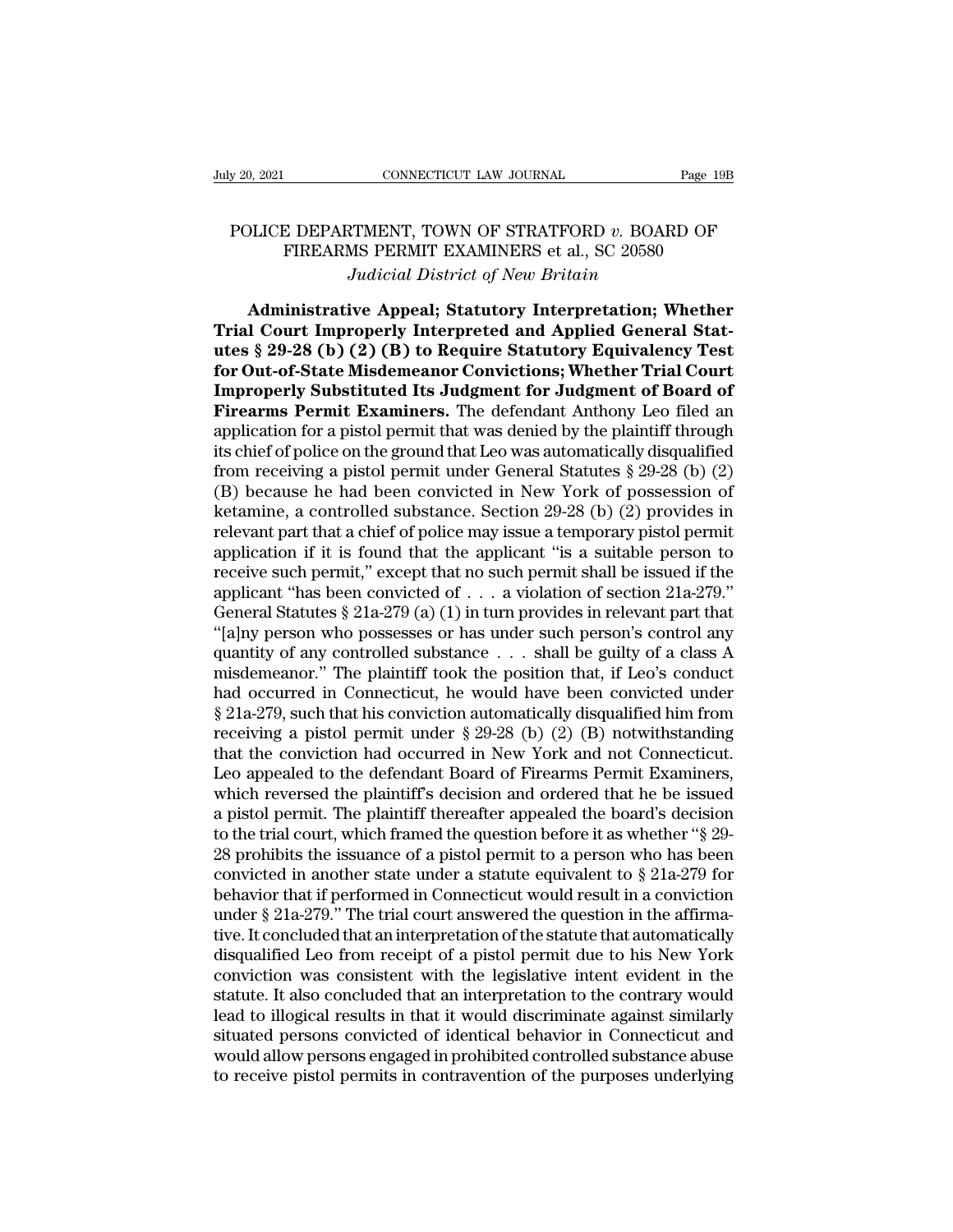Trage 20B CONNECTICUT LAW JOURNAL July 20, 2021<br>the inclusion of the automatic disqualifiers in the statute. In addition,<br>the trial court concluded that the board abused its discretion in finding<br>that Loo was a suitable pe The trial court concluded that the board abused its discretion in finding<br>the trial court concluded that the board abused its discretion in finding<br>that Leo was a suitable person to receive a pistol permit. The trial<br>court Page 20B **CONNECTICUT LAW JOURNAL** July 20, 2021<br>the inclusion of the automatic disqualifiers in the statute. In addition,<br>the trial court concluded that the board abused its discretion in finding<br>that Leo was a suitable Page 20B CONNECTICUT LAW JOURNAL July 20, 2021<br>the inclusion of the automatic disqualifiers in the statute. In addition,<br>the trial court concluded that the board abused its discretion in finding<br>that Leo was a suitable per the inclusion of the automatic disqualifiers in the statute. In addition,<br>the trial court concluded that the board abused its discretion in finding<br>that Leo was a suitable person to receive a pistol permit. The trial<br>court the inclusion of the automatic disqualifiers in the statute. In addition,<br>the trial court concluded that the board abused its discretion in finding<br>that Leo was a suitable person to receive a pistol permit. The trial<br>cour the inclusion of the automatic disqualifiers in the statute. In addition,<br>the trial court concluded that the board abused its discretion in finding<br>that Leo was a suitable person to receive a pistol permit. The trial<br>court the trial court concluded that the board abused its discretion in finding<br>that Leo was a suitable person to receive a pistol permit. The trial<br>court accordingly sustained the plaintiff's appeal and ordered that a<br>pistol pe that Leo was a suitable person to receive a pistol permit. The trial<br>court accordingly sustained the plaintiff's appeal and ordered that a<br>pistol permit not be issued to Leo. In this appeal by Leo, which was<br>transferred fr court accordingly sustained the plaintiff's appeal and ordered that a<br>pistol permit not be issued to Leo. In this appeal by Leo, which was<br>transferred from the Appellate Court to the Supreme Court, the<br>Supreme Court will d pistol permit not be issued to<br>transferred from the Appella<br>Supreme Court will decide whe<br>§ 29-28 (b) (2) (B) to determine<br>from receiving a pistol permit a<br>its discretion in finding that Le<br>permit under the statute. 28 (b) (2) (B) to determine that Leo was automatically disqualified<br>receiving a pistol permit and properly held that the board abused<br>scretion in finding that Leo was a "suitable person" to receive a<br>it under the statute.<br>

### Example 1 a pistol permit and properly held that the board abuse<br>
in finding that Leo was a "suitable person" to receive<br>
he statute.<br>
DGE REAL ESTATE OWNER, LLC v. BOARD OF<br>
REPRESENTATIVES OF THE CITY OF<br>
STAMFORD, SC 20 that Leo was a "suitable person"<br>
E.<br>
STATE OWNER, LLC v. BOA<br>
ENTATIVES OF THE CITY OF<br>
STAMFORD, SC 20595<br>
STAMFORD, SC 20595<br>
STAMFORD, Land Use Litigation *Judicial District of Hartford, Land Use Litigation Docket*<br> *Judicial District of Hartford, Land Use Litigation Docket*<br> **Municipalities; Administrative Appeal; Land Use; Whether MUGH RIDGE REAL ESTATE OWNER, LLC v. BOARD OF<br>
REPRESENTATIVES OF THE CITY OF<br>
STAMFORD, SC 20595<br>** *Judicial District of Hartford, Land Use Litigation Docket***<br>
<b>Municipalities; Administrative Appeal; Land Use; Whether**<br>

HIGH RIDGE REAL ESTATE OWNER, LLC v. BOARD OF<br>REPRESENTATIVES OF THE CITY OF<br>STAMFORD, SC 20595<br>Judicial District of Hartford, Land Use Litigation Docket<br>**Municipalities: Administrative Appeal: Land Use: Whether**<br>**Board Ha PHIGH RIDGE REAL ESTATE OWNER, LLC v. BOARD OF**<br> **REPRESENTATIVES OF THE CITY OF**<br> **PETITY OF**<br> **PETITY OF**<br> **PETITY OF**<br> **PETITY OF**<br> **PETITY OF**<br> **PETITY OF**<br> **PETITY OF**<br> **PETITY OF**<br> **PETITY OF**<br> **PETITY OF**<br> **PETITY** REPRESENTATIVES OF THE CITY OF<br>
STAMFORD, SC 20595<br> *Judicial District of Hartford*, *Land Use Litigation Docket*<br> **Municipalities; Administrative Appeal; Land Use; Whether<br>
<b>Board Had Jurisdiction to Determine Whether to** STAMFORD, SC 20595<br>Judicial District of Hartford, Land Use Litigation Docket<br>**Municipalities: Administrative Appeal; Land Use; Whether**<br>**Board Had Jurisdiction to Determine Whether to Accept Protest**<br>**Petition Objecting to** Judicial District of Hartford, Land Use Litigation Docket<br> **Municipalities; Administrative Appeal; Land Use; Whether**<br> **Board Had Jurisdiction to Determine Whether to Accept Protest**<br> **Petition Objecting to Amendment to Zo** Municipalities; Administrative Appeal; Land Use; Whether<br>Board Had Jurisdiction to Determine Whether to Accept Protest<br>Petition Objecting to Amendment to Zoning Regulations; Whether<br>Board Properly Rejected Amendment. The p **Board Had Jurisdiction to Determine Whether to Accept Protest**<br>**Petition Objecting to Amendment to Zoning Regulations; Whether**<br>**Board Properly Rejected Amendment.** The plaintiff owns an office<br>park in the city of Stamfor **Petition Objecting to Amendment to Zoning Regulations; Whether Board Properly Rejected Amendment.** The plaintiff owns an office park in the city of Stamford and was approached about constructing a gym in one of its buildi **Board Properly Rejected Amendment.** The plaintiff owns an office park in the city of Stamford and was approached about constructing a gym in one of its buildings. To that end, the plaintiff applied to the city's zoning bo park in the city of Stamford and was approached about constructing<br>a gym in one of its buildings. To that end, the plaintiff applied to the<br>city's zoning board for a text change to the regulations, and the zoning<br>board app a gym in one of its buildings. To that end, the plaintiff applied to the city's zoning board for a text change to the regulations, and the zoning board approved a modified amendment. If an amendment, such as this one, affe city's zoning board for a text change to the regulations, and the zoning<br>board approved a modified amendment. If an amendment, such as this<br>one, affects two or more zones, the city's charter allows for the filing<br>of a "pro board approved a modified amendment. If an amendment, such as this<br>one, affects two or more zones, the city's charter allows for the filing<br>of a "protest petition" containing the signatures of "landowners" that<br>object to t one, affects two or more zones, the city's charter allows for the filing<br>of a "protest petition" containing the signatures of "landowners" that<br>object to the proposed amendment. If 300 landowners sign and file<br>such a petit of a "protest petition" containing the signatures of "landowners" that object to the proposed amendment. If 300 landowners sign and file such a petition, the "amendment shall have no force or effect," and the zoning board' object to the proposed amendment. If 300 landowners sign and file<br>such a petition, the "amendment shall have no force or effect," and<br>the zoning board's decision is referred to the defendant Board of<br>Representatives of the such a petition, the "amendment shall have no force or effect," and<br>the zoning board's decision is referred to the defendant Board of<br>Representatives of the city of Stamford (board) for review. Under<br>the charter, the board the zoning board's decision is referred to the defendant Board of<br>Representatives of the city of Stamford (board) for review. Under<br>the charter, the board "shall approve or reject any such proposed<br>amendment." In this matt Representatives of the city of Stamford (board) for review. Under<br>the charter, the board "shall approve or reject any such proposed<br>amendment." In this matter, a petition with 696 signatures was submit-<br>ted to the zoning b the charter, the board "shall approve or reject any such proposed<br>amendment." In this matter, a petition with 696 signatures was submit-<br>ted to the zoning board and referred to the board. The board was<br>advised that only 24 amendment." In this matter, a petition with 696 signatures was submit-<br>ted to the zoning board and referred to the board. The board was<br>advised that only 240 of the signatures could be counted because, for<br>a signature to b ted to the zoning board and referred to the board. The board was advised that only 240 of the signatures could be counted because, for a signature to be considered that of a landowner under Connecticut law, all joint owner advised that only 240 of the signatures could be counted because, for<br>a signature to be considered that of a landowner under Connecticut<br>law, all joint owners of the property must sign the petition. For exam-<br>ple, a condom a signature to be considered that of a landowner under Connecticut<br>law, all joint owners of the property must sign the petition. For exam-<br>ple, a condominium owner is not counted as a landowner because he<br>or she owns only law, all joint owners of the property must sign the petition. For example, a condominium owner is not counted as a landowner because he or she owns only a fractional share of the overall property. The board, however, voted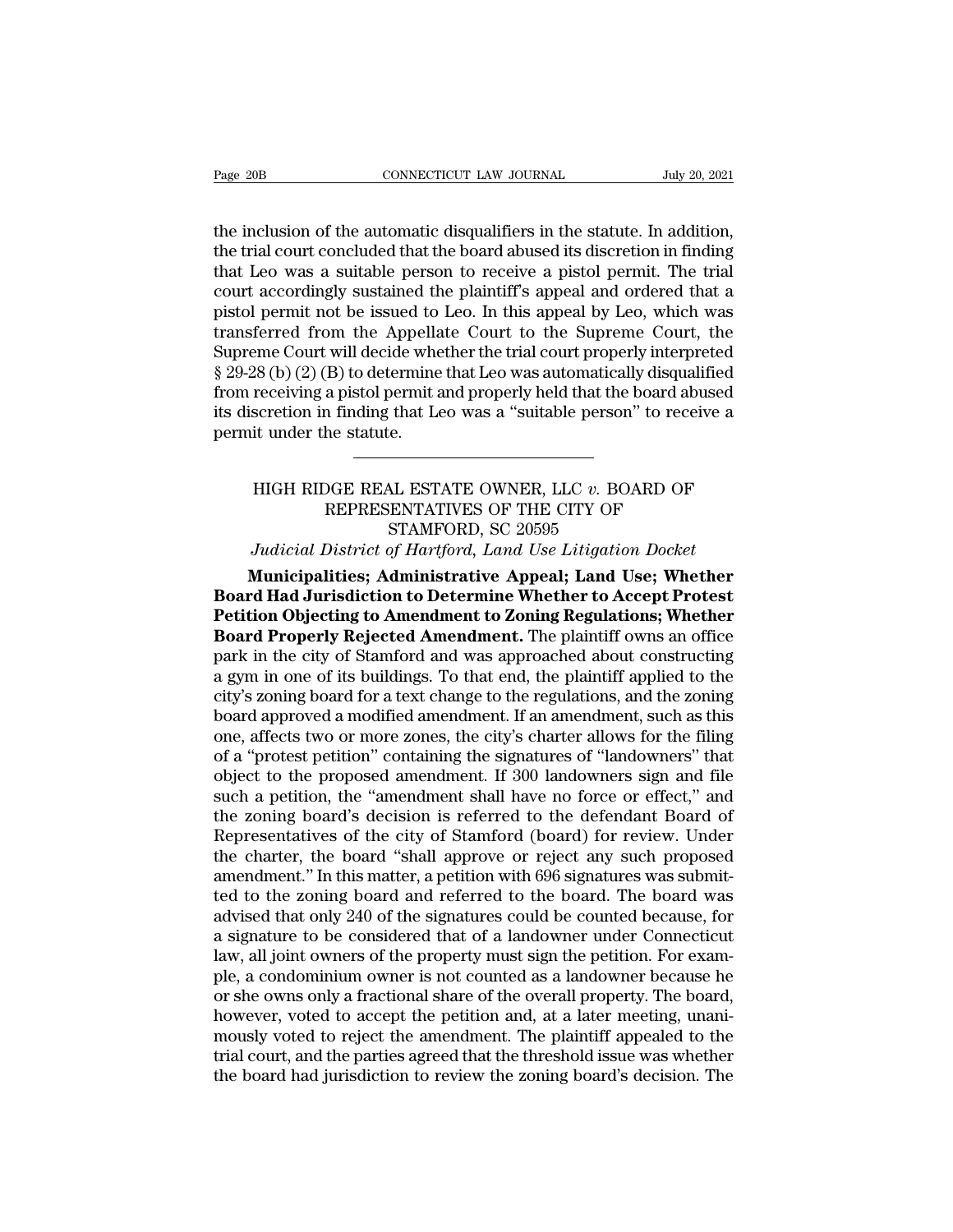plaintiff claimed that the board did not have the authority under the charter to determine whether to accept the petition and that, if it did, the petition did not have sufficient signatures so as to authorize the CONNECTICUT LAW JOURNAL Page 21B<br>plaintiff claimed that the board did not have the authority under the<br>charter to determine whether to accept the petition and that, if it did,<br>the petition did not have sufficient signature Figure 20, 2021<br>
The petition did not have the authority under the<br>
plaintiff claimed that the board did not have the authority under the<br>
charter to determine whether to accept the petition and that, if it did,<br>
the petit box 2021<br>
board in the board did not have the authority under the<br>
plaintiff claimed that the board did not have the authority under the<br>
charter to determine whether to accept the petition and that, if it did,<br>
the petiti plaintiff claimed that the board did not have the authority under the charter to determine whether to accept the petition and that, if it did, the petition did not have sufficient signatures so as to authorize the board's plaintiff claimed that the board did not have the authority under the charter to determine whether to accept the petition and that, if it did, the petition did not have sufficient signatures so as to authorize the board's plaintiff claimed that the board did not have the authority under the charter to determine whether to accept the petition and that, if it did, the petition did not have sufficient signatures so as to authorize the board's charter to determine whether to accept the petition and that, if it did,<br>the petition did not have sufficient signatures so as to authorize the<br>board's review. The trial court, relying on substantially similar charter<br>prov the petition did not have sufficient signatures so as to authorize the board's review. The trial court, relying on substantially similar charter provisions at issue in *Benenson* v. *Board of Representatives*, 223 Conn. 77 board's review. The trial court, relying on substantially similar charter<br>provisions at issue in *Benenson* v. *Board of Representatives*, 223 Conn.<br>777 (1992), concluded that once the petition was filed the board had<br>no a provisions at issue in *Benenson* v. *Board of Representatives*, 223 Conn.<br>777 (1992), concluded that once the petition was filed the board had<br>no authority to determine whether to accept it. If it had such authority,<br>the 777 (1992), concluded that once the petition was filed the board had<br>no authority to determine whether to accept it. If it had such authority,<br>the court held that all joint owners of a property were required to sign<br>the pe no authority to determine whether to accept it. If it had such authority,<br>the court held that all joint owners of a property were required to sign<br>the petition to be considered a landowner, and, as a result, certain sig-<br>n the court held that all joint owners of a property were required to sign<br>the petition to be considered a landowner, and, as a result, certain sig-<br>natures should not have been counted, including those of the condo-<br>minium the petition to be considered a landowner, and, as a result, certain signatures should not have been counted, including those of the condominium owners. The court found that the petition contained an insufficient number of natures should not have been counted, including those of the condominium owners. The court found that the petition contained an insufficient number of signatures and that the board did not have jurisdiction to review the z minium owners. The court found that the petition contained an insufficient number of signatures and that the board did not have jurisdiction<br>to review the zoning board's decision. The trial court sustained the<br>plaintiff's cient number of signatures and that the board did not have jurisdiction<br>to review the zoning board's decision. The trial court sustained the<br>plaintiff's appeal, and the board, on the granting of certification pursu-<br>ant to to review the zoning board's decision. The trial court sustained the plaintiff's appeal, and the board, on the granting of certification pursu-<br>ant to General Statutes § 8-8 (o), appealed to the Appellate Court. The<br>Suprem plaintiff's appeal, and the board, on the granting of certification pursu-<br>ant to General Statutes § 8-8 (o), appealed to the Appellate Court. The<br>Supreme Court transferred the appeal to itself and will consider the<br>board' ant to General Statutes § 8-8 (o), appealed to the Appellate Court. The<br>Supreme Court transferred the appeal to itself and will consider the<br>board's claim that the trial court erred in concluding that the board<br>did not hav Supreme Court transferred the appeal to itself and will consider the<br>board's claim that the trial court erred in concluding that the board<br>did not have jurisdiction to determine whether it could accept the<br>petition. Furthe board's claim that the trial court erred in concluding that the board<br>did not have jurisdiction to determine whether it could accept the<br>petition. Furthermore, the board claims that the trial court improperly<br>interpreted t did not have jurisdi<br>petition. Furthermor<br>interpreted the term<br>ture of all joint owne<br>court's decision is so<br>determine whether a<br>it to the board. of a property. The plaintiff argues<br>
and and, moreover, that the zoning b<br>
tition complies with the charter bef<br>
L.H-S. *v.* N.B., SC 20596<br>
icial District of New Haven Franch and and an and a moreover, that the zoning board state is a petition complies with the charter before ref<br> *Judicial District of New Haven*<br> **Judicial District of New Haven**<br> **Judicial District of New Haven** 

**Civil Protection Order; Whether Trial Court Properly Inter***prediction Correlation Correlation Correlation Correlation Correlation Correlation Correlation Correlation Correlation Correlation Correlation Correlation Correlation Correlation Correlation Correlation Correlation Correl* L.H.-S. *v. N.B.*, SC 20596<br> *Judicial District of New Haven*<br> **Civil Protection Order; Whether Trial Court Properly Inter-<br>
preted General Statutes § 46b-16a as Requiring Applicant to<br>
Prove Reasonable Fear for Physical S** L.H-S. v. N.B., SC 20596<br>*Judicial District of New Haven*<br>**Civil Protection Order; Whether Trial Court Properly Inter-<br>preted General Statutes § 46b-16a as Requiring Applicant to<br>Prove Reasonable Fear for Physical Safety w** L.H-S. v. N.B., SC 20596<br> *Judicial District of New Haven*<br> **Civil Protection Order; Whether Trial Court Properly Inter-**<br>
preted General Statutes § 46b-16a as Requiring Applicant to<br>
Prove Reasonable Fear for Physical Saf Judicial District of New Haven<br>Civil Protection Order; Whether Trial Court Properly Inter-<br>preted General Statutes § 46b-16a as Requiring Applicant to<br>Prove Reasonable Fear for Physical Safety without Regard for<br>Age; Wheth Civil Protection Order; Whether Trial Court Properly Inter-<br>preted General Statutes § 46b-16a as Requiring Applicant to<br>Prove Reasonable Fear for Physical Safety without Regard for<br>Age; Whether Trial Court Properly Consid preted General Statutes § 46b-16a as Requiring Applicant to<br>Prove Reasonable Fear for Physical Safety without Regard for<br>Age; Whether Trial Court Properly Considered Respondent's<br>Intent in Sending Text Messages at Issue. L **Prove Reasonable Fear for Physical Safety without Regard for Age; Whether Trial Court Properly Considered Respondent's Intent in Sending Text Messages at Issue. L.H-S., a minor female, was friends with N.B., a fellow high** Age; Whether Trial Court Properly Considered Respondent's Intent in Sending Text Messages at Issue. L.H-S., a minor female, was friends with N.B., a fellow high school student. N.B. and L.H-S. engaged in a text message exc Intent in Sending Text Messages at Issue. L.H-S., a minor female, was friends with N.B., a fellow high school student. N.B. and L.H-S. engaged in a text message exchange regarding a disagreement over L.H-S's attendance at was friends with N.B., a fellow high school student. N.B. and L.H-S.<br>engaged in a text message exchange regarding a disagreement over<br>L.H-S's attendance at an event where her former boyfriend, who was<br>N.B.'s best friend, w engaged in a text message exchange regarding a disagreement over L.H-S's attendance at an event where her former boyfriend, who was N.B.'s best friend, would also be present. In the exchange, N.B. called L.H-S. a "bitch" a L.H-S's attendance at an event where her former boyfriend, who was<br>N.B.'s best friend, would also be present. In the exchange, N.B. called<br>L.H-S. a "bitch" and repeatedly threatened to shoot her. Thereafter,<br>L.H-S. filed a N.B.'s best friend, would also be present. In the exchange, N.B. called L.H-S. a "bitch" and repeatedly threatened to shoot her. Thereafter, L.H-S. filed an application for a civil protection order against N.B. pursuant to